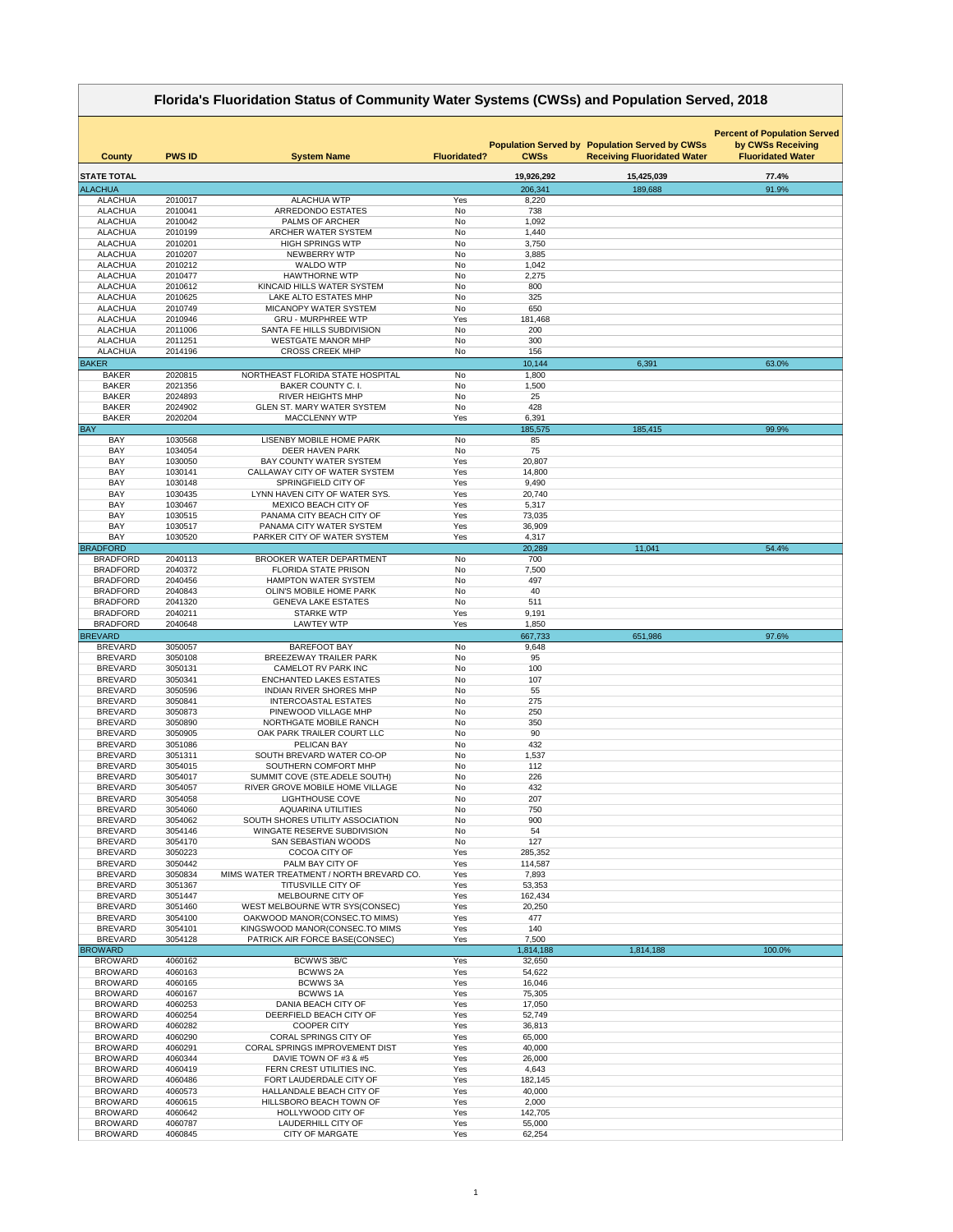|                                      |                          |                                                                     |                            |                        |                                                       | <b>Percent of Population Served</b> |
|--------------------------------------|--------------------------|---------------------------------------------------------------------|----------------------------|------------------------|-------------------------------------------------------|-------------------------------------|
|                                      |                          |                                                                     |                            |                        | <b>Population Served by Population Served by CWSs</b> | by CWSs Receiving                   |
| <b>County</b><br><b>BROWARD</b>      | <b>PWS ID</b><br>4060925 | <b>System Name</b><br>MIRAMAR (EAST & WEST) PLANTS                  | <b>Fluoridated?</b><br>Yes | <b>CWSs</b><br>127,700 | <b>Receiving Fluoridated Water</b>                    | <b>Fluoridated Water</b>            |
| <b>BROWARD</b>                       | 4060976                  | NORTH LAUDERDALE CITY OF                                            | Yes                        | 35,709                 |                                                       |                                     |
| <b>BROWARD</b>                       | 4060989                  | OAKLAND PARK CITY OF                                                | Yes                        | 27,984                 |                                                       |                                     |
| <b>BROWARD</b>                       | 4061083                  | PEMBROKE PINES CITY OF                                              | Yes                        | 163,260                |                                                       |                                     |
| <b>BROWARD</b><br><b>BROWARD</b>     | 4061121<br>4061127       | PLANTATION EAST & CENTRAL<br>CITY OF WESTON (INDIAN TRACE)          | Yes<br>Yes                 | 85,496<br>54,620       |                                                       |                                     |
| <b>BROWARD</b>                       | 4061129                  | POMPANO BEACH CITY OF                                               | Yes                        | 82,611                 |                                                       |                                     |
| <b>BROWARD</b>                       | 4061408                  | SUNRISE #3 (SAWGRAS)                                                | Yes                        | 69,524                 |                                                       |                                     |
| <b>BROWARD</b>                       | 4061410                  | SUNRISE #1 CITY OF (SPRINGTREE)                                     | Yes                        | 79,550                 |                                                       |                                     |
| <b>BROWARD</b>                       | 4061429                  | TAMARAC (WEST) CITY OF                                              | Yes                        | 60,138                 |                                                       |                                     |
| <b>BROWARD</b><br><b>BROWARD</b>     | 4061517<br>4061574       | <b>ROYAL UTILITY COMPANY</b><br><b>WILTON MANORS CITY OF</b>        | Yes<br>Yes                 | 4,481<br>11,700        |                                                       |                                     |
| <b>BROWARD</b>                       | 4061584                  | <b>COCONUT CREEK CITY OF</b>                                        | Yes                        | 54,000                 |                                                       |                                     |
| <b>BROWARD</b>                       | 4061593                  | TAMARAC (EAST) CITY OF                                              | Yes                        | 1,900                  |                                                       |                                     |
| <b>BROWARD</b>                       | 4061925                  | DAVIE (HACIENDA VILLAGE)                                            | Yes                        | 1,000                  |                                                       |                                     |
| <b>BROWARD</b><br><b>BROWARD</b>     | 4061957<br>4064326       | PARKLAND UTILITIES INC<br>SOUTH BROWARD UTILITY/SUNRISE             | Yes<br>Yes                 | 2,590<br>9,457         |                                                       |                                     |
| <b>BROWARD</b>                       | 4064390                  | NORTH SPRINGS IMPROVEMENT DISTRICT                                  | Yes                        | 37,371                 |                                                       |                                     |
| <b>BROWARD</b>                       | 4064409                  | <b>FERN CREST EAST</b>                                              | Yes                        | 115                    |                                                       |                                     |
| <b>CALHOUN</b>                       |                          |                                                                     |                            | 4,700                  | 3,900                                                 | 83.0%                               |
| <b>CALHOUN</b><br><b>CALHOUN</b>     | 1070014<br>1070685       | ALTHA TOWN OF WATER SYSTEM<br><b>BLOUNTSTOWN CITY OF</b>            | No<br>Yes                  | 800<br>3,900           |                                                       |                                     |
| <b>CHARLOTTE</b>                     |                          |                                                                     |                            | 182,779                | $\overline{0}$                                        | 0.0%                                |
| <b>CHARLOTTE</b>                     | 5084082                  | CHARLOTTE CORRECTIONAL INSTITUTION                                  | <b>No</b>                  | 1,594                  |                                                       |                                     |
| <b>CHARLOTTE</b>                     | 5084100                  | <b>CHARLOTTE COUNTY UTILITIES</b>                                   | No                         | 128,967                |                                                       |                                     |
| <b>CHARLOTTE</b>                     | 5084110                  | NHC UTILITIES INC                                                   | No                         | 401                    |                                                       |                                     |
| <b>CHARLOTTE</b><br><b>CHARLOTTE</b> | 5084111<br>5084116       | RIVERWOOD COMMUNITY DEL. DIST.<br>TOWN AND COUNTRY UTILITY          | No<br>No                   | 2,133<br>25            |                                                       |                                     |
| <b>CHARLOTTE</b>                     | 5084117                  | <b>GATOR WILDERNESS CAMP SCHOOL</b>                                 | <b>No</b>                  | 44                     |                                                       |                                     |
| <b>CHARLOTTE</b>                     | 6080044                  | CHARLOTTE HARBOR WATER ASSN.                                        | No                         | 4,500                  |                                                       |                                     |
| <b>CHARLOTTE</b>                     | 6080051                  | PUNTA GORDA CITY OF                                                 | No                         | 29,561                 |                                                       |                                     |
| <b>CHARLOTTE</b><br><b>CHARLOTTE</b> | 6080081<br>6080104       | EL JOBEAN WATER ASSOCIATION<br><b>GASPARILLA ISLAND WATER ASSOC</b> | No<br>No                   | 1,338<br>5,562         |                                                       |                                     |
| <b>CHARLOTTE</b>                     | 6080175                  | LITTLE GASPARILLA UTILITY INC                                       | No                         | 450                    |                                                       |                                     |
| <b>CHARLOTTE</b>                     | 6080256                  | <b>SHELL CREEK PARK</b>                                             | No                         | 465                    |                                                       |                                     |
| <b>CHARLOTTE</b>                     | 6080318                  | <b>CHARLOTTE COUNTY UTILITIES / BURNT STORE</b>                     | <b>No</b>                  | 6,300                  |                                                       |                                     |
| <b>CHARLOTTE</b>                     | 6080324                  | <b>TROPICAL PALMS MHP</b>                                           | No                         | 508                    |                                                       |                                     |
| <b>CHARLOTTE</b><br><b>CHARLOTTE</b> | 6084074<br>6084075       | NORTH CHARLOTTE WATER WORKS<br>KNIGHT ISLAND UTILITIES INC.         | No<br>No                   | 90<br>431              |                                                       |                                     |
| <b>CHARLOTTE</b>                     | 6084079                  | <b>BOCILLA UTILITIES INC.</b>                                       | No                         | 410                    |                                                       |                                     |
| <b>CITRUS</b>                        |                          |                                                                     |                            | 95,074                 | 11,972                                                | 12.6%                               |
| <b>CITRUS</b>                        | 6090099                  | SUNSHINE #6 (BACKWATER HEIGHTS)                                     | No                         | 267                    |                                                       |                                     |
| <b>CITRUS</b><br><b>CITRUS</b>       | 6090150<br>6090156       | BEVERLY HILLS / ROLLING OAKS SUBDIVISION<br><b>BIG PINE ACRES</b>   | No<br>No                   | 11,572<br>70           |                                                       |                                     |
| <b>CITRUS</b>                        | 6090267                  | <b>CASTLE LAKE PARK</b>                                             | No                         | 196                    |                                                       |                                     |
| <b>CITRUS</b>                        | 6090312                  | <b>CITRUS SPRINGS</b>                                               | No                         | 15,675                 |                                                       |                                     |
| <b>CITRUS</b>                        | 6090411                  | <b>CRYSTAL ACRES MHP</b>                                            | No                         | 75                     |                                                       |                                     |
| <b>CITRUS</b>                        | 6090523                  | SUNSHINE #7 (ELLSWORTH POINT)                                       | <b>No</b>                  | 84                     |                                                       |                                     |
|                                      |                          |                                                                     |                            |                        |                                                       |                                     |
| <b>CITRUS</b>                        | 6090532                  | THE OASIS MHP                                                       | No                         | 100                    |                                                       |                                     |
| <b>CITRUS</b>                        | 6090541                  | <b>EVANRIDGE MHP</b><br><b>FLORAL CITY WATER ASSN</b>               | No<br>No                   | 125                    |                                                       |                                     |
| <b>CITRUS</b><br><b>CITRUS</b>       | 6090588<br>6090609       | FT COOPER MOBILE HOME COMM                                          | No                         | 5,617<br>200           |                                                       |                                     |
| <b>CITRUS</b>                        | 6090729                  | <b>HARBOR LIGHTS MOBILE RESORT</b>                                  | No                         | 63                     |                                                       |                                     |
| <b>CITRUS</b>                        | 6090828                  | HOMOSASSA SPECIAL WATER DISTRICT                                    | No                         | 5,548                  |                                                       |                                     |
| <b>CITRUS</b>                        | 6090860                  | INVERNESS VILLAGE CONDO ASSOCIATION                                 | No                         | 250                    |                                                       |                                     |
| <b>CITRUS</b>                        | 6090875                  | <b>INVERNESS PARK</b><br><b>CROFT BAY VILLAGE</b>                   | No                         | 200                    |                                                       |                                     |
| <b>CITRUS</b><br><b>CITRUS</b>       | 6090898<br>6091178       | <b>MEADOW DRIVE S</b>                                               | No<br>No                   | 48<br>159              |                                                       |                                     |
| <b>CITRUS</b>                        | 6091274                  | <b>OAK FOREST</b>                                                   | No                         | 420                    |                                                       |                                     |
| <b>CITRUS</b>                        | 6091322                  | <b>OZELLO WATER ASSOCIATION</b>                                     | No                         | 5,220                  |                                                       |                                     |
| <b>CITRUS</b>                        | 6091422                  | POINT O'WOODS                                                       | No                         | 878                    |                                                       |                                     |
| <b>CITRUS</b><br><b>CITRUS</b>       | 6091554<br>6091672       | ROYAL OAKS HOMEOWNER'S ASSOC.<br>SOUTH DUNNELLON WATER ASSOC        | No<br>No                   | 340<br>300             |                                                       |                                     |
| <b>CITRUS</b>                        | 6091735                  | <b>SUGARMILL WOODS S/D</b>                                          | No                         | 10,308                 |                                                       |                                     |
| <b>CITRUS</b>                        | 6091816                  | THUNDERBIRD MHP                                                     | No                         | 46                     |                                                       |                                     |
| <b>CITRUS</b>                        | 6091876                  | <b>SUNCOAST MOBILE PARK</b>                                         | No                         | 80                     |                                                       |                                     |
| <b>CITRUS</b><br><b>CITRUS</b>       | 6092199<br>6092326       | <b>SPRING GARDENS</b><br><b>CEDAR LAKE ESTATES</b>                  | No<br>No                   | 317<br>85              |                                                       |                                     |
| <b>CITRUS</b>                        | 6092327                  | <b>FOREST HILLS WATER</b>                                           | No                         | 93                     |                                                       |                                     |
| <b>CITRUS</b>                        | 6092331                  | <b>AURORA ACRES</b>                                                 | No                         | 170                    |                                                       |                                     |
| <b>CITRUS</b>                        | 6092334                  | SANDY OAKS RV & MHP                                                 | No                         | 90                     |                                                       |                                     |
| <b>CITRUS</b>                        | 6092338                  | <b>MEADOW WOOD WATER</b>                                            | No                         | 86                     |                                                       |                                     |
| <b>CITRUS</b><br><b>CITRUS</b>       | 6094480<br>6094523       | THE MEADOWS<br><b>SPRINGHORN WATER</b>                              | No<br>No                   | 112<br>25              |                                                       |                                     |
| <b>CITRUS</b>                        | 6094656                  | <b>WEST CITRUS UTILITIES</b>                                        | No                         | 192                    |                                                       |                                     |
| <b>CITRUS</b>                        | 6094773                  | CONSTATE UTL/HILLS OF AVALON                                        | No                         | 800                    |                                                       |                                     |
| <b>CITRUS</b>                        | 6094871                  | <b>GREENBRIAR I</b>                                                 | No                         | 300                    |                                                       |                                     |
| <b>CITRUS</b><br><b>CITRUS</b>       | 6094874<br>6094875       | PINEWOOD WATER<br>DUNNELLON HILLS WATER SYSTEM                      | No<br>No                   | 100<br>100             |                                                       |                                     |
| <b>CITRUS</b>                        | 6094886                  | <b>ELDORADO ESTATES</b>                                             | No                         | 188                    |                                                       |                                     |
| <b>CITRUS</b>                        | 6094892                  | <b>WALDEN WOODS MHC</b>                                             | No                         | 850                    |                                                       |                                     |
| <b>CITRUS</b>                        | 6094899                  | LUCKY HILLS (AQUAWELL)                                              | No                         | 80                     |                                                       |                                     |
| <b>CITRUS</b>                        | 6094928                  | <b>CRYSTAL POINTE</b>                                               | No                         | 94                     |                                                       |                                     |
| <b>CITRUS</b><br><b>CITRUS</b>       | 6094933<br>6094934       | CITRUS CO UTL/WATER OAKS S/D<br><b>PINE VALLEY</b>                  | No<br>No                   | 148<br>164             |                                                       |                                     |
| <b>CITRUS</b>                        | 6094948                  | CITRUS CO UTL/CHARLES A. BLACK                                      | No                         | 20,698                 |                                                       |                                     |
| <b>CITRUS</b>                        | 6094953                  | <b>GOSPEL ISLAND ESTATES</b>                                        | No                         | 62                     |                                                       |                                     |
| <b>CITRUS</b>                        | 6094957                  | <b>KENWOOD NORTH</b>                                                | No                         | 172                    |                                                       |                                     |
| <b>CITRUS</b><br><b>CITRUS</b>       | 6094970<br>6094994       | OAK POND ADULT M.H. ESTATES<br><b>VENTURA VILLAGE</b>               | No<br>No                   | 70<br>100              |                                                       |                                     |
| <b>CITRUS</b>                        | 6095036                  | <b>TARAWOOD OF FLORAL CITY</b>                                      | No                         | 140                    |                                                       |                                     |
| <b>CITRUS</b><br><b>CITRUS</b>       | 6095046<br>6090317       | <b>CINNAMON RIDGE UTILITIES #2</b><br><b>CRYSTAL RIVER CITY OF</b>  | No<br>Yes                  | 25<br>4,528            |                                                       |                                     |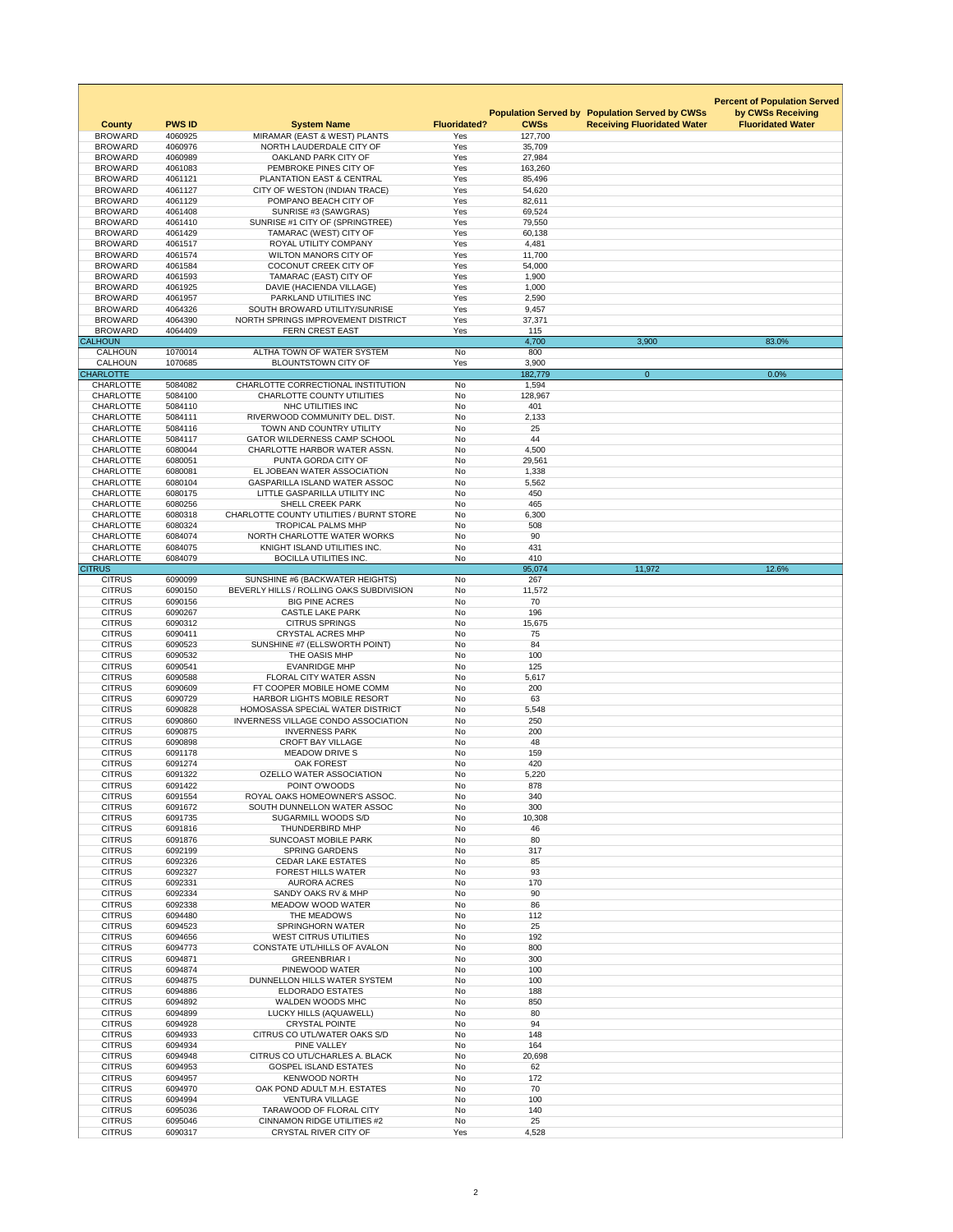|                                    |                    |                                                                           |                     |                   |                                                                                             | <b>Percent of Population Served</b>           |
|------------------------------------|--------------------|---------------------------------------------------------------------------|---------------------|-------------------|---------------------------------------------------------------------------------------------|-----------------------------------------------|
| <b>County</b>                      | <b>PWS ID</b>      | <b>System Name</b>                                                        | <b>Fluoridated?</b> | <b>CWSs</b>       | <b>Population Served by Population Served by CWSs</b><br><b>Receiving Fluoridated Water</b> | by CWSs Receiving<br><b>Fluoridated Water</b> |
| <b>CITRUS</b>                      | 6090674            | <b>GOLDEN TERRACE</b>                                                     | Yes                 | 250               |                                                                                             |                                               |
| <b>CITRUS</b><br><b>CLAY</b>       | 6090861            | <b>INVERNESS WATER DEPT</b>                                               | Yes                 | 7,194<br>185,219  | $\overline{0}$                                                                              | 0.0%                                          |
| <b>CLAY</b>                        | 2100150            | CAMP BLANDING JOINT TRAINING SITE                                         | <b>No</b>           | 900               |                                                                                             |                                               |
| <b>CLAY</b>                        | 2100437            | <b>GREEN COVE SPRINGS WTP</b>                                             | No                  | 6,500             |                                                                                             |                                               |
| <b>CLAY</b>                        | 2100610            | <b>KEYSTONE POSTMASTER GRID</b>                                           | <b>No</b>           | 6,255             |                                                                                             |                                               |
| <b>CLAY</b>                        | 2100626            | <b>LAKE ASBURY WTP</b>                                                    | No                  | 10,294            |                                                                                             |                                               |
| <b>CLAY</b><br><b>CLAY</b>         | 2100636<br>2100709 | <b>LAKE GENEVA MHP</b><br><b>ST. JOHNS LANDING</b>                        | No<br><b>No</b>     | 66<br>1,172       |                                                                                             |                                               |
| <b>CLAY</b>                        | 2100741            | <b>ORANGE PARK GRID</b>                                                   | No                  | 109,991           |                                                                                             |                                               |
| <b>CLAY</b>                        | 2100882            | PENNEY FARMS RETIREMENT COMMUNITY WTP                                     | <b>No</b>           | 450               |                                                                                             |                                               |
| <b>CLAY</b>                        | 2101019            | PENNEY FARMS WTP                                                          | <b>No</b>           | 350               |                                                                                             |                                               |
| <b>CLAY</b>                        | 2101182            | ORANGE PARK WATER PLANT                                                   | No                  | 9,042             |                                                                                             |                                               |
| <b>CLAY</b>                        | 2104332            | <b>RAVINES WTP</b>                                                        | No                  | 3,353             |                                                                                             |                                               |
| <b>CLAY</b>                        | 2104345            | MIDDLEBURG BLUFF APARTMENTS                                               | No                  | 95                |                                                                                             |                                               |
| <b>CLAY</b><br><b>CLAY</b>         | 2104351<br>2104391 | PIER STATION WTP<br>PACE/FLEMING GRID                                     | <b>No</b><br>No     | 193<br>36,327     |                                                                                             |                                               |
| <b>CLAY</b>                        | 2104448            | PETER'S CREEK WTP                                                         | No                  | 231               |                                                                                             |                                               |
| <b>COLLIER</b>                     |                    |                                                                           |                     | 273,365           | 231,551                                                                                     | 84.7%                                         |
| <b>COLLIER</b>                     | 5110058            | LEE CYPRESS CO-OP                                                         | No                  | 250               |                                                                                             |                                               |
| <b>COLLIER</b>                     | 5110087            | <b>BIG CYPRESS PARK HEADQUARTERS</b>                                      | No                  | 100               |                                                                                             |                                               |
| <b>COLLIER</b>                     | 5110089            | <b>EVERGLADES CITY</b>                                                    | No                  | 2,500             |                                                                                             |                                               |
| <b>COLLIER</b>                     | 5110118            | <b>GOODLAND WATER COMPANY</b>                                             | <b>No</b>           | 770               |                                                                                             |                                               |
| <b>COLLIER</b><br><b>COLLIER</b>   | 5110183<br>5110230 | <b>MARCO ISLAND UTILITIES (CITY OF)</b><br>PORT OF THE ISLANDS            | No<br>No            | 27,470<br>1,200   |                                                                                             |                                               |
| <b>COLLIER</b>                     | 5114085            | <b>CCWSD - NORTHEAST UTILITIES</b>                                        | <b>No</b>           | 6,902             |                                                                                             |                                               |
| <b>COLLIER</b>                     | 5114154            | AVE MARIA UTILITY COMPANY LLLP                                            | <b>No</b>           | 2,622             |                                                                                             |                                               |
| <b>COLLIER</b>                     | 5110117            | FLORIDA GOVERNMENTAL UTILITY AUTHORITY                                    | Yes                 | 15,381            |                                                                                             |                                               |
| <b>COLLIER</b>                     | 5110142            | <b>IMMOKALEE WATER</b>                                                    | Yes                 | 26,837            |                                                                                             |                                               |
| <b>COLLIER</b>                     | 5110182            | <b>MARCO SHORES UTILITIES</b>                                             | Yes                 | 1,647             |                                                                                             |                                               |
| <b>COLLIER</b>                     | 5110198            | NAPLES WATER DEPT                                                         | Yes                 | 52,906            |                                                                                             |                                               |
| <b>COLLIER</b><br><b>COLUMBIA</b>  | 5114069            | <b>COLLIER COUNTY REGIONAL WTP</b>                                        | Yes                 | 134,780<br>20,940 |                                                                                             | 0.0%                                          |
| <b>COLUMBIA</b>                    | 2120043            | <b>CANNON CREEK MHP</b>                                                   | No                  | 80                | $\overline{0}$                                                                              |                                               |
| <b>COLUMBIA</b>                    | 2120047            | <b>AZALEA PARK SUBDIVISON</b>                                             | No                  | 308               |                                                                                             |                                               |
| <b>COLUMBIA</b>                    | 2120224            | <b>COLLEGE MANOR</b>                                                      | No                  | 130               |                                                                                             |                                               |
| <b>COLUMBIA</b>                    | 2120630            | <b>LAKE CITY WTP</b>                                                      | No                  | 17,775            |                                                                                             |                                               |
| <b>COLUMBIA</b>                    | 2120921            | <b>QUAIL HEIGHTS COUNTRY CLUB</b>                                         | No                  | 114               |                                                                                             |                                               |
| <b>COLUMBIA</b>                    | 2121023            | <b>SHADY OAKS SUBDIVISION</b>                                             | No                  | 318               |                                                                                             |                                               |
| <b>COLUMBIA</b><br><b>COLUMBIA</b> | 2121366<br>2124284 | <b>SUWANNEE VALLEY ESTATES</b><br><b>WOODGATE VILLAGE</b>                 | No<br><b>No</b>     | 63<br>348         |                                                                                             |                                               |
| <b>COLUMBIA</b>                    | 2124285            | <b>COOL BREEZE MHP</b>                                                    | No                  | 73                |                                                                                             |                                               |
| <b>COLUMBIA</b>                    | 2124287            | <b>COUNTRY DALE ESTATES</b>                                               | No                  | 70                |                                                                                             |                                               |
| <b>COLUMBIA</b>                    | 2124295            | <b>242 VILLAGE SUBDIVISION</b>                                            | No                  | 161               |                                                                                             |                                               |
| <b>COLUMBIA</b>                    | 2124372            | <b>BRANDON-BRENT WTP</b>                                                  | No                  | 240               |                                                                                             |                                               |
| <b>COLUMBIA</b>                    | 2124375            | <b>VERNDALE APARTMENTS</b>                                                | No                  | 375               |                                                                                             |                                               |
| <b>COLUMBIA</b>                    | 2124399            | FORT WHITE TOWN OF                                                        | No                  | 750               |                                                                                             |                                               |
| <b>COLUMBIA</b><br><b>COLUMBIA</b> | 2124409<br>2124413 | <b>LANCE WATER</b><br><b>COLUMBIA COUNTY WATER SYSTEM</b>                 | No<br>No            | 75<br>60          |                                                                                             |                                               |
| <b>DESOTO</b>                      |                    |                                                                           |                     | 23,632            | 8,942                                                                                       | 37.8%                                         |
| <b>DESOTO</b>                      | 6140451            | DESOTO CORRECTIONAL INST                                                  | No                  | 3,134             |                                                                                             |                                               |
| <b>DESOTO</b>                      | 6142734            | PEACE RIVER REG WATER PLANT                                               | No                  | 3,301             |                                                                                             |                                               |
| <b>DESOTO</b>                      | 6144834            | <b>DESOTO VILLAGE MHP</b>                                                 | <b>No</b>           | 166               |                                                                                             |                                               |
| <b>DESOTO</b>                      | 6144856            | LAKE SUZY SUBDIVISIO                                                      | No                  | 3,526             |                                                                                             |                                               |
| <b>DESOTO</b><br><b>DESOTO</b>     | 6144898<br>6140314 | <b>DESOTO COUNTY WATER SYSTEM</b><br>ARCADIA WATER DEPT CITY OF           | No<br>Yes           | 4,563<br>8,942    |                                                                                             |                                               |
| <b>DIXIE</b>                       |                    |                                                                           |                     | 5,328             | $\overline{0}$                                                                              | 0.0%                                          |
| <b>DIXIE</b>                       | 2150243            | <b>CROSS CITY WTP</b>                                                     | No                  | 2,850             |                                                                                             |                                               |
| <b>DIXIE</b>                       | 2150512            | <b>HORSESHOE BEACH WTP</b>                                                | No                  | 313               |                                                                                             |                                               |
| <b>DIXIE</b>                       | 2151026            | SHADY OAKS RV AND MHP                                                     | No                  | 75                |                                                                                             |                                               |
| <b>DIXIE</b>                       | 2151140            | SUWANNEE WATER & SEWER DISTRICT                                           | No                  | 2,090             |                                                                                             |                                               |
| <b>DUVAL</b>                       |                    |                                                                           |                     | 848,958           | 821,247                                                                                     | 96.7%                                         |
| <b>DUVAL</b><br><b>DUVAL</b>       | 2160053<br>2160110 | <b>BALDWIN WATER SYSTEM</b><br><b>SUNNY PINES</b>                         | No<br>No            | 1,790<br>80       |                                                                                             |                                               |
| <b>DUVAL</b>                       | 2160254            | <b>DANIEL MEMORIAL</b>                                                    | No                  | 60                |                                                                                             |                                               |
| <b>DUVAL</b>                       | 2160390            | <b>CRYSTAL SPRINGS ESTATES MHP</b>                                        | No                  | 350               |                                                                                             |                                               |
| <b>DUVAL</b>                       | 2160568            | <b>JACKSONVILLE UNIVERSITY</b>                                            | No                  | 3,480             |                                                                                             |                                               |
| <b>DUVAL</b>                       | 2160601            | YUKON INDUSTRIES LTD.                                                     | No                  | 40                |                                                                                             |                                               |
| <b>DUVAL</b>                       | 2160654            | <b>STUDY ESTATES MHP</b>                                                  | No                  | 60                |                                                                                             |                                               |
| <b>DUVAL</b>                       | 2160734            | N.S. MAYPORT                                                              | No                  | 20,500            |                                                                                             |                                               |
| <b>DUVAL</b><br><b>DUVAL</b>       | 2160824<br>2161043 | OCEANWAY OAKS LLC<br><b>NEW KINGS MHP</b>                                 | No<br>No            | 75<br>25          |                                                                                             |                                               |
| <b>DUVAL</b>                       | 2161333            | <b>BLAIR ROAD APARTMENTS</b>                                              | No                  | 60                |                                                                                             |                                               |
| <b>DUVAL</b>                       | 2161337            | <b>BARCELONA APARTMENTS</b>                                               | No                  | 56                |                                                                                             |                                               |
| <b>DUVAL</b>                       | 2164003            | <b>SADDLE BROOK LANDINGS</b>                                              | No                  | 1,000             |                                                                                             |                                               |
| <b>DUVAL</b>                       | 2164400            | <b>BELLE OAKS WTP</b>                                                     | No                  | 60                |                                                                                             |                                               |
| <b>DUVAL</b>                       | 2164494            | <b>BAILEY'S MHP (NORTH)</b>                                               | No                  | 75                |                                                                                             |                                               |
| <b>DUVAL</b><br><b>DUVAL</b>       | 2160200<br>2160206 | ATLANTIC BEACH WATER SYSTEM<br><b>NEPTUNE BEACH</b>                       | Yes<br>Yes          | 23,503<br>7,270   |                                                                                             |                                               |
| <b>DUVAL</b>                       | 2160563            | <b>JACKSONVILLE BEACH WTP</b>                                             | Yes                 | 23,279            |                                                                                             |                                               |
| <b>DUVAL</b>                       | 2160735            | <b>JEA: MAYPORT WTP</b>                                                   | Yes                 | 251               |                                                                                             |                                               |
| <b>DUVAL</b>                       | 2160811            | NORMANDY VILLAGE UTILITY CO.                                              | Yes                 | 3,373             |                                                                                             |                                               |
| <b>DUVAL</b>                       | 2161212            | N.A.S. JACKSONVILLE                                                       | Yes                 | 22,000            |                                                                                             |                                               |
| <b>DUVAL</b>                       | 2161276            | OAKS OF ATLANTIC BEACH                                                    | Yes                 | 572               |                                                                                             |                                               |
| <b>DUVAL</b>                       | 2161328            | <b>JEA MAJOR GRID</b>                                                     | Yes                 | 739,834           |                                                                                             |                                               |
| <b>DUVAL</b><br><b>DUVAL</b>       | 2164279<br>2164401 | NEIGHBORHOOD UTILITIES (TIMBER CREEK)<br>THE TRANSITION HOUSE AT DINSMORE | Yes<br>Yes          | 1,015<br>150      |                                                                                             |                                               |
| <b>ESCAMBIA</b>                    |                    |                                                                           |                     | 364,599           | 271,772                                                                                     | 74.5%                                         |
| <b>ESCAMBIA</b>                    | 1170085            | BRATT-DAVISVILLE WATER SYSTEM                                             | No                  | 2,800             |                                                                                             |                                               |
| <b>ESCAMBIA</b>                    | 1170126            | CENTRAL WATER WORKS INC.                                                  | <b>No</b>           | 2,512             |                                                                                             |                                               |
| <b>ESCAMBIA</b>                    | 1170168            | <b>COTTAGE HILL WATER WORKS</b>                                           | No                  | 3,889             |                                                                                             |                                               |
| <b>ESCAMBIA</b>                    | 1170259            | FARM HILL UTILITIES INC.                                                  | No                  | 6,062             |                                                                                             |                                               |
| <b>ESCAMBIA</b>                    | 1170302            | <b>GONZALEZ UTILITIES ASSOCIATION INC.</b>                                | No                  | 6,356             |                                                                                             |                                               |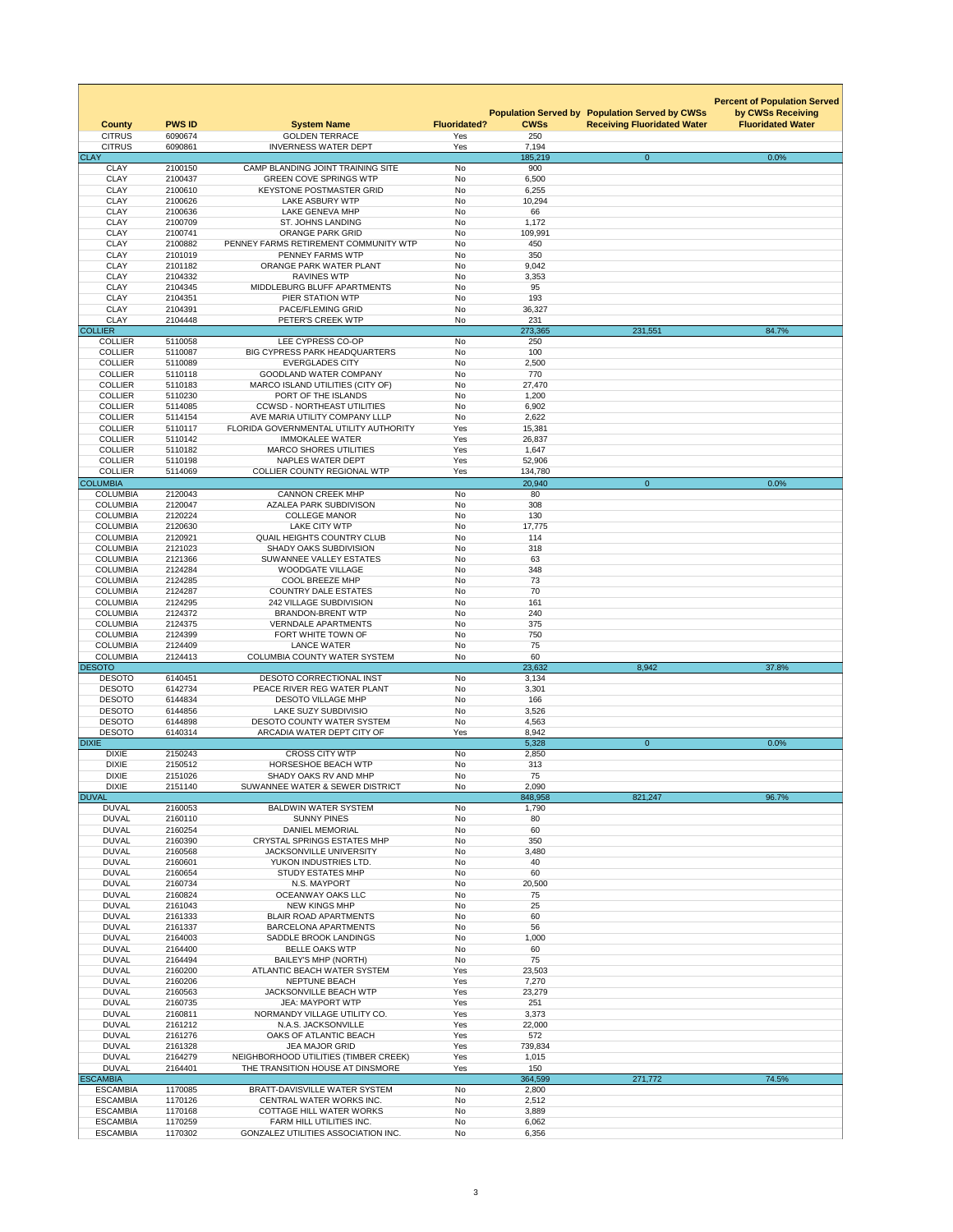|                                      |                    |                                                                        |                        |                   |                                                                                             | <b>Percent of Population Served</b>           |
|--------------------------------------|--------------------|------------------------------------------------------------------------|------------------------|-------------------|---------------------------------------------------------------------------------------------|-----------------------------------------------|
| <b>County</b>                        | <b>PWS ID</b>      | <b>System Name</b>                                                     | <b>Fluoridated?</b>    | <b>CWSs</b>       | <b>Population Served by Population Served by CWSs</b><br><b>Receiving Fluoridated Water</b> | by CWSs Receiving<br><b>Fluoridated Water</b> |
| <b>ESCAMBIA</b>                      | 1170475            | <b>MOLINO UTILITIES INC.</b>                                           | No                     | 7,746             |                                                                                             |                                               |
| <b>ESCAMBIA</b>                      | 1170527            | PEOPLES WATER SERVICE COMPANY                                          | <b>No</b>              | 34,352            |                                                                                             |                                               |
| <b>ESCAMBIA</b>                      | 1170613            | <b>CENTURY TOWN OF</b>                                                 | No                     | 4,056             |                                                                                             |                                               |
| <b>ESCAMBIA</b>                      | 1170718            | <b>WALNUT HILL WATER WORKS</b>                                         | <b>No</b>              | 2,454             |                                                                                             |                                               |
| <b>ESCAMBIA</b>                      | 1170814            | NAS PENSACOLA / CORRY STATION                                          | <b>No</b>              | 22,600            |                                                                                             |                                               |
| <b>ESCAMBIA</b><br><b>ESCAMBIA</b>   | 1170525<br>1170703 | <b>EMERALD COAST UTILITIES AUTHORITY</b><br>UNIVERSITY OF WEST FLORIDA | Yes<br>Yes             | 255,884<br>13,285 |                                                                                             |                                               |
| <b>ESCAMBIA</b>                      | 1170899            | <b>NAS SAUFLEY FIELD</b>                                               | Yes                    | 1,728             |                                                                                             |                                               |
| <b>ESCAMBIA</b>                      | 1170908            | <b>INNERARITY ISLAND WATER SYSTEM</b>                                  | Yes                    | 875               |                                                                                             |                                               |
| <b>FLAGLER</b>                       |                    |                                                                        |                        | 97,784            | $\overline{0}$                                                                              | 0.0%                                          |
| <b>FLAGLER</b>                       | 2180002            | BEVERLY BEACH WATER SYSTEM                                             | <b>No</b>              | 1,413             |                                                                                             |                                               |
| <b>FLAGLER</b>                       | 2180132            | <b>BULOW PLANTATION</b>                                                | No                     | 1,001             |                                                                                             |                                               |
| <b>FLAGLER</b>                       | 2180134            | <b>BUNNELL WATER PLANT</b>                                             | No                     | 2,648             |                                                                                             |                                               |
| <b>FLAGLER</b><br><b>FLAGLER</b>     | 2180349<br>2180863 | <b>FLAGLER BEACH WTP</b><br>PALM COAST UTILITY                         | <b>No</b><br>No        | 4,823             |                                                                                             |                                               |
| <b>FLAGLER</b>                       | 2181288            | <b>HOLIDAY TRAVEL PARK</b>                                             | <b>No</b>              | 80,325<br>82      |                                                                                             |                                               |
| <b>FLAGLER</b>                       | 2184251            | PLANTATION BAY WTP                                                     | No                     | 3,000             |                                                                                             |                                               |
| <b>FLAGLER</b>                       | 2184259            | DUNES COMMUNITY DEVELOPMENT DISTRICT                                   | No                     | 4,392             |                                                                                             |                                               |
| <b>FLAGLER</b>                       | 2184278            | DAYTONA NORTH WATER SYSTEM                                             | No                     | 100               |                                                                                             |                                               |
| <b>FRANKLIN</b>                      |                    |                                                                        |                        | 16,551            | 4,710                                                                                       | 28.5%                                         |
| <b>FRANKLIN</b>                      | 1190013            | ALLIGATOR POINT WATER RESOURCE DISTRICT                                | No                     | 671               |                                                                                             |                                               |
| <b>FRANKLIN</b>                      | 1190118            | CARRABELLE CITY OF WATER SYS.                                          | No                     | 2,500             |                                                                                             |                                               |
| <b>FRANKLIN</b>                      | 1190236            | <b>EASTPOINT WATER &amp; SEWER DIST.</b>                               | No                     | 2,452             |                                                                                             |                                               |
| <b>FRANKLIN</b>                      | 1190414            | LANARK VILLAGE (CITY OF CARRABELLE)                                    | No                     | 1,625             |                                                                                             |                                               |
| <b>FRANKLIN</b><br><b>FRANKLIN</b>   | 1190789<br>1190150 | WATER MGMT SERVICES (ST. GEORGE ISLAND)<br>APALACHICOLA CITY OF        | No<br>Yes              | 4,593<br>4,710    |                                                                                             |                                               |
| <b>GADSDEN</b>                       |                    |                                                                        |                        | 38,734            | 10,112                                                                                      | 26.1%                                         |
| <b>GADSDEN</b>                       | 1200134            | CHATTAHOOCHEE CITY OF                                                  | <b>No</b>              | 3,885             |                                                                                             |                                               |
| <b>GADSDEN</b>                       | 1200275            | <b>FLORIDA STATE HOSPITAL</b>                                          | <b>No</b>              | 4,500             |                                                                                             |                                               |
| <b>GADSDEN</b>                       | 1200334            | HAVANA TOWN OF WATER SYSTEM                                            | No                     | 3,977             |                                                                                             |                                               |
| <b>GADSDEN</b>                       | 1200459            | <b>RENTZ'S MOBILE HOME PARK</b>                                        | <b>No</b>              | 85                |                                                                                             |                                               |
| <b>GADSDEN</b>                       | 1200687            | <b>GREENSBORO TOWN OF WATER SYS.</b>                                   | No                     | 602               |                                                                                             |                                               |
| <b>GADSDEN</b>                       | 1200688            | <b>GRETNA CITY OF</b>                                                  | <b>No</b>              | 1,580             |                                                                                             |                                               |
| <b>GADSDEN</b>                       | 1200797            | <b>GADSDEN CO REGIONAL W/S</b>                                         | <b>No</b>              | 12,852            |                                                                                             |                                               |
| <b>GADSDEN</b><br><b>GADSDEN</b>     | 1200885<br>1204029 | <b>JAMIESON WATER SYSTEM</b><br><b>ST. JAMES COMMUNITY</b>             | <b>No</b><br><b>No</b> | 71<br>98          |                                                                                             |                                               |
| <b>GADSDEN</b>                       | 1204051            | <b>JOYLAND WATER SYSTEM</b>                                            | No                     | 125               |                                                                                             |                                               |
| <b>GADSDEN</b>                       | 1204063            | <b>HINSON HEIGHTS</b>                                                  | <b>No</b>              | 175               |                                                                                             |                                               |
| <b>GADSDEN</b>                       | 1204064            | <b>TOBACCO ROAD</b>                                                    | <b>No</b>              | 151               |                                                                                             |                                               |
| <b>GADSDEN</b>                       | 1204065            | <b>HAMMOCK CREEK</b>                                                   | <b>No</b>              | 40                |                                                                                             |                                               |
| <b>GADSDEN</b>                       | 1204067            | <b>MEADOWS GROCERY</b>                                                 | <b>No</b>              | 55                |                                                                                             |                                               |
| <b>GADSDEN</b>                       | 1204079            | ROSEDALE WATER ASSOCIATION                                             | No                     | 426               |                                                                                             |                                               |
| <b>GADSDEN</b>                       | 1200551            | QUINCY CITY OF W/S                                                     | Yes                    | 10,112            |                                                                                             |                                               |
| <b>GILCHRIST</b><br><b>GILCHRIST</b> | 2210647            | LANCASTER CORRECTIONAL INSTITUTE                                       | No                     | 2,575<br>1,175    | $\Omega$                                                                                    | 0.0%                                          |
| <b>GILCHRIST</b>                     | 2211188            | <b>TRENTON WATER DEPARTMENT</b>                                        | <b>No</b>              | 1,400             |                                                                                             |                                               |
| <b>GLADES</b>                        |                    |                                                                        |                        | 6,404             | 1,613                                                                                       | 25.2%                                         |
| <b>GLADES</b>                        | 5220192            | MOORE HAVEN WATER DEPT                                                 | No                     | 3,735             |                                                                                             |                                               |
| <b>GLADES</b>                        | 5220235            | <b>RIVER OAKS UTILITIES LLC</b>                                        | No                     | 120               |                                                                                             |                                               |
| <b>GLADES</b>                        | 5224074            | WHISPER CREEK R.V. PARK                                                | <b>No</b>              | 880               |                                                                                             |                                               |
| <b>GLADES</b>                        | 5224091            | <b>MAPLE CORNER</b>                                                    | No                     | 56                |                                                                                             |                                               |
| <b>GLADES</b><br><b>GULF</b>         | 5220166            | <b>LAKEPORT WATER ASSOCIATION</b>                                      | Yes                    | 1,613<br>24,068   |                                                                                             |                                               |
| <b>GULF</b>                          | 1230545            | PORT ST. JOE CITY OF                                                   | Yes                    | 13,836            | 24,068                                                                                      | 100.0%                                        |
| <b>GULF</b>                          | 1230734            | <b>WEWAHITCHKA CITY OF</b>                                             | Yes                    | 1,949             |                                                                                             |                                               |
| <b>GULF</b>                          | 1230848            | <b>LIGHTHOUSE UTILITIES</b>                                            | Yes                    | 4,433             |                                                                                             |                                               |
| <b>GULF</b>                          | 1234011            | <b>GULF FORESTRY WORK CAMP</b>                                         | Yes                    | 350               |                                                                                             |                                               |
| <b>GULF</b>                          | 1234013            | <b>GULF CORRECTIONAL INSTITUTION</b>                                   | Yes                    | 3,500             |                                                                                             |                                               |
| <b>HAMILTON</b>                      |                    |                                                                        |                        | 5,934             | $\overline{0}$                                                                              | 0.0%                                          |
| <b>HAMILTON</b>                      | 2240570            | <b>JASPER WTP</b>                                                      | No                     | 4,221             |                                                                                             |                                               |
| <b>HAMILTON</b>                      | 2240579            | <b>JENNINGS WTP</b>                                                    | No                     | 894               |                                                                                             |                                               |
| <b>HAMILTON</b><br><b>HARDEE</b>     | 2241264            | <b>WHITE SPRINGS WTP</b>                                               | No                     | 819               |                                                                                             |                                               |
| <b>HARDEE</b>                        | 6250278            | CHARLIE CREEK-THE VILLAGE OF                                           | <b>No</b>              | 15,176<br>138     | 9,215                                                                                       | 60.7%                                         |
| <b>HARDEE</b>                        | 6251954            | PEACE RIVER HEIGHTS                                                    | No                     | 250               |                                                                                             |                                               |
| <b>HARDEE</b>                        | 6252022            | <b>BOWLING GREEN CITY OF</b>                                           | <b>No</b>              | 2,940             |                                                                                             |                                               |
| <b>HARDEE</b>                        | 6252030            | <b>RESTHAVEN</b>                                                       | <b>No</b>              | 34                |                                                                                             |                                               |
| <b>HARDEE</b>                        | 6254754            | HARDEE CORRECTIONAL INSTITUTE                                          | <b>No</b>              | 1,900             |                                                                                             |                                               |
| <b>HARDEE</b>                        | 6254762            | <b>BROOKSIDE BLUFF RV PARK</b>                                         | No                     | 300               |                                                                                             |                                               |
| <b>HARDEE</b>                        | 6254774            | F.I.N.R.                                                               | <b>No</b>              | 300               |                                                                                             |                                               |
| <b>HARDEE</b>                        | 6254785            | <b>TORREY OAKS SUBDIVISION</b><br>WAUCHULA CITY WATER DEPARTMENT       | <b>No</b>              | 99                |                                                                                             |                                               |
| <b>HARDEE</b><br><b>HARDEE</b>       | 6250329<br>6250332 | ZOLFO SPRINGS CITY OF                                                  | Yes<br>Yes             | 5,000<br>1,800    |                                                                                             |                                               |
| <b>HARDEE</b>                        | 6254799            | WAUCHULA HILLS (HARDEE COUNTY UTILITIES)                               | Yes                    | 2,415             |                                                                                             |                                               |
| <b>HENDRY</b>                        |                    |                                                                        |                        | 23,241            | 22,375                                                                                      | 96.3%                                         |
| <b>HENDRY</b>                        | 5264050            | PALM AND PINES MOBILE HOME PK                                          | No                     | 150               |                                                                                             |                                               |
| <b>HENDRY</b>                        | 5264054            | <b>RIVERBEND ESTATES</b>                                               | <b>No</b>              | 120               |                                                                                             |                                               |
| <b>HENDRY</b>                        | 5264103            | RIVERBEND MOTORCOACH RESORT                                            | No                     | 596               |                                                                                             |                                               |
| <b>HENDRY</b><br><b>HENDRY</b>       | 5260050<br>5260053 | <b>LABELLE CITY OF</b><br><b>CLEWISTON CITY OF</b>                     | Yes<br>Yes             | 4,632<br>9,185    |                                                                                             |                                               |
| <b>HENDRY</b>                        | 5260226            | PORT LABELLE                                                           | Yes                    | 3,808             |                                                                                             |                                               |
| <b>HENDRY</b>                        | 5260262            | SOUTH SHORE WATER ASSN. INC.                                           | Yes                    | 4,750             |                                                                                             |                                               |
| <b>HERNANDO</b>                      |                    |                                                                        |                        | 152,872           | 11,850                                                                                      | 7.8%                                          |
| <b>HERNANDO</b>                      | 6270009            | BIG TREE MOBILE HOME & RV VILLAGE                                      | No                     | 200               |                                                                                             |                                               |
| <b>HERNANDO</b>                      | 6270246            | <b>CAMP-A-WYLE LAKE RESORT</b>                                         | No                     | 400               |                                                                                             |                                               |
| <b>HERNANDO</b>                      | 6270269            | HERNANDO CO UTL-CEDAR LN                                               | <b>No</b>              | 363               |                                                                                             |                                               |
| <b>HERNANDO</b>                      | 6270468            | HERNANDO CO UTL-DOGWOOD EST                                            | No                     | 793               |                                                                                             |                                               |
| <b>HERNANDO</b><br><b>HERNANDO</b>   | 6270851<br>6271171 | <b>IMPERIAL ESTATES MHP</b><br>FRONTIER CAMPGROUND                     | No<br><b>No</b>        | 250<br>225        |                                                                                             |                                               |
| <b>HERNANDO</b>                      | 6271553            | HERNANDO CO UTL-ROYAL OAKS                                             | No                     | 180               |                                                                                             |                                               |
| <b>HERNANDO</b>                      | 6271934            | <b>WEEKI WACHEE NORTH TP</b>                                           | No                     | 150               |                                                                                             |                                               |
| <b>HERNANDO</b>                      | 6272304            | <b>CAMPER'S HOLIDAY</b>                                                | No                     | 400               |                                                                                             |                                               |
| <b>HERNANDO</b>                      | 6272433            | LAKE LINDSEY WATER                                                     | No                     | 65                |                                                                                             |                                               |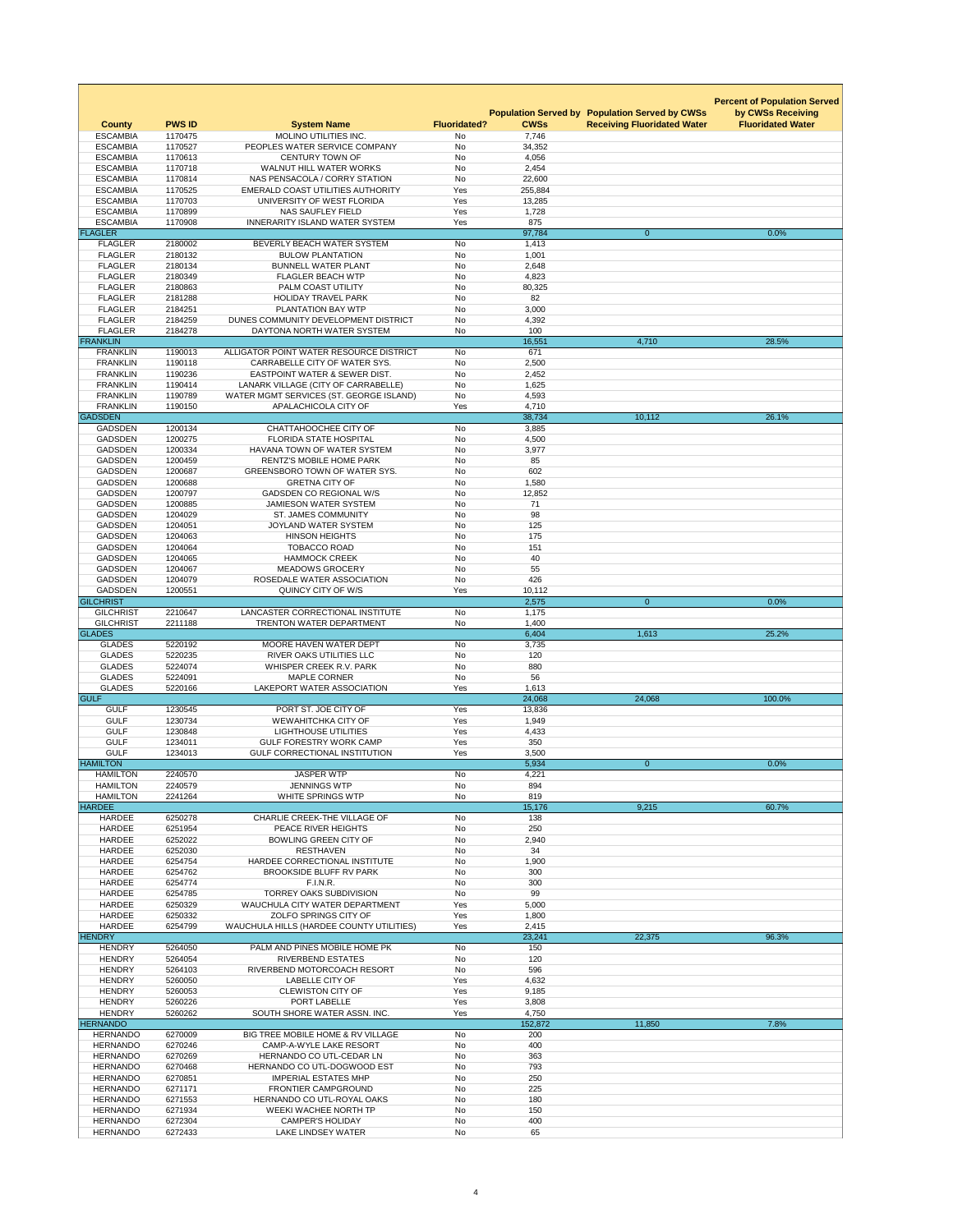|                                            |                    |                                                                                 |                     |                                            |                                                                        | <b>Percent of Population Served</b>           |
|--------------------------------------------|--------------------|---------------------------------------------------------------------------------|---------------------|--------------------------------------------|------------------------------------------------------------------------|-----------------------------------------------|
| <b>County</b>                              | <b>PWS ID</b>      | <b>System Name</b>                                                              | <b>Fluoridated?</b> | <b>Population Served by</b><br><b>CWSs</b> | <b>Population Served by CWSs</b><br><b>Receiving Fluoridated Water</b> | by CWSs Receiving<br><b>Fluoridated Water</b> |
| <b>HERNANDO</b>                            | 6274859            | <b>COUNTRYSIDE ESTATES</b>                                                      | No                  | 100                                        |                                                                        |                                               |
| <b>HERNANDO</b>                            | 6277059            | HERNANDO CO UTL-WEST                                                            | <b>No</b>           | 130,558                                    |                                                                        |                                               |
| <b>HERNANDO</b><br><b>HERNANDO</b>         | 6277060<br>6277064 | HERNANDO CO UTL-EAST<br>SEVILLE WATER SYSTEM                                    | No<br><b>No</b>     | 7,258<br>80                                |                                                                        |                                               |
| <b>HERNANDO</b>                            | 6271942            | <b>WESLEYAN VILLAGE</b>                                                         | Yes                 | 350                                        |                                                                        |                                               |
| <b>HERNANDO</b>                            | 6272180            | <b>BROOKSVILLE CITY OF</b>                                                      | Yes                 | 11,500                                     |                                                                        |                                               |
| <b>HIGHLANDS</b><br><b>HIGHLANDS</b>       | 5280129            | <b>HIDDEN ACRES ESTATES</b>                                                     | <b>No</b>           | 92,084<br>146                              | 38,761                                                                 | 42.1%                                         |
| <b>HIGHLANDS</b>                           | 5280155            | KISSIMMEE RIVER FISHING RESORT                                                  | <b>No</b>           | 168                                        |                                                                        |                                               |
| <b>HIGHLANDS</b>                           | 5280180            | MALLARD MOBILE HOME PARK                                                        | No                  | 180                                        |                                                                        |                                               |
| <b>HIGHLANDS</b><br><b>HIGHLANDS</b>       | 5280211<br>5280266 | THE PALMS ESTATES WTP<br>SPRING LAKE IMPROVEMENT DIST.                          | No<br><b>No</b>     | 200<br>3,370                               |                                                                        |                                               |
| <b>HIGHLANDS</b>                           | 5284101            | SILVER LAKE UTILITY- BUCKHORN HOUSING                                           | No                  | 75                                         |                                                                        |                                               |
| <b>HIGHLANDS</b>                           | 5284114            | <b>EAGLE'S NEST ESTATES</b>                                                     | <b>No</b>           | 50                                         |                                                                        |                                               |
| <b>HIGHLANDS</b><br><b>HIGHLANDS</b>       | 5284133<br>6280049 | <b>HIGHWAY PARK WTP</b><br><b>AVON PARK CITY OF</b>                             | No<br><b>No</b>     | 977<br>21,208                              |                                                                        |                                               |
| <b>HIGHLANDS</b>                           | 6280064            | <b>LEISURE LAKES</b>                                                            | No                  | 632                                        |                                                                        |                                               |
| <b>HIGHLANDS</b>                           | 6280158            | <b>LAKE BONNET VILLAGE</b>                                                      | No                  | 501                                        |                                                                        |                                               |
| <b>HIGHLANDS</b><br><b>HIGHLANDS</b>       | 6280162<br>6280167 | LAKE JOSEPHINE HEIGHTS<br><b>LAKESIDE VILLAGE MHP</b>                           | <b>No</b><br>No     | 1,250<br>325                               |                                                                        |                                               |
| <b>HIGHLANDS</b>                           | 6280181            | <b>MARANATHA VILLAGE</b>                                                        | <b>No</b>           | 400                                        |                                                                        |                                               |
| <b>HIGHLANDS</b>                           | 6280223            | PLACID LAKES UTILITY INC                                                        | No                  | 4,100                                      |                                                                        |                                               |
| <b>HIGHLANDS</b>                           | 6280273            | SUN-N-LAKES OF LAKE PLACID                                                      | No                  | 378                                        |                                                                        |                                               |
| <b>HIGHLANDS</b><br><b>HIGHLANDS</b>       | 6280274<br>6280286 | SUN N LAKES OF SEBRING WATER<br>LAKE PLACID TOWN OF                             | <b>No</b><br>No     | 7,710<br>4,369                             |                                                                        |                                               |
| <b>HIGHLANDS</b>                           | 6280296            | <b>TROPICAL HARBOR ESTATES</b>                                                  | <b>No</b>           | 600                                        |                                                                        |                                               |
| <b>HIGHLANDS</b>                           | 6280304            | LP WATER WORKS INC.                                                             | No                  | 800                                        |                                                                        |                                               |
| <b>HIGHLANDS</b><br><b>HIGHLANDS</b>       | 6284074<br>6284075 | <b>TOMOKA HEIGHTS</b><br><b>BUTTONWOOD BAY MHP</b>                              | No.<br>No           | 2,553<br>2,000                             |                                                                        |                                               |
| <b>HIGHLANDS</b>                           | 6284076            | <b>COUNTRY CLUB UTILITIES INC.</b>                                              | No                  | 850                                        |                                                                        |                                               |
| <b>HIGHLANDS</b>                           | 6284077            | <b>ORANGE BLOSSOM FELLOWSHIP</b>                                                | No                  | 100                                        |                                                                        |                                               |
| <b>HIGHLANDS</b>                           | 6284089            | <b>MEADOWLAKE SUBDIVISION</b>                                                   | No.                 | 84                                         |                                                                        |                                               |
| <b>HIGHLANDS</b><br><b>HIGHLANDS</b>       | 6284097<br>6284114 | <b>DEEANN LAKEFRONT ESTATES</b><br><b>COUNTRY WALK UTILITIES INC.</b>           | No<br>No            | 130<br>167                                 |                                                                        |                                               |
| <b>HIGHLANDS</b>                           | 6280250            | SEBRING WATER & SEWER SYSTEM                                                    | Yes                 | 38,761                                     |                                                                        |                                               |
| <b>HILLSBOROUGH</b>                        |                    | THE WOODLANDS ON CLAY                                                           |                     | 1,354,892<br>75                            | 1,275,506                                                              | 94.1%                                         |
| <b>HILLSBOROUGH</b><br><b>HILLSBOROUGH</b> | 6290017<br>6290047 | <b>PARKVIEW MHP</b>                                                             | No<br>No            | 60                                         |                                                                        |                                               |
| <b>HILLSBOROUGH</b>                        | 6290072            | ANNA MARY MHP                                                                   | No                  | 38                                         |                                                                        |                                               |
| <b>HILLSBOROUGH</b>                        | 6290112            | <b>VALRICO HILLS TRAILER PARK</b>                                               | No                  | 162                                        |                                                                        |                                               |
| <b>HILLSBOROUGH</b><br><b>HILLSBOROUGH</b> | 6290116<br>6290157 | <b>WINDEMERE UTILITY</b><br>OAKS OF THONOTOSASSA MHP                            | No<br>No            | 2,776<br>528                               |                                                                        |                                               |
| <b>HILLSBOROUGH</b>                        | 6290186            | <b>MOUNT CARMEL RIDGE</b>                                                       | No                  | 250                                        |                                                                        |                                               |
| <b>HILLSBOROUGH</b>                        | 6290189            | <b>BRIARWOOD MOBILE HOME PARK</b>                                               | No                  | 275                                        |                                                                        |                                               |
| <b>HILLSBOROUGH</b><br><b>HILLSBOROUGH</b> | 6290190<br>6290222 | <b>MCN MOBILE HOME PARK</b><br><b>HCPUD/CALM HARBOR SUBDIVISION</b>             | No<br>No            | 95<br>55                                   |                                                                        |                                               |
| <b>HILLSBOROUGH</b>                        | 6290227            | <b>CAMELOT MHP</b>                                                              | No                  | 240                                        |                                                                        |                                               |
| <b>HILLSBOROUGH</b>                        | 6290251            | PALMS OF LUTZ                                                                   | No                  | 45                                         |                                                                        |                                               |
| <b>HILLSBOROUGH</b><br><b>HILLSBOROUGH</b> | 6290256<br>6290276 | <b>CAROUSEL VILLAGE MHP</b><br><b>CHALET VILLAGE MHP</b>                        | No<br>No            | 82<br>128                                  |                                                                        |                                               |
| <b>HILLSBOROUGH</b>                        | 6290279            | <b>CHARLIES MHP</b>                                                             | No                  | 218                                        |                                                                        |                                               |
| <b>HILLSBOROUGH</b>                        | 6290298            | <b>CHULA VISTA LANDINGS</b>                                                     | No                  | 380                                        |                                                                        |                                               |
| <b>HILLSBOROUGH</b><br><b>HILLSBOROUGH</b> | 6290309<br>6290392 | <b>CITRUS KNOLL MHP</b><br><b>COUNTRYSIDE MHP</b>                               | No<br>No            | 52<br>50                                   |                                                                        |                                               |
| <b>HILLSBOROUGH</b>                        | 6290401            | <b>CRENSHAW LK RD MHP</b>                                                       | No                  | 48                                         |                                                                        |                                               |
| <b>HILLSBOROUGH</b>                        | 6290406            | <b>STRAWBERRY FIELDS MHP</b>                                                    | No.                 | 250                                        |                                                                        |                                               |
| <b>HILLSBOROUGH</b><br><b>HILLSBOROUGH</b> | 6290416<br>6290430 | <b>HCPUD/CYPRESS COVE SUBDIVISION</b><br>CASA VERDE MANUFACTURED HOME COMMUNITY | No<br>No            | 40<br>1,250                                |                                                                        |                                               |
| <b>HILLSBOROUGH</b>                        | 6290474            | TRIPLE T MHP                                                                    | No                  | 63                                         |                                                                        |                                               |
| <b>HILLSBOROUGH</b>                        | 6290482            | <b>DUFFEY'S TRAILER PARK</b>                                                    | No                  | 85                                         |                                                                        |                                               |
| <b>HILLSBOROUGH</b><br><b>HILLSBOROUGH</b> | 6290505<br>6290548 | <b>FAMILY RENTALS OF SEFFNER</b><br>HENRY GEORGE MOBILE HOME PARK               | No<br><b>No</b>     | 75<br>40                                   |                                                                        |                                               |
| <b>HILLSBOROUGH</b>                        | 6290595            | <b>FLORIDA LIGHT &amp; LIFE MHP</b>                                             | No                  | 100                                        |                                                                        |                                               |
| <b>HILLSBOROUGH</b>                        | 6290607            | FLYING CLOUD TP                                                                 | No                  | 60                                         |                                                                        |                                               |
| <b>HILLSBOROUGH</b><br><b>HILLSBOROUGH</b> | 6290631<br>6290685 | <b>GALAXY MHP</b><br>SUNBURST RV PARK-TAMPA EAST                                | No<br>No            | 80<br>300                                  |                                                                        |                                               |
| <b>HILLSBOROUGH</b>                        | 6290696            | <b>GROVE MHC</b>                                                                | <b>No</b>           | 68                                         |                                                                        |                                               |
| <b>HILLSBOROUGH</b>                        | 6290728            | <b>HAPPY TRAVELER'S RVP</b>                                                     | No                  | 300                                        |                                                                        |                                               |
| <b>HILLSBOROUGH</b><br><b>HILLSBOROUGH</b> | 6290740<br>6290741 | <b>MAGNOLIA TP</b><br><b>HAWAIIAN ISLES MHP</b>                                 | <b>No</b><br>No     | 30<br>365                                  |                                                                        |                                               |
| <b>HILLSBOROUGH</b>                        | 6290758            | HI PINES MOBILE HOME PARK                                                       | No                  | 74                                         |                                                                        |                                               |
| <b>HILLSBOROUGH</b>                        | 6290800            | <b>HILLTOP MHP</b>                                                              | No                  | 82                                         |                                                                        |                                               |
| <b>HILLSBOROUGH</b><br><b>HILLSBOROUGH</b> | 6290937<br>6290960 | KING RICHARD'S COURT MOBILE HOME PARK<br><b>LAZY ACRES MHP</b>                  | No<br><b>No</b>     | 150<br>50                                  |                                                                        |                                               |
| <b>HILLSBOROUGH</b>                        | 6290997            | <b>LAKE ROSE VILLAGE</b>                                                        | No                  | 50                                         |                                                                        |                                               |
| <b>HILLSBOROUGH</b>                        | 6291018            | <b>CAX-LAKESHORE LLC</b>                                                        | <b>No</b>           | 590                                        |                                                                        |                                               |
| <b>HILLSBOROUGH</b><br><b>HILLSBOROUGH</b> | 6291023<br>6291037 | PINE TREE VILLAGE MHP<br>MORNINGSTAR MOBILE HOME PARK                           | No<br>No            | 50<br>64                                   |                                                                        |                                               |
| <b>HILLSBOROUGH</b>                        | 6291087            | LITTLE MANATEE ISLES                                                            | No                  | 140                                        |                                                                        |                                               |
| <b>HILLSBOROUGH</b>                        | 6291088            | LITTLE MANATEE SPRINGS MHP                                                      | No                  | 530                                        |                                                                        |                                               |
| <b>HILLSBOROUGH</b><br><b>HILLSBOROUGH</b> | 6291096<br>6291104 | <b>LIVINGSTON MHP</b><br><b>STONE LEDGE MANOR</b>                               | No<br>No            | 130<br>84                                  |                                                                        |                                               |
| <b>HILLSBOROUGH</b>                        | 6291170            | <b>DUNCAN'S MHP</b>                                                             | No                  | 54                                         |                                                                        |                                               |
| <b>HILLSBOROUGH</b>                        | 6291213            | <b>EZ LIVING MHP</b>                                                            | No                  | 132                                        |                                                                        |                                               |
| <b>HILLSBOROUGH</b>                        | 6291251            | <b>HIDDEN OAKS MHP</b>                                                          | No                  | 135                                        |                                                                        |                                               |
| <b>HILLSBOROUGH</b><br><b>HILLSBOROUGH</b> | 6291252<br>6291276 | NEPTUNE VILLAGE MHP<br>MGM MOBILE HOME COMMUNITY                                | <b>No</b><br>No     | 318<br>78                                  |                                                                        |                                               |
| <b>HILLSBOROUGH</b>                        | 6291280            | OAK HILL VILLAGE MHP                                                            | <b>No</b>           | 285                                        |                                                                        |                                               |
| <b>HILLSBOROUGH</b>                        | 6291341            | PARADISE VILLAGE                                                                | No                  | 1,228                                      |                                                                        |                                               |
| <b>HILLSBOROUGH</b><br><b>HILLSBOROUGH</b> | 6291445<br>6291481 | <b>BLACK DAIRY ROAD TP</b><br><b>RANCH OAKS ESTATES</b>                         | No<br>No            | 80<br>164                                  |                                                                        |                                               |
| <b>HILLSBOROUGH</b>                        | 6291483            | <b>RAY-MAR MHP</b>                                                              | No                  | 89                                         |                                                                        |                                               |
| <b>HILLSBOROUGH</b>                        | 6291521            | RIVERSIDE MOBILE HOME PARK                                                      | No                  | 40                                         |                                                                        |                                               |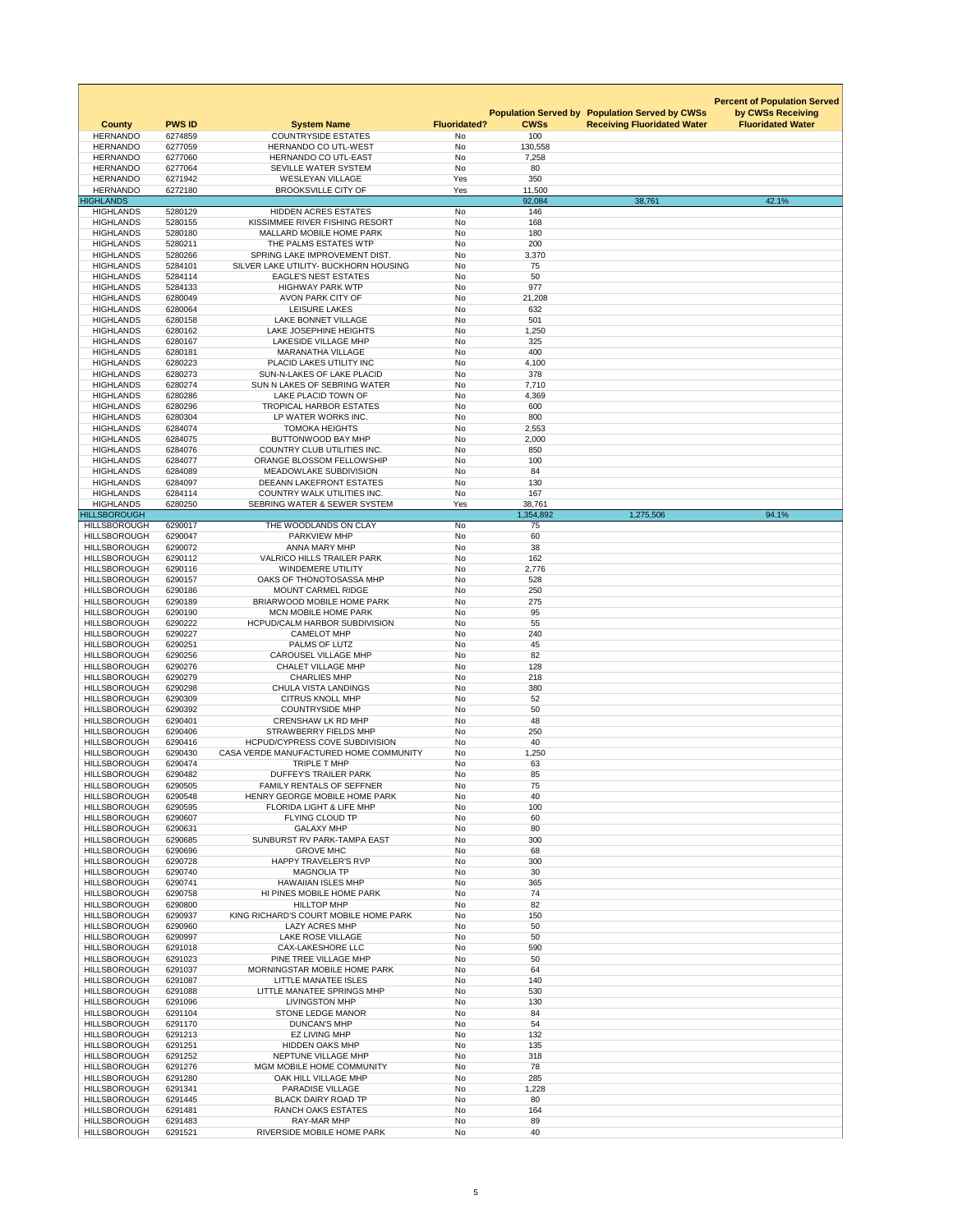|                                            |                          |                                                                   |                           |                   |                                                       | <b>Percent of Population Served</b> |
|--------------------------------------------|--------------------------|-------------------------------------------------------------------|---------------------------|-------------------|-------------------------------------------------------|-------------------------------------|
|                                            |                          |                                                                   |                           |                   | <b>Population Served by Population Served by CWSs</b> | by CWSs Receiving                   |
| <b>County</b><br><b>HILLSBOROUGH</b>       | <b>PWS ID</b><br>6291524 | <b>System Name</b><br><b>RIVIERA MHP</b>                          | <b>Fluoridated?</b><br>No | <b>CWSs</b><br>25 | <b>Receiving Fluoridated Water</b>                    | <b>Fluoridated Water</b>            |
| <b>HILLSBOROUGH</b>                        | 6291529                  | <b>GUTHRIES SUNSHINE PARK</b>                                     | <b>No</b>                 | 40                |                                                       |                                     |
| <b>HILLSBOROUGH</b>                        | 6291531                  | <b>ROBINSON ORANGE MHP</b>                                        | No                        | 75                |                                                       |                                     |
| <b>HILLSBOROUGH</b>                        | 6291541<br>6291547       | <b>FEATHEROCK MHP</b>                                             | No                        | 1,044             |                                                       |                                     |
| <b>HILLSBOROUGH</b><br><b>HILLSBOROUGH</b> | 6291575                  | <b>ROSEBROOK MHP</b><br><b>SAFFOLD FARMS #1</b>                   | <b>No</b><br><b>No</b>    | 130<br>29         |                                                       |                                     |
| <b>HILLSBOROUGH</b>                        | 6291581                  | <b>HCPUD/SAN REMO SUBDIVISION</b>                                 | <b>No</b>                 | 151               |                                                       |                                     |
| <b>HILLSBOROUGH</b>                        | 6291597                  | RIVERSIDE GOLF COURSE COMMUNITY LLC                               | No                        | 1,106             |                                                       |                                     |
| <b>HILLSBOROUGH</b><br><b>HILLSBOROUGH</b> | 6291610<br>6291684       | <b>SHADY GROVE MHP</b><br>SPANISH MAIN TRAVEL RESORT              | No<br><b>No</b>           | 42<br>454         |                                                       |                                     |
| <b>HILLSBOROUGH</b>                        | 6291687                  | <b>SPEER MHP</b>                                                  | No                        | 270               |                                                       |                                     |
| <b>HILLSBOROUGH</b>                        | 6291761                  | <b>SUNRISE MHP</b>                                                | <b>No</b>                 | 375               |                                                       |                                     |
| <b>HILLSBOROUGH</b>                        | 6291767                  | <b>SUNSHINE TP</b>                                                | <b>No</b>                 | 25                |                                                       |                                     |
| <b>HILLSBOROUGH</b><br><b>HILLSBOROUGH</b> | 6291776<br>6291810       | <b>GARDEN SPRINGS MHP</b><br><b>CRAWFORD 3 B'S MHP</b>            | No<br><b>No</b>           | 40<br>70          |                                                       |                                     |
| <b>HILLSBOROUGH</b>                        | 6291840                  | <b>TOWN &amp; COUNTRY MHP</b>                                     | <b>No</b>                 | 160               |                                                       |                                     |
| <b>HILLSBOROUGH</b>                        | 6291847                  | STRAWBERRY PATCH MOBILE HOME PARK                                 | <b>No</b>                 | 90                |                                                       |                                     |
| <b>HILLSBOROUGH</b><br><b>HILLSBOROUGH</b> | 6291870<br>6291882       | <b>TWIN PALMS MHP</b><br>UNIVERSITY OF SOUTH FLORIDA              | No<br>No                  | 136<br>50,000     |                                                       |                                     |
| <b>HILLSBOROUGH</b>                        | 6291969                  | PINE OAKS MHP                                                     | <b>No</b>                 | 312               |                                                       |                                     |
| <b>HILLSBOROUGH</b>                        | 6291984                  | <b>SUN CITY MOBILE HOME PARK</b>                                  | No                        | 94                |                                                       |                                     |
| <b>HILLSBOROUGH</b>                        | 6291988                  | WINDWARD KNOLL MHP                                                | <b>No</b>                 | 248               |                                                       |                                     |
| <b>HILLSBOROUGH</b><br><b>HILLSBOROUGH</b> | 6292076<br>6292080       | <b>RAINTREE OAKS</b><br><b>42ND STREET APARTMENTS</b>             | No<br><b>No</b>           | 35<br>160         |                                                       |                                     |
| <b>HILLSBOROUGH</b>                        | 6292089                  | <b>LA CASA MIA</b>                                                | <b>No</b>                 | 55                |                                                       |                                     |
| <b>HILLSBOROUGH</b>                        | 6292096                  | <b>SPRINGTREE APTS</b>                                            | No                        | 130               |                                                       |                                     |
| HILLSBOROUGH                               | 6292099                  | TERRACE SQUARE APTS                                               | No                        | 45                |                                                       |                                     |
| <b>HILLSBOROUGH</b><br><b>HILLSBOROUGH</b> | 6292235<br>6292453       | <b>MEGCHAD MHP</b><br>OAKWOOD ACRES APARTMENTS                    | No<br>No                  | 75<br>80          |                                                       |                                     |
| <b>HILLSBOROUGH</b>                        | 6292643                  | <b>REGENCY OAKS</b>                                               | No                        | 28                |                                                       |                                     |
| <b>HILLSBOROUGH</b>                        | 6292645                  | <b>RIVERBREEZE MHP</b>                                            | <b>No</b>                 | 30                |                                                       |                                     |
| <b>HILLSBOROUGH</b><br><b>HILLSBOROUGH</b> | 6292647<br>6292653       | <b>WHISPERING PINES PARK</b><br><b>LARRET MHP</b>                 | No<br>No                  | 44<br>50          |                                                       |                                     |
| <b>HILLSBOROUGH</b>                        | 6292654                  | OAKBROOK MOBILE HOME PARK                                         | No                        | 400               |                                                       |                                     |
| <b>HILLSBOROUGH</b>                        | 6292655                  | <b>STRAWBERRY SQUARE MHP</b>                                      | No                        | 200               |                                                       |                                     |
| <b>HILLSBOROUGH</b>                        | 6292755                  | <b>RAINBOW ROCK MHP</b>                                           | No                        | 75                |                                                       |                                     |
| <b>HILLSBOROUGH</b><br><b>HILLSBOROUGH</b> | 6292786<br>6292787       | CHURCH OF GOD CAMPGROUND<br><b>CRYSTAL-KAY MOBILE HOME PARK</b>   | No<br>No                  | 80<br>50          |                                                       |                                     |
| <b>HILLSBOROUGH</b>                        | 6294172                  | <b>GREEN OAKS MHP</b>                                             | No                        | 62                |                                                       |                                     |
| <b>HILLSBOROUGH</b>                        | 6294343                  | <b>HOLLY COURT I</b>                                              | No                        | 40                |                                                       |                                     |
| <b>HILLSBOROUGH</b><br><b>HILLSBOROUGH</b> | 6294344                  | <b>HOLLY COURT II</b><br>THE OASIS AT GRANDFIELD                  | <b>No</b>                 | 35                |                                                       |                                     |
| <b>HILLSBOROUGH</b>                        | 6294409<br>6294552       | <b>CASITA BELLA</b>                                               | No<br>No                  | 48<br>32          |                                                       |                                     |
| <b>HILLSBOROUGH</b>                        | 6294612                  | <b>RIVER PALM RV RESORT</b>                                       | No                        | 600               |                                                       |                                     |
| <b>HILLSBOROUGH</b>                        | 6294714                  | THE PALMS AT DOVER MHP                                            | No                        | 114               |                                                       |                                     |
| <b>HILLSBOROUGH</b><br><b>HILLSBOROUGH</b> | 6294733<br>6294792       | SILVER DOLLAR GOLF CLUB<br>SOUTHERN AIRE RVP                      | <b>No</b><br>No           | 660<br>100        |                                                       |                                     |
| <b>HILLSBOROUGH</b>                        | 6294850                  | MEADOWS OF COUNTRYWOOD                                            | No                        | 2,224             |                                                       |                                     |
| <b>HILLSBOROUGH</b>                        | 6294856                  | EASTFIELD SLOPES CONDO ASSOC                                      | No                        | 300               |                                                       |                                     |
| <b>HILLSBOROUGH</b><br><b>HILLSBOROUGH</b> | 6295112<br>6295151       | OAKWOOD CT APTS<br><b>DOWNING LLC</b>                             | No<br>No                  | 52<br>67          |                                                       |                                     |
| <b>HILLSBOROUGH</b>                        | 6295172                  | <b>SUNRISE MOBILE HOME PARK</b>                                   | No                        | 45                |                                                       |                                     |
| <b>HILLSBOROUGH</b>                        | 6295177                  | <b>WOODARD MANOR</b>                                              | <b>No</b>                 | 100               |                                                       |                                     |
| <b>HILLSBOROUGH</b>                        | 6295183                  | BAY HILLS VILLAGE CONDO ASSOCIATION                               | No                        | 218               |                                                       |                                     |
| <b>HILLSBOROUGH</b><br><b>HILLSBOROUGH</b> | 6295184<br>6295191       | SHARK TAIL DBA PINE HAVEN MH COMMUNITY<br><b>PARKWOOD ESTATES</b> | No<br>No                  | 71<br>430         |                                                       |                                     |
| <b>HILLSBOROUGH</b>                        | 6295240                  | <b>RIVER RUN MHP</b>                                              | No                        | 55                |                                                       |                                     |
| <b>HILLSBOROUGH</b>                        | 6295265                  | <b>COUNTRY OAKS ADULT MHP</b>                                     | No                        | 36                |                                                       |                                     |
| <b>HILLSBOROUGH</b><br><b>HILLSBOROUGH</b> | 6295275<br>6295310       | <b>CITRUS HILLS RVP</b><br>THE PALMS OF PLANT CITY II             | No.<br>No                 | 180<br>50         |                                                       |                                     |
| <b>HILLSBOROUGH</b>                        | 6295311                  | <b>MAGNOLIA HILL MOBILE HOME PARK</b>                             | No                        | 90                |                                                       |                                     |
| <b>HILLSBOROUGH</b>                        | 6295355                  | <b>HOPE CHILDREN'S HOME</b>                                       | No                        | 272               |                                                       |                                     |
| <b>HILLSBOROUGH</b>                        | 6295376                  | SUNDIAL MHP AND CAMPGROUND                                        | No                        | 88                |                                                       |                                     |
| <b>HILLSBOROUGH</b><br><b>HILLSBOROUGH</b> | 6295398<br>6295413       | <b>SUNLAND MHP</b><br><b>SUNSET MANOR</b>                         | No<br>No                  | 50<br>74          |                                                       |                                     |
| <b>HILLSBOROUGH</b>                        | 6295453                  | PARK VILLAGE MHP                                                  | No                        | 72                |                                                       |                                     |
| <b>HILLSBOROUGH</b>                        | 6295471                  | ASHLEY OAKS MOBILE HOME PARK                                      | <b>No</b>                 | 60                |                                                       |                                     |
| <b>HILLSBOROUGH</b><br><b>HILLSBOROUGH</b> | 6295491<br>6295507       | PLEASANT GROVE ASSEMBLY OF GOD<br><b>DALIA MHP</b>                | No<br>No                  | 100<br>75         |                                                       |                                     |
| <b>HILLSBOROUGH</b>                        | 6295523                  | HIDE-A-WAY RV RESORT                                              | No                        | 622               |                                                       |                                     |
| <b>HILLSBOROUGH</b>                        | 6295569                  | <b>MOJ REALTY CORP.</b>                                           | No                        | 60                |                                                       |                                     |
| <b>HILLSBOROUGH</b>                        | 6295577                  | <b>NATURE'S TRAIL MHP</b>                                         | No                        | 50                |                                                       |                                     |
| <b>HILLSBOROUGH</b><br><b>HILLSBOROUGH</b> | 6295604<br>6295613       | <b>FRESH START MHP</b><br><b>CYPRESS MOBILE HOME PARK</b>         | No<br>No                  | 41<br>61          |                                                       |                                     |
| <b>HILLSBOROUGH</b>                        | 6295614                  | <b>RAINBOW FOREST MHP/ WIG-WAM RV</b>                             | No                        | 100               |                                                       |                                     |
| <b>HILLSBOROUGH</b>                        | 6295621                  | SHERWOOD MHP-EAST                                                 | No                        | 37                |                                                       |                                     |
| <b>HILLSBOROUGH</b><br><b>HILLSBOROUGH</b> | 6295647<br>6295649       | ORANGE BLOSSOM TRAILER PARK<br><b>GREEN ACRES</b>                 | <b>No</b><br>No           | 63<br>45          |                                                       |                                     |
| <b>HILLSBOROUGH</b>                        | 6295970                  | <b>IRIS COURT APARTMENTS SOUTH</b>                                | No                        | 36                |                                                       |                                     |
| <b>HILLSBOROUGH</b>                        | 6295971                  | PATRICIA HEARD MLC                                                | No                        | 88                |                                                       |                                     |
| <b>HILLSBOROUGH</b>                        | 6295983                  | <b>HAPPY HOMES MOBILE HOME PARK</b>                               | No                        | 215               |                                                       |                                     |
| <b>HILLSBOROUGH</b><br><b>HILLSBOROUGH</b> | 6295994<br>6296005       | SILVER DOLLAR SHOOTERS CLUB<br>ST FRANCIS FOUNDATION INC          | No<br>No                  | 175<br>50         |                                                       |                                     |
| <b>HILLSBOROUGH</b>                        | 6296039                  | EAST POINT ASSEMBLY OF GOD                                        | No                        | 25                |                                                       |                                     |
| <b>HILLSBOROUGH</b>                        | 6296085                  | THE LAKES OF WELLINGTON                                           | No                        | 260               |                                                       |                                     |
| <b>HILLSBOROUGH</b><br><b>HILLSBOROUGH</b> | 6296139<br>6296143       | TAMPA BAY WATER REG. SURFACE WATER PLANT<br><b>JAY MAR VILLAS</b> | No<br>No                  | 25<br>404         |                                                       |                                     |
| <b>HILLSBOROUGH</b>                        | 6296153                  | TAMPA BAY SEAWATER DESALINATION FACILITY                          | No                        | 25                |                                                       |                                     |
| <b>HILLSBOROUGH</b>                        | 6296175                  | <b>SUNPOINT MOBILE HOME PARK</b>                                  | No                        | 68                |                                                       |                                     |
| <b>HILLSBOROUGH</b><br><b>HILLSBOROUGH</b> | 6296177<br>6296194       | TAMPA BAY WATER MORRIS BRIDGE PUMP STATI<br><b>BARRINGTON HOA</b> | No<br>No                  | 25<br>130         |                                                       |                                     |
| <b>HILLSBOROUGH</b>                        | 6296217                  | <b>CPM PROPERTIES</b>                                             | No                        | 30                |                                                       |                                     |
| <b>HILLSBOROUGH</b>                        | 6296224                  | <b>SAN JOSE MISSION</b>                                           | No                        | 375               |                                                       |                                     |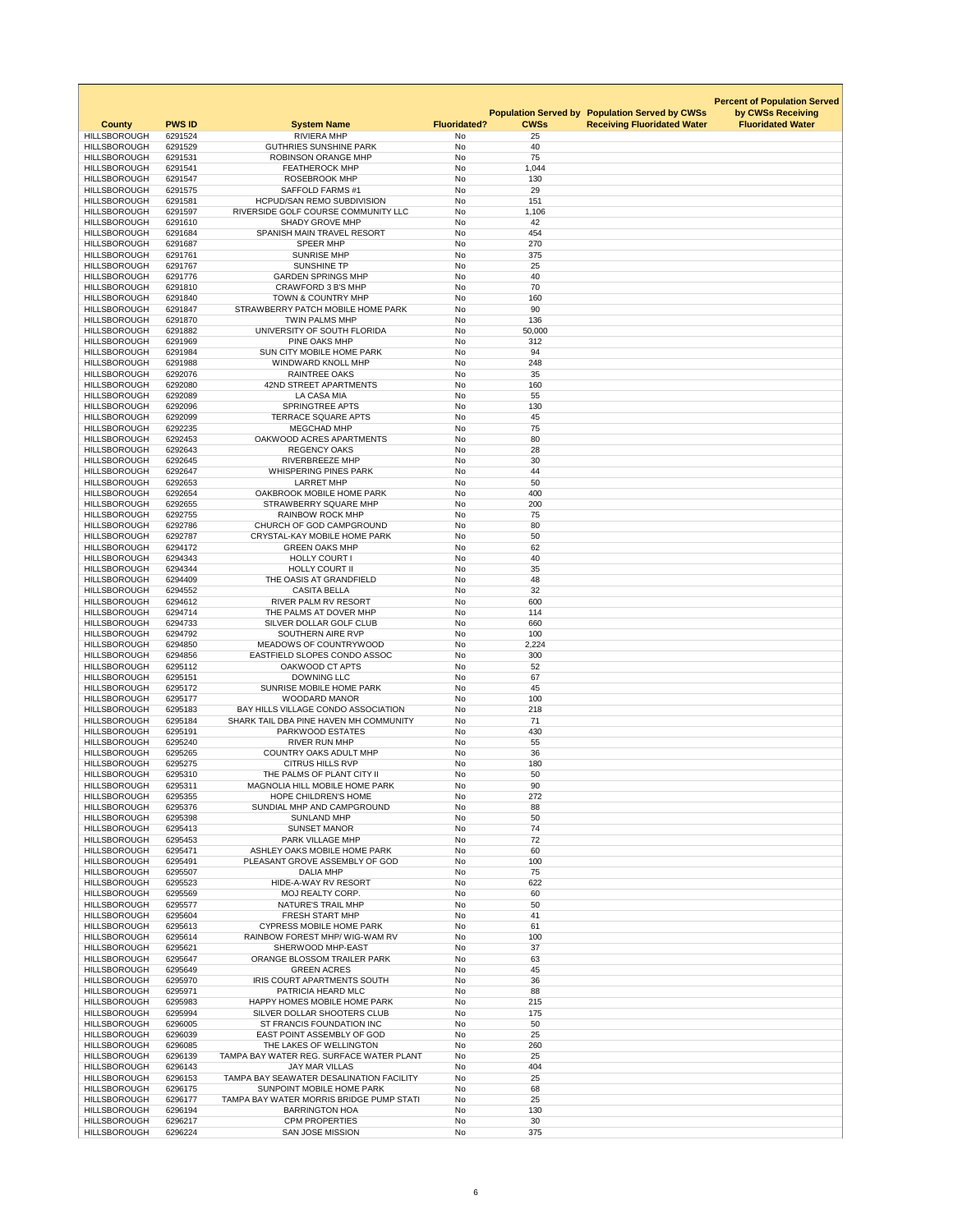|                                            |                    |                                                                                    |                        |                   |                                                                                             | <b>Percent of Population Served</b>           |
|--------------------------------------------|--------------------|------------------------------------------------------------------------------------|------------------------|-------------------|---------------------------------------------------------------------------------------------|-----------------------------------------------|
|                                            | <b>PWS ID</b>      |                                                                                    | <b>Fluoridated?</b>    | <b>CWSs</b>       | <b>Population Served by Population Served by CWSs</b><br><b>Receiving Fluoridated Water</b> | by CWSs Receiving<br><b>Fluoridated Water</b> |
| <b>County</b><br><b>HILLSBOROUGH</b>       | 6296291            | <b>System Name</b><br><b>RUSKIN MOBILES</b>                                        | <b>No</b>              | 50                |                                                                                             |                                               |
| <b>HILLSBOROUGH</b>                        | 6296317            | <b>SKIPPER MHP</b>                                                                 | No                     | 70                |                                                                                             |                                               |
| <b>HILLSBOROUGH</b>                        | 6296319            | <b>BUD WELL #7 WTP</b>                                                             | <b>No</b>              | 25                |                                                                                             |                                               |
| <b>HILLSBOROUGH</b><br><b>HILLSBOROUGH</b> | 6296320<br>6296364 | BUD WELL #5 WTP<br><b>RICHARD HIGGINS MHP</b>                                      | No<br>No               | 25<br>48          |                                                                                             |                                               |
| <b>HILLSBOROUGH</b>                        | 6296389            | SHERWOOD MHP WEST                                                                  | <b>No</b>              | 45                |                                                                                             |                                               |
| <b>HILLSBOROUGH</b>                        | 6290323            | CITY OF PLANT CITY UTILITY                                                         | Yes                    | 35,850            |                                                                                             |                                               |
| <b>HILLSBOROUGH</b>                        | 6290327            | CITY OF TAMPA WATER DEPARTMENT                                                     | Yes                    | 603,000           |                                                                                             |                                               |
| <b>HILLSBOROUGH</b><br><b>HILLSBOROUGH</b> | 6290333<br>6290388 | <b>HCPUD/SEABOARD UTILITIES</b><br><b>HCPUD/NORTHWEST UTILITIES</b>                | Yes<br>Yes             | 10,774<br>197,879 |                                                                                             |                                               |
| <b>HILLSBOROUGH</b>                        | 6290497            | <b>HCPUD/EASTLAKE</b>                                                              | Yes                    | 2,282             |                                                                                             |                                               |
| <b>HILLSBOROUGH</b>                        | 6290787            | HCPUD/SOUTH-CENTRAL                                                                | Yes                    | 373,436           |                                                                                             |                                               |
| <b>HILLSBOROUGH</b>                        | 6291139            | WILD WOOD ACRES APTS                                                               | Yes                    | 1,344             |                                                                                             |                                               |
| <b>HILLSBOROUGH</b><br><b>HILLSBOROUGH</b> | 6291288<br>6291372 | <b>HCPUD/OAKVIEW ESTATES</b><br><b>HCPUD/PEBBLE CREEK SUBDIVISION</b>              | Yes<br>Yes             | 693<br>3,715      |                                                                                             |                                               |
| <b>HILLSBOROUGH</b>                        | 6291791            | CITY OF TEMPLE TERRACE UTILITY                                                     | Yes                    | 31,062            |                                                                                             |                                               |
| <b>HILLSBOROUGH</b>                        | 6292081            | <b>HCPUD/HERSHEL HEIGHTS</b>                                                       | Yes                    | 1,176             |                                                                                             |                                               |
| <b>HILLSBOROUGH</b>                        | 6294775            | <b>MANATEE RVP</b>                                                                 | Yes                    | 66                |                                                                                             |                                               |
| <b>HILLSBOROUGH</b><br><b>HILLSBOROUGH</b> | 6296145<br>6296193 | <b>HCPUD/FAIRVIEW MHP</b><br>MACDILL AIR FORCE BASE                                | Yes<br>Yes             | 98<br>11,965      |                                                                                             |                                               |
| <b>HILLSBOROUGH</b>                        | 6296199            | PROMENADE SUBDIVISION                                                              | Yes                    | 200               |                                                                                             |                                               |
| <b>HILLSBOROUGH</b>                        | 6296243            | <b>FISHHAWK RIDGE ASSOCIATION INC</b>                                              | Yes                    | 1,001             |                                                                                             |                                               |
| <b>HILLSBOROUGH</b>                        | 6296249            | ON THE PARK TOWNHOMES                                                              | Yes                    | 65                |                                                                                             |                                               |
| <b>HILLSBOROUGH</b><br><b>HILLSBOROUGH</b> | 6296250<br>6296251 | SOUTH SHORE FALLS NORTH MASTER METER #2<br>SOUTH SHORE FALLS SOUTH MASTER METER #1 | Yes<br>Yes             | 320<br>400        |                                                                                             |                                               |
| <b>HILLSBOROUGH</b>                        | 6296281            | <b>VILLAGE CENTRE TOWNHOMES</b>                                                    | Yes                    | 180               |                                                                                             |                                               |
| <b>HOLMES</b>                              |                    |                                                                                    |                        | 6,204             | $\overline{0}$                                                                              | 0.0%                                          |
| <b>HOLMES</b>                              | 1300083            | BONIFAY CITY OF WATER DEPT.                                                        | <b>No</b>              | 4,030             |                                                                                             |                                               |
| <b>HOLMES</b><br><b>HOLMES</b>             | 1300214<br>1300247 | JOYCE E. SNARE WATER WORKS<br><b>ESTO TOWN OF</b>                                  | No<br><b>No</b>        | 319<br>379        |                                                                                             |                                               |
| <b>HOLMES</b>                              | 1300498            | <b>NOMA WATER WORKS</b>                                                            | <b>No</b>              | 276               |                                                                                             |                                               |
| <b>HOLMES</b>                              | 1302006            | TEEN CHALLENGE WEST FLORIDA                                                        | <b>No</b>              | 77                |                                                                                             |                                               |
| <b>HOLMES</b>                              | 1304033            | <b>WESTVILLE TOWN OF</b>                                                           | No                     | 298               |                                                                                             |                                               |
| <b>HOLMES</b>                              | 1304034            | PONCE DE LEON TOWN OF                                                              | No                     | 825               |                                                                                             |                                               |
| <b>INDIAN RIVER</b><br><b>INDIAN RIVER</b> | 3310206            | VERO BEACH CITY OF                                                                 | Yes                    | 151,059<br>37,308 | 151,059                                                                                     | 100.0%                                        |
| <b>INDIAN RIVER</b>                        | 3314052            | INDIAN RIVER COUNTY UTILITIES (2 WTPS)                                             | Yes                    | 109,286           |                                                                                             |                                               |
| <b>INDIAN RIVER</b>                        | 3314280            | <b>FELLSMERE CITY OF</b>                                                           | Yes                    | 4,465             |                                                                                             |                                               |
| <b>JACKSON</b>                             |                    |                                                                                    |                        | 25,811            | $\overline{0}$                                                                              | 0.0%                                          |
| <b>JACKSON</b><br><b>JACKSON</b>           | 1320011<br>1320025 | ALFORD TOWN OF<br>APALACHEE CORRECTIONAL INSTITUTION                               | No<br>No               | 497<br>2,100      |                                                                                             |                                               |
| <b>JACKSON</b>                             | 1320111            | <b>CAMPBELLTON WATER DEPARTMENT</b>                                                | <b>No</b>              | 232               |                                                                                             |                                               |
| <b>JACKSON</b>                             | 1320143            | <b>COTTONDALE WATER SYSTEM</b>                                                     | <b>No</b>              | 950               |                                                                                             |                                               |
| <b>JACKSON</b>                             | 1320145            | <b>GRACEVILLE CITY OF</b>                                                          | No                     | 4,000             |                                                                                             |                                               |
| <b>JACKSON</b><br><b>JACKSON</b>           | 1320311<br>1320440 | <b>GREENWOOD WATER SYSTEM</b><br>MALONE TOWN OF WATER SYSTEM                       | No<br><b>No</b>        | 890<br>565        |                                                                                             |                                               |
| <b>JACKSON</b>                             | 1320449            | <b>MARIANNA CITY OF</b>                                                            | <b>No</b>              | 10,500            |                                                                                             |                                               |
| <b>JACKSON</b>                             | 1320686            | <b>GRAND RIDGE TOWN OF</b>                                                         | No                     | 892               |                                                                                             |                                               |
| <b>JACKSON</b>                             | 1320689            | SNEADS TOWN OF WATER SYSTEM                                                        | <b>No</b>              | 2,106             |                                                                                             |                                               |
| <b>JACKSON</b><br><b>JACKSON</b>           | 1320879<br>1324031 | <b>QUIET HAVEN TRAILER PARK</b><br><b>JACOB CITY OF</b>                            | No<br><b>No</b>        | 66<br>281         |                                                                                             |                                               |
| <b>JACKSON</b>                             | 1324064            | BLUE SPRINGS MHP (AKA SPRINGSIDE)                                                  | <b>No</b>              | 50                |                                                                                             |                                               |
| <b>JACKSON</b>                             | 1324074            | <b>JACKSON CORRECTIONAL INSTITUTION</b>                                            | No                     | 2,032             |                                                                                             |                                               |
| <b>JACKSON</b>                             | 1324098            | <b>JACKSON COUNTY UTILITIES NO. 1</b>                                              | No                     | 650               |                                                                                             |                                               |
| <b>JEFFERSON</b><br><b>JEFFERSON</b>       | 1330374            | <b>CROSS LANDINGS HEALTH &amp; REHAB CENTER</b>                                    | No                     | 7,820<br>79       | $\overline{0}$                                                                              | 0.0%                                          |
| <b>JEFFERSON</b>                           | 1330478            | MONTICELLO CITY OF                                                                 | No                     | 3,924             |                                                                                             |                                               |
| <b>JEFFERSON</b>                           | 1330748            | JEFFERSON COMMUNITIES WATER SYSTEM                                                 | <b>No</b>              | 2,275             |                                                                                             |                                               |
| <b>JEFFERSON</b>                           | 1330754            | <b>LAMONT WATER SYSTEM</b>                                                         | <b>No</b>              | 242               |                                                                                             |                                               |
| <b>JEFFERSON</b><br><b>LAFAYETTE</b>       | 2331185            | JEFFERSON CORRECTIONAL INSTITUTION                                                 | No                     | 1,300<br>2,562    | $\overline{0}$                                                                              | 0.0%                                          |
| LAFAYETTE                                  | 2341181            | <b>MAYO WTP</b>                                                                    | No                     | 800               |                                                                                             |                                               |
| LAFAYETTE                                  | 2341182            | <b>MAYO CORRECTIONAL INSTITUTION</b>                                               | No                     | 1,762             |                                                                                             |                                               |
| <b>LAKE</b>                                |                    |                                                                                    |                        | 374,176           | 74,983                                                                                      | 20.0%                                         |
| <b>LAKE</b><br><b>LAKE</b>                 | 3350005<br>3350044 | <b>FORTY-EIGHT ESTATES</b><br>ST. JOHN'S RIVER UTILITY INC                         | <b>No</b><br><b>No</b> | 87<br>2,498       |                                                                                             |                                               |
| <b>LAKE</b>                                | 3350062            | <b>CYPRESS COVE MHP</b>                                                            | <b>No</b>              | 60                |                                                                                             |                                               |
| <b>LAKE</b>                                | 3350094            | <b>BLUE PARROT RV PARK</b>                                                         | <b>No</b>              | 100               |                                                                                             |                                               |
| <b>LAKE</b>                                | 3350102            | <b>BONFIRE MOBILE HOME PARK</b>                                                    | No                     | 270               |                                                                                             |                                               |
| <b>LAKE</b><br><b>LAKE</b>                 | 3350117<br>3350152 | <b>BRITTANY ESTATES</b><br><b>CARLTON VILLAGE</b>                                  | <b>No</b><br>No        | 383<br>474        |                                                                                             |                                               |
| <b>LAKE</b>                                | 3350172            | <b>GRAND ISLAND RESORT MHP (2 WPS)</b>                                             | No                     | 680               |                                                                                             |                                               |
| <b>LAKE</b>                                | 3350191            | LEISURE MEADOWS MH RANCH                                                           | No                     | 300               |                                                                                             |                                               |
| <b>LAKE</b>                                | 3350215            | CLERMONT CITY OF (2 WPS)                                                           | <b>No</b>              | 11,628            |                                                                                             |                                               |
| <b>LAKE</b>                                | 3350240            | <b>CORLEY ISLAND MOBILE MANOR</b>                                                  | No                     | 250               |                                                                                             |                                               |
| <b>LAKE</b><br><b>LAKE</b>                 | 3350249<br>3350319 | <b>COUNTRY SQUIRE MOBILE HOME PK</b><br><b>EAGLES NEST MOBILE HOME ESTATE</b>      | <b>No</b><br><b>No</b> | 240<br>340        |                                                                                             |                                               |
| <b>LAKE</b>                                | 3350322            | <b>EAST LAKE HARRIS ESTATES</b>                                                    | <b>No</b>              | 458               |                                                                                             |                                               |
| <b>LAKE</b>                                | 3350370            | FERN TERRACE SUBDIVISION                                                           | <b>No</b>              | 283               |                                                                                             |                                               |
| <b>LAKE</b>                                | 3350417            | <b>FORESTER HAVEN II</b>                                                           | <b>No</b>              | 38                |                                                                                             |                                               |
| <b>LAKE</b><br><b>LAKE</b>                 | 3350426<br>3350427 | FRIENDLY CENTER SUBDIVISION<br>FRUITLAND PARK CITY OF (3 WPS)                      | <b>No</b><br><b>No</b> | 80<br>5,127       |                                                                                             |                                               |
| <b>LAKE</b>                                | 3350474            | <b>GRIFFWOOD MOBILE HOME PARK</b>                                                  | <b>No</b>              | 295               |                                                                                             |                                               |
| <b>LAKE</b>                                | 3350476            | <b>GROVELAND WATER DEPARTMENT (3 WPS)</b>                                          | <b>No</b>              | 12,243            |                                                                                             |                                               |
| <b>LAKE</b>                                | 3350481            | HAINES CREEK MOBILE HOME PARK                                                      | No                     | 220               |                                                                                             |                                               |
| <b>LAKE</b><br>LAKE                        | 3350495<br>3350506 | HARBOR OAKS MOBILE HOME PARK<br><b>HASELTON VILLAGE</b>                            | <b>No</b><br>No        | 421<br>500        |                                                                                             |                                               |
| LAKE                                       | 3350507            | <b>HAWTHORNE AT LEESBURG</b>                                                       | No                     | 1,883             |                                                                                             |                                               |
| <b>LAKE</b>                                | 3350523            | <b>HICKORY HOLLOW ESTATES</b>                                                      | <b>No</b>              | 223               |                                                                                             |                                               |
| <b>LAKE</b>                                | 3350536            | <b>HIGHLANDS MOBILE HOME PARK</b>                                                  | No                     | 130               |                                                                                             |                                               |
| <b>LAKE</b>                                | 3350544            | <b>HOBBY HILL SUBDIVISION</b>                                                      | No                     | 265               |                                                                                             |                                               |
| <b>LAKE</b><br>LAKE                        | 3350573<br>3350584 | HOWEY IN THE HILLS (2 WPS)<br><b>IMPERIAL TERRACE WEST</b>                         | No<br>No               | 1,150<br>498      |                                                                                             |                                               |
|                                            |                    |                                                                                    |                        |                   |                                                                                             |                                               |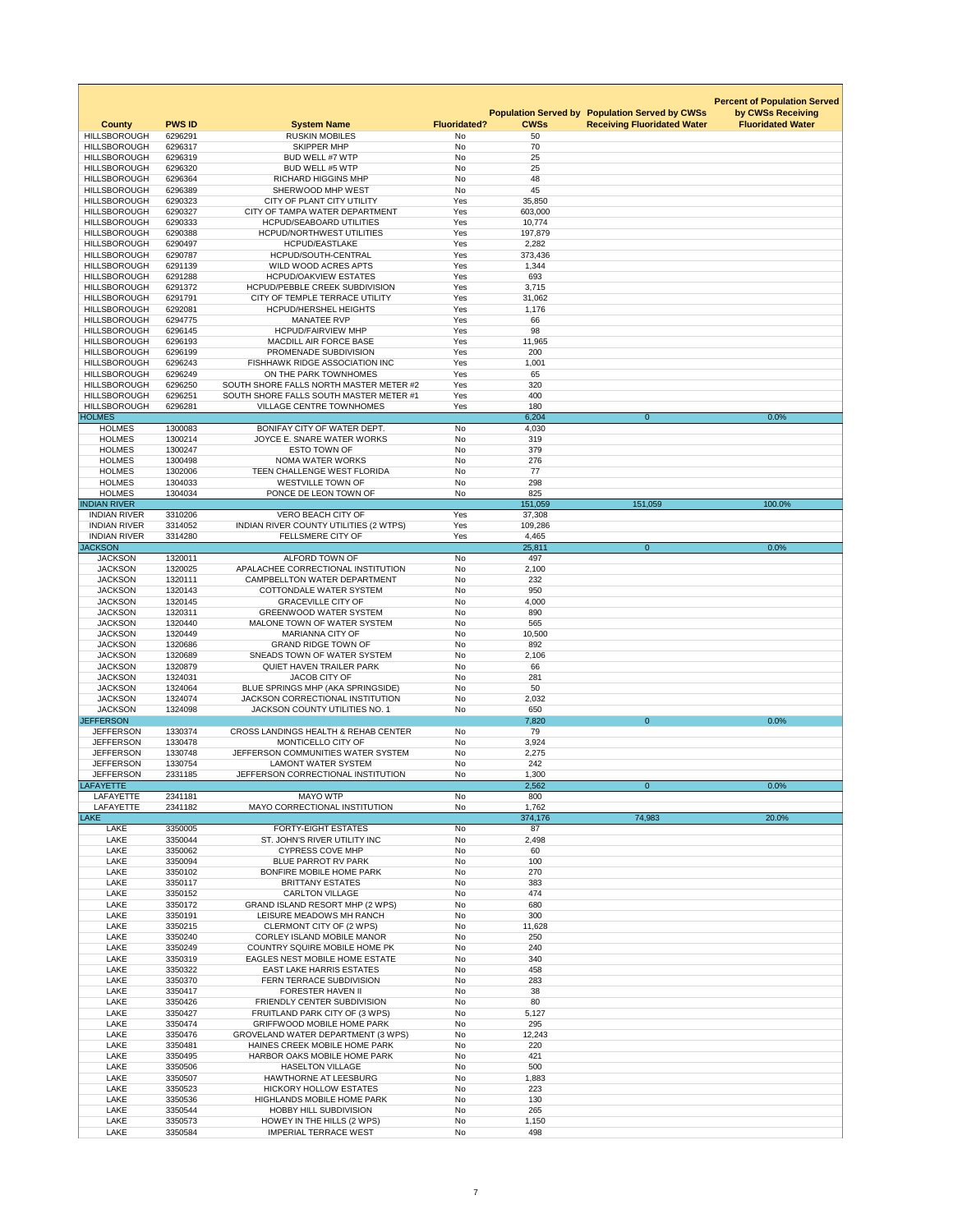|                            |                    |                                                                       |                        |                             |                                    | <b>Percent of Population Served</b> |
|----------------------------|--------------------|-----------------------------------------------------------------------|------------------------|-----------------------------|------------------------------------|-------------------------------------|
|                            |                    |                                                                       |                        | <b>Population Served by</b> | <b>Population Served by CWSs</b>   | by CWSs Receiving                   |
| <b>County</b>              | <b>PWS ID</b>      | <b>System Name</b>                                                    | <b>Fluoridated?</b>    | <b>CWSs</b>                 | <b>Receiving Fluoridated Water</b> | <b>Fluoridated Water</b>            |
| <b>LAKE</b><br><b>LAKE</b> | 3350655<br>3350679 | KING'S COVE SUBDIVISION<br>LADY LAKE MOBILE HOME PARK                 | No<br><b>No</b>        | 732<br>270                  |                                    |                                     |
| <b>LAKE</b>                | 3350690            | LAKE CORRECTIONAL INSTITUTION                                         | <b>No</b>              | 1,500                       |                                    |                                     |
| <b>LAKE</b>                | 3350691            | SUNSHINE PARKWAY SYSTEMS                                              | <b>No</b>              | 1,368                       |                                    |                                     |
| <b>LAKE</b>                | 3350730            | LAKEVIEW TERRACE RETIREMENT SERVICES                                  | No                     | 324                         |                                    |                                     |
| <b>LAKE</b><br><b>LAKE</b> | 3350744<br>3350745 | <b>LAKESIDE VILLAGE I</b><br>LEESBURG CITY OF                         | <b>No</b><br>No        | 280<br>35,466               |                                    |                                     |
| <b>LAKE</b>                | 3350760            | LITTLE LAKE HARRIS SHORES ASSOC                                       | <b>No</b>              | 297                         |                                    |                                     |
| <b>LAKE</b>                | 3350783            | YOUTH WITH A MISSION (2WPS)                                           | <b>No</b>              | 100                         |                                    |                                     |
| LAKE                       | 3350812            | MASCOTTE WATER DEPARTMENT-2WPS                                        | <b>No</b>              | 6,426                       |                                    |                                     |
| <b>LAKE</b><br><b>LAKE</b> | 3350825<br>3350836 | MID-FLORIDA LAKES YACHT CLUB<br>MINNEOLA WATER DEPARTMENT (2 WPS)     | <b>No</b><br>No        | 3,065<br>14,182             |                                    |                                     |
| <b>LAKE</b>                | 3350842            | MOLOKAI MOBILE COMMUNITY                                              | <b>No</b>              | 500                         |                                    |                                     |
| <b>LAKE</b>                | 3350846            | MONTVERDE MOBILE HOME SD                                              | No                     | 800                         |                                    |                                     |
| <b>LAKE</b>                | 3350847            | MONTVERDE WATER DEPARTMENT (2WPS)                                     | No                     | 1,198                       |                                    |                                     |
| <b>LAKE</b><br>LAKE        | 3350851<br>3350852 | DUKES LANDING (MORGAN'S MHP & FISH CAMP)<br>MORNINGVIEW SUBDIVISION   | <b>No</b><br>No        | 30<br>123                   |                                    |                                     |
| <b>LAKE</b>                | 3350858            | MOUNT DORA CITY OF (2 WPS)                                            | No                     | 33,170                      |                                    |                                     |
| <b>LAKE</b>                | 3350900            | OAK LANE TRAILER PARK                                                 | <b>No</b>              | 89                          |                                    |                                     |
| <b>LAKE</b>                | 3350907            | OAK SPRINGS MOBILE HOME PARK                                          | <b>No</b>              | 993                         |                                    |                                     |
| <b>LAKE</b>                | 3350942            | VILLAGES OF LAKE-SUMTER - WTPS 1 3 & 5                                | <b>No</b>              | 24,583                      |                                    |                                     |
| <b>LAKE</b><br><b>LAKE</b> | 3350977<br>3350980 | LADY LAKE CENTRAL - WPS 1 2 3<br>PALM GARDENS MOBILE HOME PARK        | <b>No</b><br><b>No</b> | 6,218<br>75                 |                                    |                                     |
| LAKE                       | 3350981            | PALMS MOBILE HOME ESTATES                                             | No                     | 158                         |                                    |                                     |
| <b>LAKE</b>                | 3350984            | PALM SHORES RV RESORT                                                 | <b>No</b>              | 80                          |                                    |                                     |
| <b>LAKE</b>                | 3351009            | PICCIOLA ISLAND SUBDIVISION                                           | <b>No</b>              | 374                         |                                    |                                     |
| <b>LAKE</b>                | 3351021            | PINEY WOODS SUBDIVISION - 2 WTPS                                      | No                     | 437                         |                                    |                                     |
| LAKE<br>LAKE               | 3351062<br>3351115 | RAVENSWOOD WATER SYSTEM<br>SANDPIPER MOBILE HOME MANOR                | <b>No</b><br>No        | 161<br>270                  |                                    |                                     |
| <b>LAKE</b>                | 3351182            | <b>SILVER LAKE ESTATES</b>                                            | No                     | 2,355                       |                                    |                                     |
| LAKE                       | 3351205            | <b>SKYCREST SUBDIVISION</b>                                           | <b>No</b>              | 308                         |                                    |                                     |
| LAKE                       | 3351254            | SPRINGS PARK AREA INC                                                 | <b>No</b>              | 334                         |                                    |                                     |
| <b>LAKE</b>                | 3351331            | <b>TARA VILLAGE</b>                                                   | <b>No</b>              | 283                         |                                    |                                     |
| LAKE<br><b>LAKE</b>        | 3351335<br>3351348 | RIDGECREST RESORT COMMUNITY<br><b>HILL THE</b>                        | No<br>No               | 476<br>90                   |                                    |                                     |
| LAKE                       | 3351366            | TIMBER VILLAGE MOBILE HOME PK                                         | No                     | 176                         |                                    |                                     |
| LAKE                       | 3351376            | <b>TORCHLIGHT TRAILER PARK</b>                                        | <b>No</b>              | 50                          |                                    |                                     |
| <b>LAKE</b>                | 3351421            | <b>VALENCIA TERRACE SUBDIVISION</b>                                   | <b>No</b>              | 750                         |                                    |                                     |
| LAKE                       | 3351426            | <b>VENETIAN VILLAGE</b>                                               | No                     | 440                         |                                    |                                     |
| LAKE<br>LAKE               | 3351464<br>3351555 | <b>WESTERN SHORES SUBDIVISION</b><br><b>SUNLAKE ESTATES</b>           | <b>No</b><br>No        | 963<br>637                  |                                    |                                     |
| <b>LAKE</b>                | 3351561            | <b>CYPRESS CREEK</b>                                                  | No                     | 191                         |                                    |                                     |
| LAKE                       | 3351563            | THE WOODLANDS AT CHURCH LAKE                                          | No                     | 286                         |                                    |                                     |
| LAKE                       | 3351564            | CITRUS CIRCLE MOBILE HOME S/D                                         | <b>No</b>              | 88                          |                                    |                                     |
| <b>LAKE</b>                | 3351566            | LEESBURG EAST (2 WPS)                                                 | <b>No</b>              | 8,964                       |                                    |                                     |
| LAKE<br><b>LAKE</b>        | 3351567<br>3354005 | <b>BAYWOOD CONDOMINIUMS</b><br>COVE WATER SYSTEM INC.                 | No<br>No               | 200<br>300                  |                                    |                                     |
| <b>LAKE</b>                | 3354010            | <b>WATER OAK COUNTRY CLUB ESTATES</b>                                 | No                     | 1,539                       |                                    |                                     |
| LAKE                       | 3354027            | CENTURY ESTATES UTILITIES INC.                                        | <b>No</b>              | 343                         |                                    |                                     |
| LAKE                       | 3354028            | SHANGRI-LA BY THE LAKE UTILITIES INC.                                 | No                     | 328                         |                                    |                                     |
| LAKE<br><b>LAKE</b>        | 3354038<br>3354043 | THE MEADOWS OF ASTATULA<br>BRENDENWOOD WATERWORKS                     | No<br><b>No</b>        | 122<br>130                  |                                    |                                     |
| LAKE                       | 3354044            | <b>LAKE JOANNA ESTATES</b>                                            | No                     | 140                         |                                    |                                     |
| <b>LAKE</b>                | 3354053            | <b>CITRUS COVE SUBDIVISION</b>                                        | No                     | 130                         |                                    |                                     |
| LAKE                       | 3354054            | LAKE GRIFFIN ISLES MHP (2 WPS)                                        | No                     | 1,212                       |                                    |                                     |
| LAKE                       | 3354055            | <b>WATERWOOD SUBDIVISION</b>                                          | <b>No</b>              | 295                         |                                    |                                     |
| <b>LAKE</b><br><b>LAKE</b> | 3354104<br>3354106 | <b>CLERBROOK RV RESORTS (2 WPS)</b><br><b>BEE'S RV RESORT</b>         | <b>No</b><br><b>No</b> | 3,142<br>158                |                                    |                                     |
| <b>LAKE</b>                | 3354110            | <b>LAKESIDE VILLAGE II</b>                                            | <b>No</b>              | 191                         |                                    |                                     |
| <b>LAKE</b>                | 3354112            | <b>SUMMIT CHASE VILLAS</b>                                            | No                     | 770                         |                                    |                                     |
| LAKE                       | 3354142            | <b>COUNTRY LIFE FAMILY PARK</b>                                       | <b>No</b>              | 215                         |                                    |                                     |
| LAKE                       | 3354644            | PINE HARBOUR WATERWORKS INC                                           | No                     | 132                         |                                    |                                     |
| LAKE<br><b>LAKE</b>        | 3354646<br>3354647 | ORANGE LAKE MH COMMUNITY<br><b>FOUR LAKES</b>                         | <b>No</b><br><b>No</b> | 615<br>228                  |                                    |                                     |
| <b>LAKE</b>                | 3354650            | LEESBURG/THE PLANTATION                                               | No                     | 5,141                       |                                    |                                     |
| <b>LAKE</b>                | 3354651            | <b>HAINES CREEK RV PARK</b>                                           | No                     | 215                         |                                    |                                     |
| LAKE                       | 3354653            | <b>PENNBROOKE</b>                                                     | <b>No</b>              | 2,488                       |                                    |                                     |
| LAKE<br><b>LAKE</b>        | 3354655<br>3354656 | <b>CARLTON PALMS EDUCATIONAL CTR</b><br>LAKE IDLEWILD UTILITY COMPANY | No<br><b>No</b>        | 145<br>170                  |                                    |                                     |
| LAKE                       | 3354657            | <b>DIAMOND POINT</b>                                                  | No                     | 250                         |                                    |                                     |
| <b>LAKE</b>                | 3354660            | SILVER OAKS SUBDIVISION                                               | <b>No</b>              | 123                         |                                    |                                     |
| <b>LAKE</b>                | 3354661            | PICCIOLA LANDING                                                      | No                     | 125                         |                                    |                                     |
| <b>LAKE</b>                | 3354662            | LAKE BEAUCLAIRE S/D<br><b>TREASURE COVE</b>                           | <b>No</b>              | 98                          |                                    |                                     |
| <b>LAKE</b><br>LAKE        | 3354664<br>3354687 | <b>RAINTREE WATERWORKS</b>                                            | <b>No</b><br>No        | 126<br>265                  |                                    |                                     |
| <b>LAKE</b>                | 3354688            | <b>LAKE YALE ESTATES</b>                                              | No                     | 101                         |                                    |                                     |
| <b>LAKE</b>                | 3354695            | <b>LAKE SAUNDERS</b>                                                  | No                     | 161                         |                                    |                                     |
| <b>LAKE</b>                | 3354697            | <b>GRAND TERRACE SUBDIVISION</b>                                      | No                     | 256                         |                                    |                                     |
| LAKE<br>LAKE               | 3354701<br>3354779 | <b>WEDGEWOOD SUBDIVISION</b><br>CLERMONT EAST WATER SYSTEM (2 WPS)    | No<br><b>No</b>        | 980<br>32,286               |                                    |                                     |
| LAKE                       | 3354781            | <b>HARBOR HILLS - 2 WTPS</b>                                          | No                     | 1,219                       |                                    |                                     |
| LAKE                       | 3354836            | BISHOPS GATE PROPERTY COMPANY LLC                                     | No                     | 244                         |                                    |                                     |
| <b>LAKE</b>                | 3354867            | <b>QUAIL RIDGE</b>                                                    | <b>No</b>              | 240                         |                                    |                                     |
| LAKE                       | 3354869            | LEESBURG/HIGHLAND LAKES                                               | No                     | 2,442                       |                                    |                                     |
| LAKE<br><b>LAKE</b>        | 3354877<br>3354881 | PALISADES COUNTRY CLUB<br>LAKE UTILITY SERVICES INC SOUTH             | <b>No</b><br>No        | 1,967<br>10,266             |                                    |                                     |
| LAKE                       | 3354883            | LAKE UTILITY SERVICES INC NORTH (8 WPS)                               | No                     | 21,518                      |                                    |                                     |
| <b>LAKE</b>                | 3354886            | <b>HOLIDAY HAVEN (CONSEC.)</b>                                        | No                     | 295                         |                                    |                                     |
| LAKE                       | 3354916            | SOUTHLAKE UTILITIES                                                   | No                     | 8,300                       |                                    |                                     |
| LAKE<br>LAKE               | 3354926<br>3354929 | LAKES OF LADY LAKE EXECUTIVE GOLF COURSE<br>LEESBURG/ROYAL HIGHLANDS  | No<br>No               | 100<br>3,246                |                                    |                                     |
| LAKE                       | 3354935            | THE PARK AT WOLF BRANCH OAKS                                          | No                     | 406                         |                                    |                                     |
| LAKE                       | 3354938            | <b>BLACK BEAR RESERVE</b>                                             | No                     | 625                         |                                    |                                     |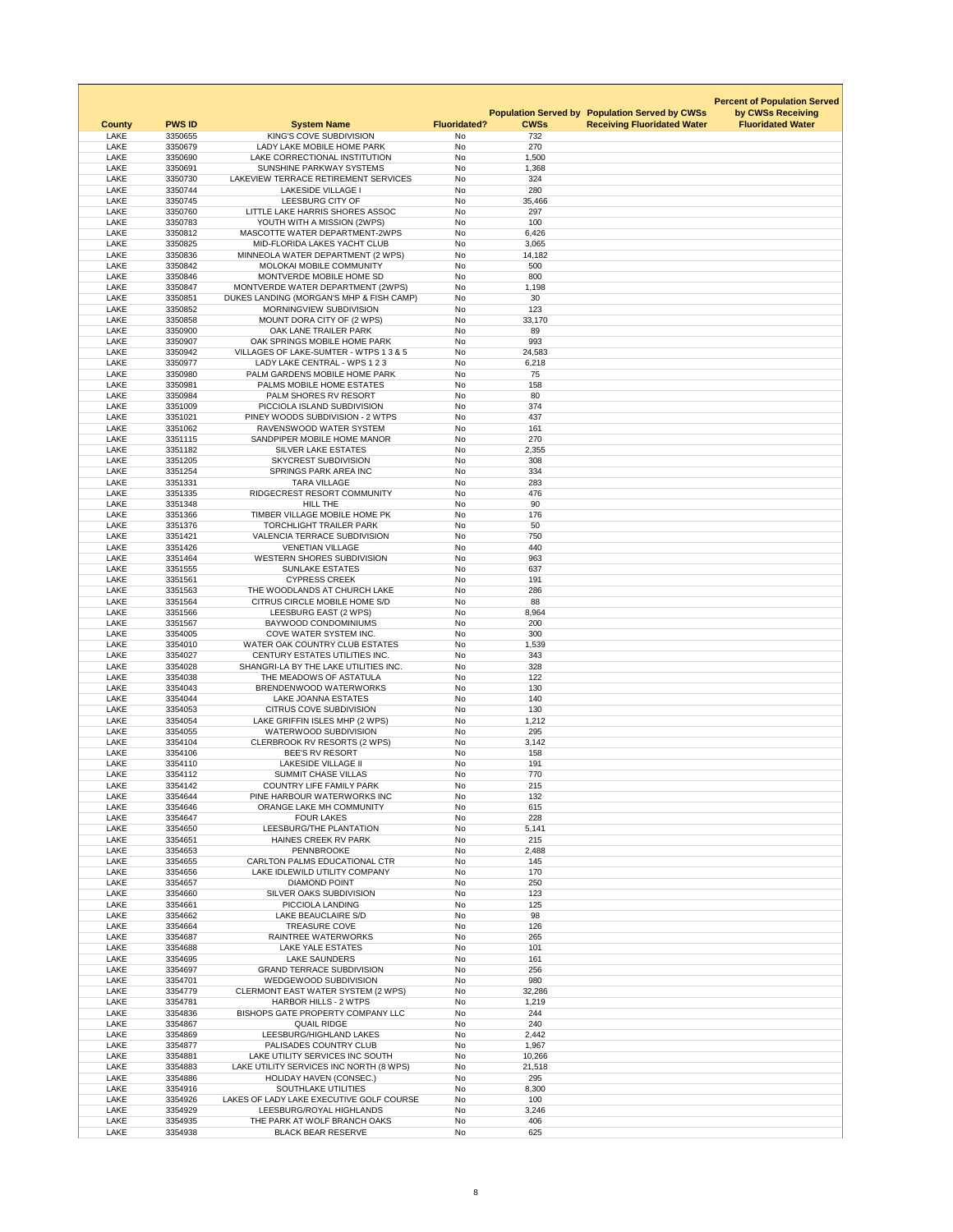|                                  |                    |                                                                           |                     |                  |                                                                                             | <b>Percent of Population Served</b>           |
|----------------------------------|--------------------|---------------------------------------------------------------------------|---------------------|------------------|---------------------------------------------------------------------------------------------|-----------------------------------------------|
| <b>County</b>                    | <b>PWS ID</b>      | <b>System Name</b>                                                        | <b>Fluoridated?</b> | <b>CWSs</b>      | <b>Population Served by Population Served by CWSs</b><br><b>Receiving Fluoridated Water</b> | by CWSs Receiving<br><b>Fluoridated Water</b> |
| <b>LAKE</b>                      | 3354943            | POMEROSA PARK                                                             | No                  | 53               |                                                                                             |                                               |
| <b>LAKE</b>                      | 3354944            | LAS COLINAS WATER PLANT                                                   | No                  | 260              |                                                                                             |                                               |
| <b>LAKE</b>                      | 3354945            | FAIRWAYS AT MOUNT PLYMOUTH                                                | <b>No</b>           | 843              |                                                                                             |                                               |
| <b>LAKE</b>                      | 3354953            | <b>EUSTIS EASTERN WTP</b>                                                 | No                  | 2,180            |                                                                                             |                                               |
| <b>LAKE</b>                      | 3354954            | <b>HEATHROW COUNTRY ESTATES</b>                                           | No                  | 819              |                                                                                             |                                               |
| <b>LAKE</b>                      | 3354956            | <b>PINE ISLAND</b>                                                        | <b>No</b>           | 35               |                                                                                             |                                               |
| <b>LAKE</b>                      | 3354967            | <b>WOLF BRANCH MEADOWS</b>                                                | No                  | 56               |                                                                                             |                                               |
| <b>LAKE</b>                      | 3354969            | <b>COLINA BAY</b>                                                         | No                  | 175              |                                                                                             |                                               |
| <b>LAKE</b><br><b>LAKE</b>       | 3350346<br>3351333 | EUSTIS CITY OF (4 WPS)<br>TAVARES WATER DEPARTMENT (4 WPS)                | Yes<br>Yes          | 35,089<br>36,000 |                                                                                             |                                               |
| <b>LAKE</b>                      | 3351402            | <b>UMATILLA WATER WORKS (2 WPS)</b>                                       | Yes                 | 3,894            |                                                                                             |                                               |
| LEE <sup></sup>                  |                    |                                                                           |                     | 611,572          | 476,787                                                                                     | 78.0%                                         |
| <b>LEE</b>                       | 5360025            | <b>BONITA SPRINGS UTILITIES</b>                                           | No                  | 68,183           |                                                                                             |                                               |
| <b>LEE</b>                       | 5360048            | <b>CITRUS PARK RV RESORT</b>                                              | No                  | 3,282            |                                                                                             |                                               |
| LEE                              | 5360146            | <b>ISLAND WATER ASSOCIATION</b>                                           | <b>No</b>           | 14,640           |                                                                                             |                                               |
| LEE                              | 5360172            | FLORIDA GOVERNMENTAL UTILITY AUTHORITY                                    | No                  | 29,656           |                                                                                             |                                               |
| LEE                              | 5360204            | OAK PARK MOBILE HOME VILLAGE                                              | No                  | 400              |                                                                                             |                                               |
| LEE                              | 5360299            | <b>USEPPA ISLAND CLUB</b>                                                 | <b>No</b>           | 200              |                                                                                             |                                               |
| <b>LEE</b>                       | 5360322            | <b>GREATER PINE ISLAND WATER ASSOCIATION</b>                              | No                  | 15,543           |                                                                                             |                                               |
| <b>LEE</b>                       | 5364002            | <b>SUNSET ACRES</b>                                                       | No                  | 69               |                                                                                             |                                               |
| <b>LEE</b>                       | 5364040            | LAKE FAIRWAYS MOBILE HOME PARK                                            | No                  | 2,000            |                                                                                             |                                               |
| LEE                              | 5364062            | FOUNTAIN VIEW RV PARK<br><b>CHARLESTON PARK</b>                           | No                  | 500              |                                                                                             |                                               |
| LEE<br><b>LEE</b>                | 5364068<br>5360102 | CITY OF FORT MYERS WATER TREATMENT PLANT                                  | No<br>Yes           | 312<br>77,463    |                                                                                             |                                               |
| <b>LEE</b>                       | 5360325            | CAPE CORAL CITY OF                                                        | Yes                 | 137,614          |                                                                                             |                                               |
| <b>LEE</b>                       | 5364048            | LEE COUNTY UTILITIES                                                      | Yes                 | 241,816          |                                                                                             |                                               |
| LEE                              | 5364143            | <b>GATEWAY SERVICES DISTRICT</b>                                          | Yes                 | 9,092            |                                                                                             |                                               |
| <b>LEE</b>                       | 5364145            | TOWN OF FORT MYERS BEACH (BEACH WATER)                                    | Yes                 | 6,900            |                                                                                             |                                               |
| <b>LEE</b>                       | 5364149            | OLD BRIDGE VILLAGE MOBILE HOME PARK                                       | Yes                 | 1,000            |                                                                                             |                                               |
| <b>LEE</b>                       | 5364150            | PINE LAKES MOBILE HOME PARK                                               | Yes                 | 1,220            |                                                                                             |                                               |
| <b>LEE</b>                       | 5364151            | TAMIAMI VILLAGE MOBILE HOME PARK                                          | Yes                 | 1,200            |                                                                                             |                                               |
| <b>LEE</b>                       | 5364152            | MOBILE MANOR MOBILE HOME PARK                                             | Yes                 | 482              |                                                                                             |                                               |
| <b>LEON</b>                      |                    |                                                                           |                     | 225,471          | 204,210                                                                                     | 90.6%                                         |
| <b>LEON</b>                      | 1370077            | <b>BLOUNT'S LANDING WATER SYSTEM</b>                                      | No                  | 291              |                                                                                             |                                               |
| <b>LEON</b>                      | 1370096            | <b>BURGESS CIRCLE SUBDIVISION</b>                                         | No                  | 70               |                                                                                             |                                               |
| <b>LEON</b>                      | 1370288            | TWIN LAKES MOBILE HOME PARK                                               | No                  | 174              |                                                                                             |                                               |
| <b>LEON</b><br><b>LEON</b>       | 1370353<br>1370393 | <b>LEON CO. REGIONAL SYSTEM EAST</b><br><b>BRADFORDVILLE REGIONAL W/S</b> | <b>No</b><br>No     | 1,654<br>10,641  |                                                                                             |                                               |
| <b>LEON</b>                      | 1370403            | LAKE TALQUIN WATER COMPANY                                                | <b>No</b>           | 165              |                                                                                             |                                               |
| <b>LEON</b>                      | 1370419            | <b>EAGLE'S NEST MHP</b>                                                   | No                  | 32               |                                                                                             |                                               |
| <b>LEON</b>                      | 1370461            | MEADOW HILLS S/D WATER SYSTEM                                             | No                  | 263              |                                                                                             |                                               |
| <b>LEON</b>                      | 1370463            | MERIDIAN HILLS WATER SYSTEM                                               | No                  | 234              |                                                                                             |                                               |
| <b>LEON</b>                      | 1370598            | SEDGEFIELD SUBDIVISION                                                    | No                  | 263              |                                                                                             |                                               |
| <b>LEON</b>                      | 1370616            | <b>GRAND VILLAGE MHP WEST</b>                                             | No                  | 126              |                                                                                             |                                               |
| LEON                             | 1370617            | LEON CO. REGIONAL SYSTEM SOUTH                                            | <b>No</b>           | 763              |                                                                                             |                                               |
| <b>LEON</b>                      | 1370640            | <b>STONEGATE SUBDIVISION</b>                                              | No                  | 70               |                                                                                             |                                               |
| <b>LEON</b>                      | 1370669            | MEADOWS-AT-WOODRUN                                                        | No                  | 3,545            |                                                                                             |                                               |
| <b>LEON</b>                      | 1370745            | LEON CO. REGIONAL SYSTEM WEST                                             | No                  | 2,026            |                                                                                             |                                               |
| <b>LEON</b><br>LEON              | 1370791<br>1374008 | LAKE BRADFORD ESTATES MHP<br><b>BUCK LAKE ESTATES</b>                     | <b>No</b><br>No     | 167<br>150       |                                                                                             |                                               |
| <b>LEON</b>                      | 1374049            | NORTH LAKE MEADOW WATER SYSTEM                                            | <b>No</b>           | 200              |                                                                                             |                                               |
| <b>LEON</b>                      | 1374054            | <b>PLANTATION ESTATES</b>                                                 | No                  | 369              |                                                                                             |                                               |
| <b>LEON</b>                      | 1374072            | DOGWOOD MHP                                                               | No                  | 30               |                                                                                             |                                               |
| <b>LEON</b>                      | 1374104            | <b>GRAND VILLAGE MHP-EAST</b>                                             | No                  | 28               |                                                                                             |                                               |
| <b>LEON</b>                      | 1370023            | ANNAWOOD SUBDIVISION                                                      | Yes                 | 115              |                                                                                             |                                               |
| <b>LEON</b>                      | 1370655            | <b>TALLAHASSEE CITY OF</b>                                                | Yes                 | 193,927          |                                                                                             |                                               |
| LEON                             | 1370888            | LAKE JACKSON AREA WATER SYSTEM                                            | Yes                 | 9,804            |                                                                                             |                                               |
| <b>LEON</b>                      | 1370898            | <b>BREWSTER SUBDIVISION</b>                                               | Yes                 | 364              |                                                                                             |                                               |
| <b>LEVY</b>                      |                    |                                                                           |                     | 10,536           | $\overline{0}$                                                                              | 0.0%                                          |
| <b>LEVY</b>                      | 2380178            | <b>CEDAR KEY WTP</b>                                                      | No                  | 1,500            |                                                                                             |                                               |
| LEVY                             | 2380188            | <b>MANATEE UTILITIES</b>                                                  | No                  | 290              |                                                                                             |                                               |
| LEVY                             | 2380189            | <b>CHIEFLAND WTP</b>                                                      | No                  | 2,031            |                                                                                             |                                               |
| <b>LEVY</b><br><b>LEVY</b>       | 2380387<br>2380854 | <b>FOWLERS BLUFF WTP</b><br><b>OTTER CREEK</b>                            | No<br>No            | 300<br>135       |                                                                                             |                                               |
| <b>LEVY</b>                      | 2381178            | <b>BRONSON WTP</b>                                                        | No                  | 1,125            |                                                                                             |                                               |
| <b>LEVY</b>                      | 2381208            | UNIVERSITY OAKS MHP                                                       | No                  | 369              |                                                                                             |                                               |
| LEVY                             | 2381409            | FIMC HIDEAWAY INC                                                         | No                  | 275              |                                                                                             |                                               |
| <b>LEVY</b>                      | 2381411            | <b>FANNING SPRINGS WS</b>                                                 | No                  | 900              |                                                                                             |                                               |
| <b>LEVY</b>                      | 6382055            | <b>WILLISTON WTP</b>                                                      | No                  | 1,250            |                                                                                             |                                               |
| <b>LEVY</b>                      | 6382056            | <b>INGLIS WATER DEPT.</b>                                                 | No                  | 1,500            |                                                                                             |                                               |
| <b>LEVY</b>                      | 6382108            | INGLEWOOD ESTATES MH S/D                                                  | No                  | 150              |                                                                                             |                                               |
| <b>LEVY</b>                      | 6382116            | YANKEETOWN WTP                                                            | No                  | 711              |                                                                                             |                                               |
| <b>LIBERTY</b>                   |                    |                                                                           |                     | 5,848            | $\overline{0}$                                                                              | 0.0%                                          |
| <b>LIBERTY</b><br><b>LIBERTY</b> | 1390087<br>1390651 | BRISTOL CITY OF WATER SYSTEM<br>SWEETWATER WATER SYSTEM                   | No<br>No            | 1,954<br>65      |                                                                                             |                                               |
| <b>LIBERTY</b>                   | 1390901            | HOSFORD TOWN OF WATER SYSTEM                                              | <b>No</b>           | 1,290            |                                                                                             |                                               |
| <b>LIBERTY</b>                   | 1394001            | <b>LIBERTY CORRECTIONAL INSTITUTION</b>                                   | No                  | 1,615            |                                                                                             |                                               |
| <b>LIBERTY</b>                   | 1394003            | SUMATRA WATER SYSTEM                                                      | No                  | 163              |                                                                                             |                                               |
| <b>LIBERTY</b>                   | 1394006            | ESTIFFANULGA WATER SYSTEM                                                 | No                  | 281              |                                                                                             |                                               |
| <b>LIBERTY</b>                   | 1394009            | LAKE MYSTIC WATER SYSTEM                                                  | No                  | 314              |                                                                                             |                                               |
| <b>LIBERTY</b>                   | 1394012            | ROCK BLUFF WATER SYSTEM                                                   | No                  | 166              |                                                                                             |                                               |
| <b>MADISON</b>                   |                    |                                                                           |                     | 9,317            | 7,737                                                                                       | 83.0%                                         |
| <b>MADISON</b>                   | 2400185            | <b>CHERRY LAKE UTILITIES</b>                                              | No                  | 750              |                                                                                             |                                               |
| <b>MADISON</b>                   | 2400440            | <b>GREENVILLE WTP</b>                                                     | No                  | 800              |                                                                                             |                                               |
| <b>MADISON</b>                   | 2401312            | FUMCH-MADISON YOUTH RANCH                                                 | No                  | 30               |                                                                                             |                                               |
| <b>MADISON</b>                   | 2400205            | <b>MADISON WATER DEPARTMENT</b>                                           | Yes                 | 7,350            |                                                                                             |                                               |
| <b>MADISON</b><br><b>MANATEE</b> | 2401296            | <b>LEE WTP</b>                                                            | Yes                 | 387<br>523,600   | 523,350                                                                                     | 100.0%                                        |
| <b>MANATEE</b>                   | 6411078            | LINGER LODGE TR TRAILER PARK                                              | No                  | 250              |                                                                                             |                                               |
| <b>MANATEE</b>                   | 6410182            | <b>BRADENTON CITY OF</b>                                                  | Yes                 | 54,409           |                                                                                             |                                               |
| <b>MANATEE</b>                   | 6410322            | PALMETTO WATER DEPT                                                       | Yes                 | 12,606           |                                                                                             |                                               |
| <b>MANATEE</b>                   | 6411098            | TOWN OF LONGBOAT KEY                                                      | Yes                 | 7,603            |                                                                                             |                                               |
| <b>MANATEE</b>                   | 6411132            | MANATEE COUNTY UTILITIES DEPT                                             | Yes                 | 447,382          |                                                                                             |                                               |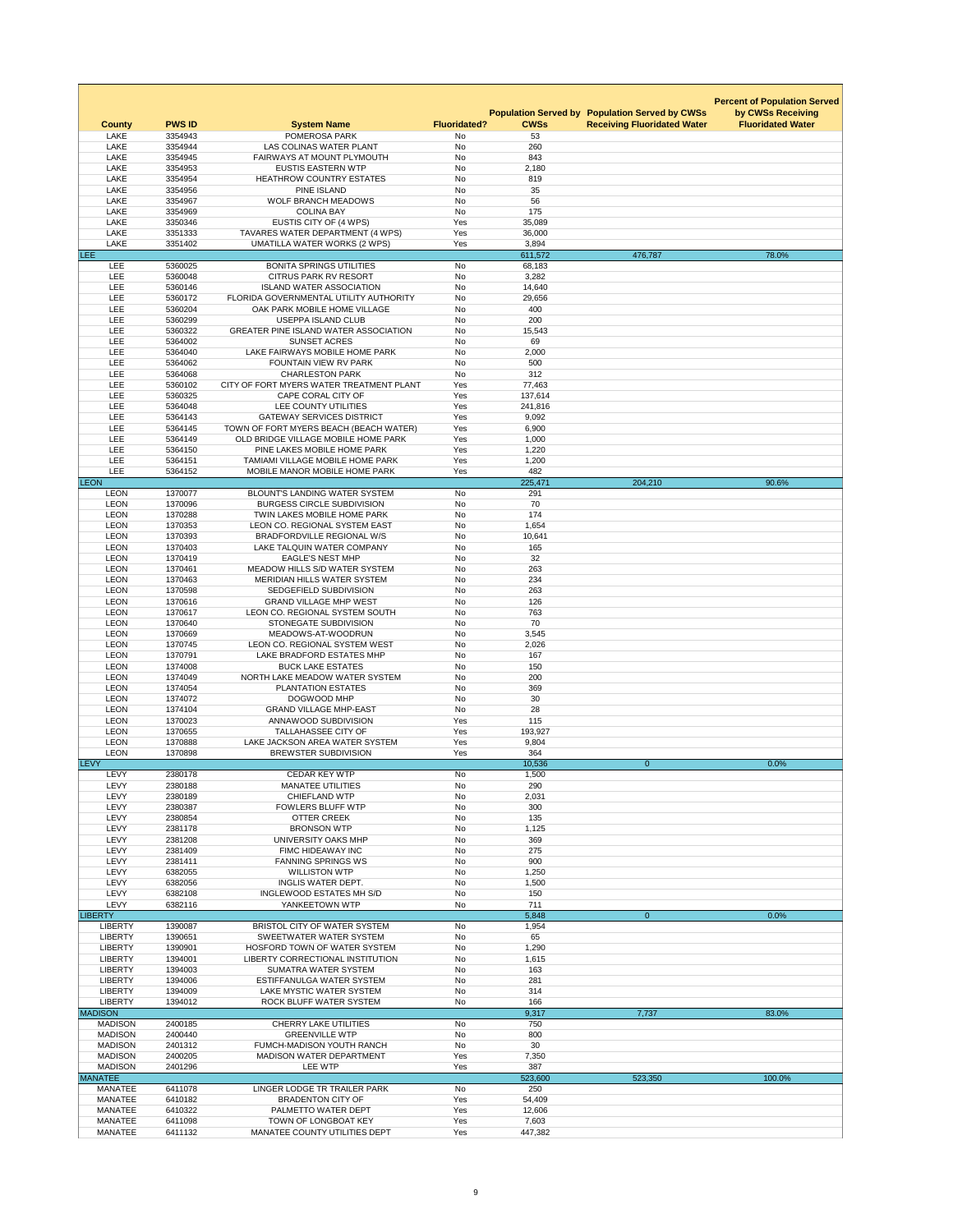| <b>County</b>                   | <b>PWS ID</b>      | <b>System Name</b>                                                  | <b>Fluoridated?</b> | <b>CWSs</b>    | <b>Population Served by Population Served by CWSs</b><br><b>Receiving Fluoridated Water</b> | <b>Percent of Population Served</b><br>by CWSs Receiving<br><b>Fluoridated Water</b> |
|---------------------------------|--------------------|---------------------------------------------------------------------|---------------------|----------------|---------------------------------------------------------------------------------------------|--------------------------------------------------------------------------------------|
| <b>MANATEE</b>                  | 6412418            | SUNNY SHORE WATER COMPANY                                           | Yes                 | 450            |                                                                                             |                                                                                      |
| <b>MANATEE</b>                  | 6412533            | <b>HEATHER HILLS ESTATES</b>                                        | Yes                 | 700            |                                                                                             |                                                                                      |
| <b>MANATEE</b><br><b>MARION</b> | 6412551            | HARBOUR ISLES MASTER ASSOCIATION                                    | Yes                 | 200<br>212,579 | 52,226                                                                                      | 24.6%                                                                                |
| <b>MARION</b>                   | 3420074            | BELLEVIEW CITY OF (2 WPS)                                           | No                  | 8,433          |                                                                                             |                                                                                      |
| <b>MARION</b>                   | 3420095            | <b>BLUE SKIES ESTATES</b>                                           | <b>No</b>           | 195            |                                                                                             |                                                                                      |
| <b>MARION</b>                   | 3420124            | <b>BUCKSKIN LAKE MANOR</b>                                          | No                  | 203            |                                                                                             |                                                                                      |
| <b>MARION</b>                   | 3420162            | <b>CEDAR HILLS</b>                                                  | <b>No</b>           | 1,404          |                                                                                             |                                                                                      |
| <b>MARION</b><br><b>MARION</b>  | 3420216<br>3420340 | <b>CLIFTWOOD MOBILE HOME PARK</b><br><b>EMIL-MAR SUBDIVISION</b>    | No<br>No            | 54<br>270      |                                                                                             |                                                                                      |
| <b>MARION</b>                   | 3420386            | LOWELL CORRECTIONAL INSTITUTION ANNEX                               | No                  | 2,800          |                                                                                             |                                                                                      |
| <b>MARION</b>                   | 3420387            | <b>MARION CORRECTIONAL INSTITUTION</b>                              | No                  | 1,500          |                                                                                             |                                                                                      |
| <b>MARION</b>                   | 3420408            | <b>SALT SPRINGS VILLAGE</b>                                         | No                  | 342            |                                                                                             |                                                                                      |
| <b>MARION</b>                   | 3420411            | <b>FLOYD CLARK SUBDIVISION</b>                                      | No                  | 224            |                                                                                             |                                                                                      |
| <b>MARION</b>                   | 3420419            | <b>FORT KING FOREST</b>                                             | No                  | 323            |                                                                                             |                                                                                      |
| <b>MARION</b><br><b>MARION</b>  | 3420456<br>3420484 | <b>GOLDEN HOLIDAY MHP (2 WPS)</b><br>MILL DAM MHP LLC               | No<br>No            | 609<br>155     |                                                                                             |                                                                                      |
| <b>MARION</b>                   | 3420509            | HAZEL GARDENS MOBILE HOME PARK                                      | <b>No</b>           | 66             |                                                                                             |                                                                                      |
| <b>MARION</b>                   | 3420531            | WANDERING OAKS RV RESORT (2WPS/1POE)                                | No                  | 122            |                                                                                             |                                                                                      |
| <b>MARION</b>                   | 3420533            | HI-CLIFF ESTATES/SLEEPY HOLLOW                                      | No                  | 1,016          |                                                                                             |                                                                                      |
| <b>MARION</b>                   | 3420608            | <b>FORE ACRES</b>                                                   | No                  | 1,678          |                                                                                             |                                                                                      |
| <b>MARION</b>                   | 3420761            | LITTLE LAKE WEIR SUBDIVISION                                        | No<br><b>No</b>     | 963<br>217     |                                                                                             |                                                                                      |
| <b>MARION</b><br><b>MARION</b>  | 3420763<br>3420781 | LIVE OAKS MOBILE HOME PARK<br><b>EDGEWOOD MHP</b>                   | <b>No</b>           | 42             |                                                                                             |                                                                                      |
| <b>MARION</b>                   | 3420805            | <b>MARIE'S MHP</b>                                                  | No                  | 88             |                                                                                             |                                                                                      |
| <b>MARION</b>                   | 3420870            | <b>NELSON'S FISH CAMP</b>                                           | No                  | 210            |                                                                                             |                                                                                      |
| <b>MARION</b>                   | 3420904            | OAK PARK VILLAGE                                                    | No                  | 95             |                                                                                             |                                                                                      |
| <b>MARION</b>                   | 3420916            | OAKWOOD MOBILE MANOR                                                | No                  | 252            |                                                                                             |                                                                                      |
| <b>MARION</b>                   | 3420924            | <b>OCALA EAST VILLAS</b>                                            | No                  | 608            |                                                                                             |                                                                                      |
| <b>MARION</b><br><b>MARION</b>  | 3420939<br>3421018 | OCKLAWAHA WATER WORKS (2 WTPS)<br>PINE RIDGE ESTATES                | No<br>No            | 816<br>750     |                                                                                             |                                                                                      |
| <b>MARION</b>                   | 3421098            | <b>ROLLING GREENS</b>                                               | No                  | 2,498          |                                                                                             |                                                                                      |
| <b>MARION</b>                   | 3421118            | <b>SANDY ACRES</b>                                                  | No                  | 570            |                                                                                             |                                                                                      |
| <b>MARION</b>                   | 3421159            | SHARPES FERRY MANUFACTURED HOME CMNTY                               | No                  | 207            |                                                                                             |                                                                                      |
| <b>MARION</b>                   | 3421197            | SILVER SPRINGS SHORES (5 WPS)                                       | No                  | 19,569         |                                                                                             |                                                                                      |
| <b>MARION</b><br><b>MARION</b>  | 3421201<br>3421283 | <b>OAKCREST VILLAS</b><br>STONE OAKS MOBILE HOME PARK               | No<br>No            | 112<br>299     |                                                                                             |                                                                                      |
| <b>MARION</b>                   | 3421314            | <b>SUN RAY ESTATES</b>                                              | No                  | 2,050          |                                                                                             |                                                                                      |
| <b>MARION</b>                   | 3421379            | MCINTOSH TOWN OF                                                    | No                  | 484            |                                                                                             |                                                                                      |
| <b>MARION</b>                   | 3421467            | <b>WHISPERING OAKS MHP</b>                                          | No                  | 160            |                                                                                             |                                                                                      |
| <b>MARION</b>                   | 3421490            | WOODS AND LAKES SUBDIVISION                                         | No                  | 275            |                                                                                             |                                                                                      |
| <b>MARION</b>                   | 3421495            | <b>COUNTRY OAKS MHP</b>                                             | <b>No</b>           | 95             |                                                                                             |                                                                                      |
| <b>MARION</b><br><b>MARION</b>  | 3421520<br>3421528 | SUNLIGHT ACRES SUBDIVISION<br>TALL TIMBER TRAVEL TRAILER PARK       | No<br>No            | 198<br>95      |                                                                                             |                                                                                      |
| <b>MARION</b>                   | 3421554            | <b>OCALA GARDEN APARTMENTS</b>                                      | No                  | 48             |                                                                                             |                                                                                      |
| <b>MARION</b>                   | 3421559            | VICTORY MOBILE HOME PARK LLC                                        | No                  | 248            |                                                                                             |                                                                                      |
| <b>MARION</b>                   | 3421560            | <b>OCALA OAKS SUBDIVISION (2 WPS)</b>                               | No                  | 2,202          |                                                                                             |                                                                                      |
| <b>MARION</b>                   | 3421573            | <b>GOLDEN POND VILLAGE MHP</b>                                      | No                  | 135            |                                                                                             |                                                                                      |
| <b>MARION</b><br><b>MARION</b>  | 3421574<br>3421576 | <b>SERENITY OAKS MHP</b><br><b>WINDGATE ESTATES</b>                 | No<br>No            | 135<br>504     |                                                                                             |                                                                                      |
| <b>MARION</b>                   | 3424000            | <b>BELLEAIR SUBDIVISION (CONSEC)</b>                                | No                  | 763            |                                                                                             |                                                                                      |
| <b>MARION</b>                   | 3424001            | <b>MARION HILLS</b>                                                 | No                  | 102            |                                                                                             |                                                                                      |
| <b>MARION</b>                   | 3424009            | WHISPERING SANDS S/D                                                | No                  | 406            |                                                                                             |                                                                                      |
| <b>MARION</b>                   | 3424029            | <b>CHAPPELL HILLS</b>                                               | <b>No</b>           | 144            |                                                                                             |                                                                                      |
| <b>MARION</b><br><b>MARION</b>  | 3424030<br>3424031 | BELLEVIEW HILLS SUBDIVISION (CONSEC)<br><b>FLORIDA HEIGHTS S/D</b>  | No<br>No            | 378<br>347     |                                                                                             |                                                                                      |
| <b>MARION</b>                   | 3424032            | <b>OAKHURST SUBDIVISION</b>                                         | No                  | 299            |                                                                                             |                                                                                      |
| <b>MARION</b>                   | 3424034            | <b>VILLAGES OF OCALA</b>                                            | No                  | 130            |                                                                                             |                                                                                      |
| <b>MARION</b>                   | 3424042            | <b>FAIRFAX HILLS SUBDIVISION</b>                                    | No                  | 287            |                                                                                             |                                                                                      |
| <b>MARION</b>                   | 3424046            | <b>QUAIL RUN SUBDIVISION</b>                                        | No                  | 230            |                                                                                             |                                                                                      |
| <b>MARION</b>                   | 3424061            | <b>PARADISE MHP</b>                                                 | No                  | 95             |                                                                                             |                                                                                      |
| <b>MARION</b><br><b>MARION</b>  | 3424062<br>3424087 | PONDEROSA PINES (2 WPS)<br>OAK BEND MHP                             | No<br><b>No</b>     | 465<br>410     |                                                                                             |                                                                                      |
| <b>MARION</b>                   | 3424099            | ELEVEN OAKS SUBDIVISION                                             | No                  | 126            |                                                                                             |                                                                                      |
| <b>MARION</b>                   | 3424106            | OAK HAVEN QUADRUPLEXES                                              | No                  | 103            |                                                                                             |                                                                                      |
| <b>MARION</b>                   | 3424620            | <b>TRADEWINDS VILLAGE</b>                                           | No                  | 1,313          |                                                                                             |                                                                                      |
| <b>MARION</b>                   | 3424621            | <b>BELLEVIEW OAKS ESTATES</b>                                       | No                  | 294            |                                                                                             |                                                                                      |
| <b>MARION</b><br><b>MARION</b>  | 3424622<br>3424625 | <b>SPRINGLAKE VILLAGE</b><br><b>RESIDENTIAL WATER SYSTEMS INC</b>   | No<br>No            | 162<br>1,796   |                                                                                             |                                                                                      |
| <b>MARION</b>                   | 3424628            | SMITH LAKE SHORES VILLAGE                                           | No                  | 368            |                                                                                             |                                                                                      |
| <b>MARION</b>                   | 3424637            | SHERI OAKS SUBDIVISION                                              | No                  | 70             |                                                                                             |                                                                                      |
| <b>MARION</b>                   | 3424638            | <b>OAK CREEK CAVERNS</b>                                            | <b>No</b>           | 147            |                                                                                             |                                                                                      |
| <b>MARION</b>                   | 3424643            | <b>MCATEER ACRES</b>                                                | <b>No</b>           | 234            |                                                                                             |                                                                                      |
| <b>MARION</b><br><b>MARION</b>  | 3424644<br>3424645 | <b>FORE OAKS ESTATES</b><br>WINDSTREAM & CARRIAGE HILL SUBDIVISIONS | No<br>No            | 462<br>301     |                                                                                             |                                                                                      |
| <b>MARION</b>                   | 3424646            | WOODBERRY FOREST SUBDIVISION (CONSEC)                               | No                  | 193            |                                                                                             |                                                                                      |
| <b>MARION</b>                   | 3424648            | HILLTOP ESTATES MHP S/D                                             | No                  | 230            |                                                                                             |                                                                                      |
| <b>MARION</b>                   | 3424649            | <b>SUMMERFIELD PINES</b>                                            | <b>No</b>           | 55             |                                                                                             |                                                                                      |
| <b>MARION</b>                   | 3424651            | <b>OCALA HEIGHTS S/D</b>                                            | No                  | 1,019          |                                                                                             |                                                                                      |
| <b>MARION</b><br><b>MARION</b>  | 3424652<br>3424654 | SHADY ROAD VILLAS TRAILER PARK<br><b>WILDERNESS RV PARK ESTATES</b> | No<br>No            | 183<br>60      |                                                                                             |                                                                                      |
| <b>MARION</b>                   | 3424655            | <b>HIGH HOPES MOBILE HOME PARK</b>                                  | No                  | 68             |                                                                                             |                                                                                      |
| <b>MARION</b>                   | 3424657            | <b>COUNTRY WALK</b>                                                 | No                  | 189            |                                                                                             |                                                                                      |
| <b>MARION</b>                   | 3424658            | PADDOCK PARK SOUTH MHP                                              | <b>No</b>           | 386            |                                                                                             |                                                                                      |
| <b>MARION</b>                   | 3424659            | <b>TROPICANA VILLAGE SUBDIVISION</b>                                | No                  | 115            |                                                                                             |                                                                                      |
| <b>MARION</b>                   | 3424662            | <b>HILLTOP AT LAKE WEIR</b>                                         | No                  | 448            |                                                                                             |                                                                                      |
| <b>MARION</b><br><b>MARION</b>  | 3424664<br>3424685 | JACK MOBILE HOME PARK<br><b>HAWKS POINT SUBDIVISION</b>             | No<br>No            | 50<br>462      |                                                                                             |                                                                                      |
| <b>MARION</b>                   | 3424689            | SILVER SPRINGS WOODS/VILLAGE                                        | No                  | 1,141          |                                                                                             |                                                                                      |
| <b>MARION</b>                   | 3424690            | <b>LANDFAIR SUBDIVISION</b>                                         | No                  | 580            |                                                                                             |                                                                                      |
| <b>MARION</b>                   | 3424691            | <b>WINDING WATERS</b>                                               | No                  | 473            |                                                                                             |                                                                                      |
| <b>MARION</b>                   | 3424789            | LAKEVIEW WOODS/TRAILS EAST S/D<br>PONDEROSA M.H./SUBDIVISION        | No                  | 224            |                                                                                             |                                                                                      |
| <b>MARION</b>                   | 3424808            |                                                                     | No                  | 67             |                                                                                             |                                                                                      |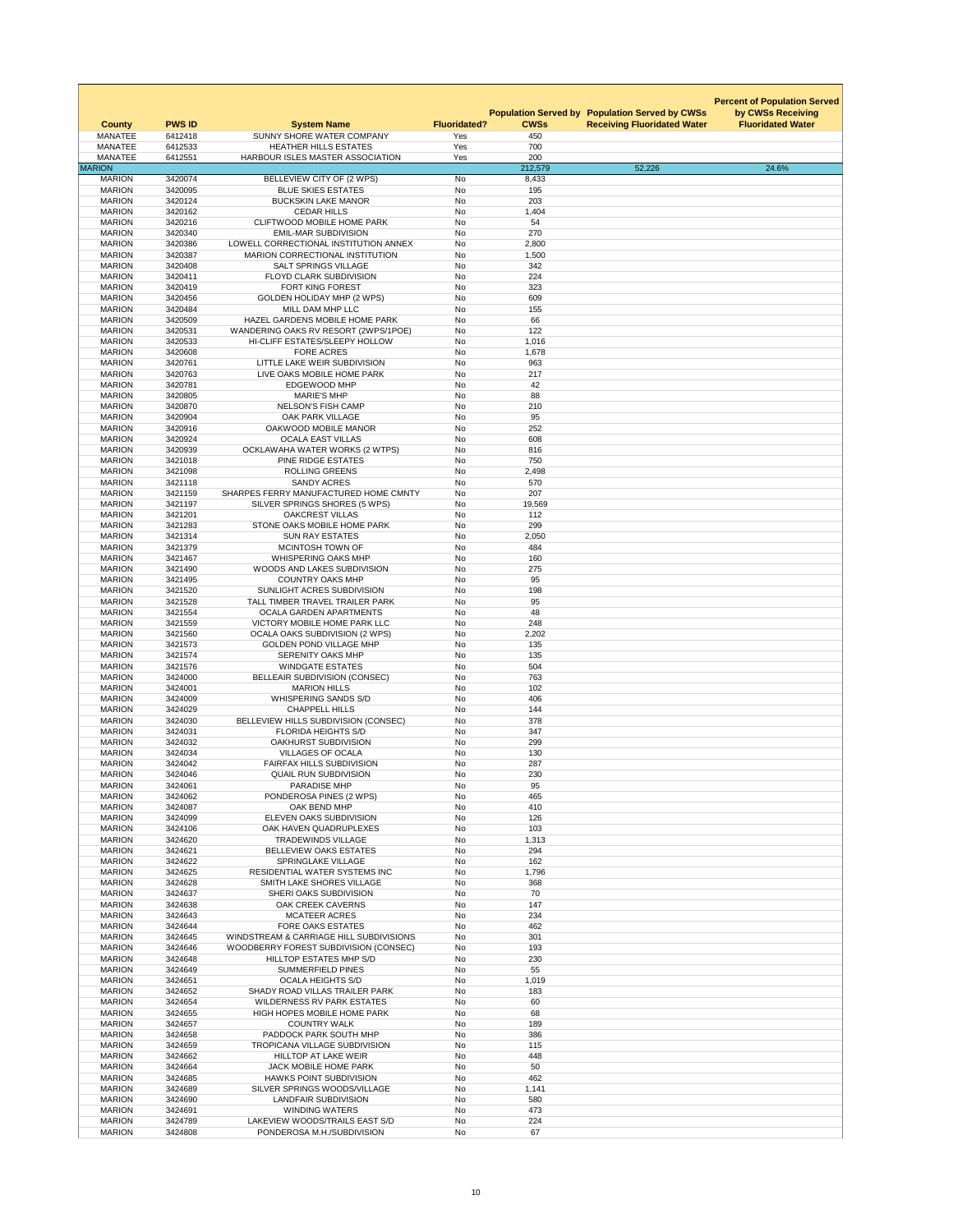|                                |                    |                                                                      |                        |                     |                                                                                             | <b>Percent of Population Served</b>           |
|--------------------------------|--------------------|----------------------------------------------------------------------|------------------------|---------------------|---------------------------------------------------------------------------------------------|-----------------------------------------------|
| <b>County</b>                  | <b>PWS ID</b>      | <b>System Name</b>                                                   | <b>Fluoridated?</b>    | <b>CWSs</b>         | <b>Population Served by Population Served by CWSs</b><br><b>Receiving Fluoridated Water</b> | by CWSs Receiving<br><b>Fluoridated Water</b> |
| <b>MARION</b>                  | 3424827            | <b>CITRA HIGHLANDS</b>                                               | No                     | 88                  |                                                                                             |                                               |
| <b>MARION</b><br><b>MARION</b> | 3424839<br>3424841 | <b>BELLEVIEW HILLS ESTATES</b><br><b>TURNING POINTE ESTATES</b>      | <b>No</b><br>No        | 758<br>282          |                                                                                             |                                               |
| <b>MARION</b>                  | 3424857            | <b>VETERANS OF FOREIGN WARS</b>                                      | <b>No</b>              | 45                  |                                                                                             |                                               |
| <b>MARION</b>                  | 3424897            | STONECREST SUBDIVISION (4WPS)                                        | No                     | 8,128               |                                                                                             |                                               |
| <b>MARION</b>                  | 3424962            | <b>ASHLEY HEIGHTS S/D</b>                                            | <b>No</b>              | 175                 |                                                                                             |                                               |
| <b>MARION</b>                  | 3425006            | <b>GREENFIELDS/INDIAN PINES</b>                                      | No                     | 1,618               |                                                                                             |                                               |
| <b>MARION</b>                  | 3425020            | SPRUCE CREEK GOLF AND COUNTRY CLUB (2WP)                             | No                     | 6,745               |                                                                                             |                                               |
| <b>MARION</b>                  | 3425029            | FOREST GREEN SUBDIVISION                                             | <b>No</b>              | 270                 |                                                                                             |                                               |
| <b>MARION</b>                  | 3425039            | PLANTATION LANDING MHP                                               | No                     | 36                  |                                                                                             |                                               |
| <b>MARION</b>                  | 3425108            | LEIGHTON ESTATES WATER SYSTEM                                        | <b>No</b>              | 104                 |                                                                                             |                                               |
| <b>MARION</b>                  | 3425111            | SUNSET HARBOR WATER SYSTEM                                           | No                     | 25                  |                                                                                             |                                               |
| <b>MARION</b>                  | 3425127            | <b>ASHLEY FARMS (2 WPS)</b>                                          | No                     | 1,102               |                                                                                             |                                               |
| <b>MARION</b>                  | 6420467            | <b>DOGWOOD ACRES</b>                                                 | <b>No</b>              | 181                 |                                                                                             |                                               |
| <b>MARION</b>                  | 6420619            | <b>FOXWOOD FARMS</b>                                                 | No                     | 332                 |                                                                                             |                                               |
| <b>MARION</b>                  | 6421041            | PALM LAKE APTS                                                       | <b>No</b>              | 60                  |                                                                                             |                                               |
| <b>MARION</b>                  | 6421144            | <b>MARION OAKS SUBDIVISION (5 WTPS)</b>                              | <b>No</b>              | 19,401              |                                                                                             |                                               |
| <b>MARION</b>                  | 6421512            | RIO VISTA (2 WPS)                                                    | <b>No</b>              | 400                 |                                                                                             |                                               |
| <b>MARION</b>                  | 6421952            | <b>WESTWOOD MOBILE HOME PARK</b>                                     | No                     | 150                 |                                                                                             |                                               |
| <b>MARION</b>                  | 6422359            | OAK TREE VILLAGE APTS & CAMPGROUND                                   | No                     | 412                 |                                                                                             |                                               |
| <b>MARION</b>                  | 6422362            | <b>ARROWHEAD CAMPSITES</b>                                           | <b>No</b>              | 99                  |                                                                                             |                                               |
| <b>MARION</b>                  | 6422679            | <b>RAINBOW SPRINGS CC ESTATES</b>                                    | No                     | 1,826               |                                                                                             |                                               |
| <b>MARION</b>                  | 6424073            | DUNNELLON CITY OF (2 WPS)<br><b>GOLDEN HILLS GOLF &amp; TURF WTP</b> | <b>No</b>              | 1,922               |                                                                                             |                                               |
| <b>MARION</b>                  | 6424076            |                                                                      | <b>No</b>              | 1,859               |                                                                                             |                                               |
| <b>MARION</b><br><b>MARION</b> | 6424083<br>6424352 | <b>RAINBOW LAKES ESTATES</b><br><b>COUNTRY OAKS</b>                  | <b>No</b><br><b>No</b> | 1,810<br>92         |                                                                                             |                                               |
| <b>MARION</b>                  | 6424371            | <b>SATEKE VILLAGE</b>                                                | <b>No</b>              | 86                  |                                                                                             |                                               |
| <b>MARION</b>                  | 6424589            | <b>INTERNATIONAL VILLAS</b>                                          | No                     | 95                  |                                                                                             |                                               |
| <b>MARION</b>                  | 6424590            | <b>LIBRA OAKS</b>                                                    | <b>No</b>              | 320                 |                                                                                             |                                               |
| <b>MARION</b>                  | 6424591            | <b>RIDGE MEADOWS</b>                                                 | <b>No</b>              | 228                 |                                                                                             |                                               |
| <b>MARION</b>                  | 6424618            | PADDOCK DOWNS                                                        | <b>No</b>              | 385                 |                                                                                             |                                               |
| <b>MARION</b>                  | 6424619            | ON TOP OF THE WORLD (2 WPS)                                          | No                     | 12,901              |                                                                                             |                                               |
| <b>MARION</b>                  | 6424620            | SADDLE OAK CLUB MHP                                                  | <b>No</b>              | 650                 |                                                                                             |                                               |
| <b>MARION</b>                  | 6424621            | <b>OCALA JOCKEY CLUB S/D</b>                                         | No                     | 100                 |                                                                                             |                                               |
| <b>MARION</b>                  | 6424623            | <b>GOLDEN HILLS MHP</b>                                              | <b>No</b>              | 323                 |                                                                                             |                                               |
| <b>MARION</b>                  | 6424627            | <b>MARION LANDING</b>                                                | <b>No</b>              | 1,000               |                                                                                             |                                               |
| <b>MARION</b>                  | 6424629            | THE FALLS OF OCALA                                                   | No                     | 120                 |                                                                                             |                                               |
| <b>MARION</b>                  | 6424630            | OAK RUN ESTATES (6 WTPS)                                             | <b>No</b>              | 11,788              |                                                                                             |                                               |
| <b>MARION</b>                  | 6424632            | <b>WOODS AND MEADOWS</b>                                             | <b>No</b>              | 1,747               |                                                                                             |                                               |
| <b>MARION</b>                  | 6424652            | SPRUCE CREEK UTILITY CO INC.                                         | <b>No</b>              | 7,732               |                                                                                             |                                               |
| <b>MARION</b>                  | 6424653            | DEER CREEK MOBILE HOME S/D                                           | <b>No</b>              | 165                 |                                                                                             |                                               |
| <b>MARION</b>                  | 6424673            | THE CENTERS                                                          | No                     | 100                 |                                                                                             |                                               |
| <b>MARION</b>                  | 6424678            | <b>MAJESTIC OAKS - PIGEON PARK</b>                                   | No                     | 1,445               |                                                                                             |                                               |
| <b>MARION</b>                  | 6424689            | <b>SWEETWATER OAKS</b>                                               | <b>No</b>              | 240                 |                                                                                             |                                               |
| <b>MARION</b>                  | 6424704            | <b>FAIRFIELD VILLAGE</b>                                             | <b>No</b>              | 500                 |                                                                                             |                                               |
| <b>MARION</b><br><b>MARION</b> | 6424706<br>6424741 | THE HAVEN HOUSE AT OCALA<br>THE HARBOR HOUSE AT OCALA                | No<br><b>No</b>        | 50<br>75            |                                                                                             |                                               |
| <b>MARION</b>                  | 6424749            | <b>SPRUCE CREEK PRESERVE</b>                                         | <b>No</b>              | 1,456               |                                                                                             |                                               |
| <b>MARION</b>                  | 6424768            | <b>GOLDEN OCALA</b>                                                  | <b>No</b>              | 182                 |                                                                                             |                                               |
| <b>MARION</b>                  | 6424785            | <b>OCALA PALMS (CONSEC.)</b>                                         | <b>No</b>              | 2,015               |                                                                                             |                                               |
| <b>MARION</b>                  | 6424804            | <b>JULIETTE FALLS</b>                                                | <b>No</b>              | 36                  |                                                                                             |                                               |
| <b>MARION</b>                  | 3420922            | <b>OCALA CITY OF (2 WTPS)</b>                                        | Yes                    | 50,924              |                                                                                             |                                               |
| <b>MARION</b>                  | 3424036            | <b>WESTVIEW SUBDIVISION</b>                                          | Yes                    | 102                 |                                                                                             |                                               |
| <b>MARION</b>                  | 6420103            | <b>BAHIA OAKS (CONSEC.)</b>                                          | Yes                    | 1,200               |                                                                                             |                                               |
| <b>MARTIN</b>                  |                    |                                                                      |                        | 145,277             | 19,000                                                                                      | 13.1%                                         |
| <b>MARTIN</b>                  | 4430484            | SOUTH FORK HOMEOWNER UTIL CORP                                       | No                     | 200                 |                                                                                             |                                               |
| <b>MARTIN</b>                  | 4430624            | SOUTH MARTIN REGIONAL UTILITIES                                      | <b>No</b>              | 27,000              |                                                                                             |                                               |
| <b>MARTIN</b>                  | 4430667            | <b>INDIANTOWN COMPANY</b>                                            | <b>No</b>              | 5,000               |                                                                                             |                                               |
| <b>MARTIN</b>                  | 4430774            | <b>LAKESIDE VILLAGE MHP</b>                                          | No                     | 220                 |                                                                                             |                                               |
| <b>MARTIN</b>                  | 4430956            | NATALIE ESTATES MOBILE HOME PK #200                                  | <b>No</b>              | 250                 |                                                                                             |                                               |
| <b>MARTIN</b>                  | 4431050            | PALM CIRCLE COTTAGES AND MHP                                         | <b>No</b>              | 99                  |                                                                                             |                                               |
| <b>MARTIN</b>                  | 4431235            | <b>RONNY'S MOBILE RANCH</b>                                          | <b>No</b>              | 90                  |                                                                                             |                                               |
| <b>MARTIN</b>                  | 4431379            | <b>ST. LUCIE MOBILE VILLAGE</b>                                      | <b>No</b>              | 750                 |                                                                                             |                                               |
| <b>MARTIN</b>                  | 4431456            | SOUNDINGS YACHT & TENNIS CLUB                                        | <b>No</b>              | 450                 |                                                                                             |                                               |
| <b>MARTIN</b>                  | 4431582            | <b>WOODBRIDGE MOBILE VILLAGE</b>                                     | <b>No</b>              | 189                 |                                                                                             |                                               |
| <b>MARTIN</b>                  | 4431870            | <b>J &amp; S FISH CAMP</b>                                           | <b>No</b>              | 40                  |                                                                                             |                                               |
| <b>MARTIN</b>                  | 4431883            | <b>CORA-WIN COVE</b>                                                 | No                     | 165                 |                                                                                             |                                               |
| <b>MARTIN</b>                  | 4431891            | <b>MARTIN CO UTILITIES</b>                                           | No                     | 90,180              |                                                                                             |                                               |
| <b>MARTIN</b>                  | 4434000            | <b>SAILFISH POINT</b>                                                | <b>No</b>              | 1,145               |                                                                                             |                                               |
| <b>MARTIN</b>                  | 4434014            | <b>ST. LUCIE FALLS</b>                                               | <b>No</b>              | 499                 |                                                                                             |                                               |
| <b>MARTIN</b><br>MIAMI-DADE    | 4430259            | STUART CITY OF - WATER PLANT                                         | Yes                    | 19,000<br>3,075,359 |                                                                                             | 98.1%                                         |
| MIAMI-DADE                     | 4130255            | <b>FLORIDA CITY</b>                                                  | No                     | 10,000              | 3,018,189                                                                                   |                                               |
| <b>MIAMI-DADE</b>              | 4130588            | <b>REDLANDS MOBILE HOME PARK</b>                                     | No                     | 100                 |                                                                                             |                                               |
| <b>MIAMI-DADE</b>              | 4130833            | <b>JONES' TRAILER PARK</b>                                           | <b>No</b>              | 120                 |                                                                                             |                                               |
| <b>MIAMI-DADE</b>              | 4131202            | <b>MDWASA/REX UTILITIES</b>                                          | <b>No</b>              | 45,200              |                                                                                             |                                               |
| <b>MIAMI-DADE</b>              | 4131312            | SILVER PALM MOBILE HOMES                                             | No                     | 250                 |                                                                                             |                                               |
| MIAMI-DADE                     | 4131403            | <b>AMERICANA VILLAGE</b>                                             | <b>No</b>              | 1,500               |                                                                                             |                                               |
| MIAMI-DADE                     | 4130077            | <b>BAL HARBOUR VILLAGE</b>                                           | Yes                    | 2,613               |                                                                                             |                                               |
| <b>MIAMI-DADE</b>              | 4130089            | BAY HARBOR ISLANDS TOWN OF                                           | Yes                    | 6,007               |                                                                                             |                                               |
| <b>MIAMI-DADE</b>              | 4130604            | <b>HIALEAH CITY OF</b>                                               | Yes                    | 238,000             |                                                                                             |                                               |
| <b>MIAMI-DADE</b>              | 4130645            | <b>HOMESTEAD CITY OF</b>                                             | Yes                    | 64,000              |                                                                                             |                                               |
| <b>MIAMI-DADE</b>              | 4130662            | <b>INDIAN CREEK VILLAGE</b>                                          | Yes                    | 86                  |                                                                                             |                                               |
| <b>MIAMI-DADE</b>              | 4130871            | <b>MDWASA - MAIN SYSTEM</b>                                          | Yes                    | 2,300,000           |                                                                                             |                                               |
| MIAMI-DADE                     | 4130901            | <b>MIAMI BEACH CITY OF</b>                                           | Yes                    | 90,000              |                                                                                             |                                               |
| <b>MIAMI-DADE</b>              | 4130970            | NORTH BAY VILLAGE CITY OF                                            | Yes                    | 8,949               |                                                                                             |                                               |
| <b>MIAMI-DADE</b>              | 4130977            | NORTH MIAMI CITY OF                                                  | Yes                    | 74,438              |                                                                                             |                                               |
| MIAMI-DADE                     | 4131001            | OPA LOCKA CITY OF                                                    | Yes                    | 16,000              |                                                                                             |                                               |
| MIAMI-DADE                     | 4131206            | REX UTILITIES INC/REDAVO                                             | Yes                    | 350                 |                                                                                             |                                               |
| MIAMI-DADE                     | 4131424            | <b>SURFSIDE TOWN OF</b>                                              | Yes                    | 5,744               |                                                                                             |                                               |
| MIAMI-DADE                     | 4131474            | MEDLEY WATER DEPARTMENT                                              | Yes                    | 1,059               |                                                                                             |                                               |
| MIAMI-DADE                     | 4131531            | <b>VIRGINIA GARDENS VILLAGE OF</b>                                   | Yes                    | 2,200               |                                                                                             |                                               |
| MIAMI-DADE                     | 4131558            | <b>WEST MIAMI CITY OF</b>                                            | Yes                    | 6,100               |                                                                                             |                                               |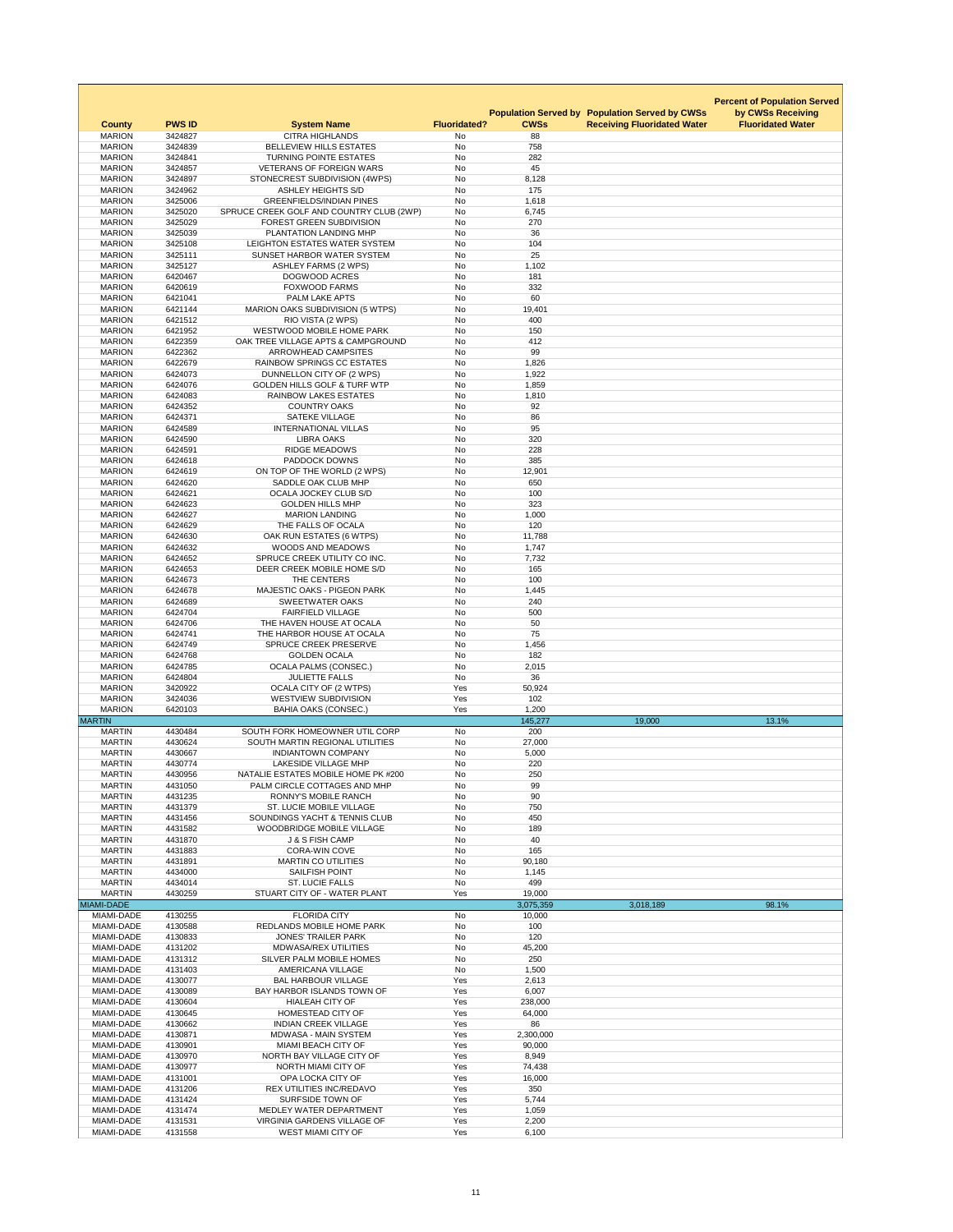| <b>County</b><br>MIAMI-DADE            | <b>PWS ID</b><br>4131618 | <b>System Name</b><br><b>NORTH MIAMI BEACH</b>                               | <b>Fluoridated?</b><br>Yes | <b>CWSs</b><br>180,000 | <b>Population Served by Population Served by CWSs</b><br><b>Receiving Fluoridated Water</b> | <b>Percent of Population Served</b><br>by CWSs Receiving<br><b>Fluoridated Water</b> |
|----------------------------------------|--------------------------|------------------------------------------------------------------------------|----------------------------|------------------------|---------------------------------------------------------------------------------------------|--------------------------------------------------------------------------------------|
| MIAMI-DADE<br><b>MONROE</b>            | 4134365                  | <b>HIALEAH GARDENS</b>                                                       | Yes                        | 22,643<br>77,500       | 77,500                                                                                      | 100.0%                                                                               |
| <b>MONROE</b>                          | 4134357                  | FKAA J. ROBERT DEAN W.T.P.                                                   | Yes                        | 77,500                 |                                                                                             |                                                                                      |
| <b>NASSAU</b>                          |                          |                                                                              |                            | 47,331                 | 41,695                                                                                      | 88.1%                                                                                |
| <b>NASSAU</b><br><b>NASSAU</b>         | 2450146<br>2450431       | <b>CALLAHAN WTP</b><br><b>DUCK POND MHP</b>                                  | No<br>No                   | 1,480<br>60            |                                                                                             |                                                                                      |
| <b>NASSAU</b>                          | 2451002                  | SANDPIPER MOBILE HOME PARK                                                   | No                         | 30                     |                                                                                             |                                                                                      |
| <b>NASSAU</b>                          | 2451147                  | <b>TEAKWOOD MHP</b>                                                          | No                         | 80                     |                                                                                             |                                                                                      |
| <b>NASSAU</b>                          | 2451179                  | <b>HILLIARD WTP</b>                                                          | No                         | 3,000                  |                                                                                             |                                                                                      |
| <b>NASSAU</b><br><b>NASSAU</b>         | 2451322<br>2451323       | <b>MARSH COVE CONDOS</b><br>NASSAU ACRES MHP                                 | <b>No</b><br>No            | 415<br>52              |                                                                                             |                                                                                      |
| <b>NASSAU</b>                          | 2454138                  | <b>DAYSPRING VILLAGE</b>                                                     | No                         | 116                    |                                                                                             |                                                                                      |
| <b>NASSAU</b>                          | 2454282                  | YULEE VILLAS APARTMENTS                                                      | <b>No</b>                  | 171                    |                                                                                             |                                                                                      |
| <b>NASSAU</b>                          | 2454300                  | <b>GREEN ACRES OF YULEE</b>                                                  | No                         | 168                    |                                                                                             |                                                                                      |
| <b>NASSAU</b><br><b>NASSAU</b>         | 2454378<br>2450022       | DAYSPRING SENIOR LIVING<br><b>NASSAU-AMELIA UTILITIES</b>                    | <b>No</b><br>Yes           | 64<br>9,242            |                                                                                             |                                                                                      |
| <b>NASSAU</b>                          | 2450364                  | FERNANDINA BEACH WTP                                                         | Yes                        | 16,000                 |                                                                                             |                                                                                      |
| <b>NASSAU</b>                          | 2454338                  | <b>LOFTON OAKS GRID</b>                                                      | Yes                        | 16,453                 |                                                                                             |                                                                                      |
| <b>OKALOOSA</b>                        |                          |                                                                              |                            | 267,690                | 154,380                                                                                     | 57.7%                                                                                |
| <b>OKALOOSA</b><br><b>OKALOOSA</b>     | 1460035<br>1460043       | <b>AUBURN WATER SYSTEM</b><br>BAKER WATER SYSTEM INC.                        | No<br>No                   | 22,015<br>3,258        |                                                                                             |                                                                                      |
| <b>OKALOOSA</b>                        | 1460149                  | <b>VALPARAISO CITY OF</b>                                                    | <b>No</b>                  | 4,523                  |                                                                                             |                                                                                      |
| <b>OKALOOSA</b>                        | 1460182                  | CRESTVIEW CITY OF WATER DEPT.                                                | No                         | 32,309                 |                                                                                             |                                                                                      |
| <b>OKALOOSA</b>                        | 1460352                  | HOLT WATER WORKS INC.                                                        | No                         | 3,042                  |                                                                                             |                                                                                      |
| <b>OKALOOSA</b>                        | 1460416                  | <b>LAUREL HILL CITY OF</b>                                                   | No                         | 1,978                  |                                                                                             |                                                                                      |
| <b>OKALOOSA</b><br><b>OKALOOSA</b>     | 1460472<br>1460775       | MILLIGAN WATER SYSTEM INC.<br>OKALOOSA COUNTY BLUEWATER BAY-RAINTREE         | <b>No</b><br>No.           | 2,450<br>13,760        |                                                                                             |                                                                                      |
| <b>OKALOOSA</b>                        | 1460782                  | HURLBURT FIELD AFB WATER SYSTEM                                              | No                         | 10,608                 |                                                                                             |                                                                                      |
| <b>OKALOOSA</b>                        | 1460826                  | <b>EGLIN MAIN</b>                                                            | No                         | 4,169                  |                                                                                             |                                                                                      |
| <b>OKALOOSA</b>                        | 1460828                  | <b>EGLIN WEST/HOUSING</b>                                                    | No                         | 3,500                  |                                                                                             |                                                                                      |
| <b>OKALOOSA</b><br><b>OKALOOSA</b>     | 1460830<br>1464034       | EGLIN AUX. 6 RANGER CAMP<br>OKALOOSA CORRECTIONAL INST.                      | No<br>No                   | 125<br>1,800           |                                                                                             |                                                                                      |
| <b>OKALOOSA</b>                        | 1464044                  | OKALOOSA COUNTY MID SYSTEM (CRESTVIEW)                                       | No                         | 7,300                  |                                                                                             |                                                                                      |
| <b>OKALOOSA</b>                        | 1464067                  | <b>EGLIN 7TH SPECIAL FORCES GROUP</b>                                        | No                         | 1,500                  |                                                                                             |                                                                                      |
| <b>OKALOOSA</b>                        | 1464068                  | <b>BLACKMAN COMMUNITY</b>                                                    | No                         | 973                    |                                                                                             |                                                                                      |
| <b>OKALOOSA</b><br><b>OKALOOSA</b>     | 1460144<br>1460147       | FORT WALTON BEACH CITY OF<br>NICEVILLE CITY OF                               | Yes<br>Yes                 | 24,113<br>20,313       |                                                                                             |                                                                                      |
| <b>OKALOOSA</b>                        | 1460202                  | DESTIN WATER USERS INC.                                                      | Yes                        | 29,799                 |                                                                                             |                                                                                      |
| <b>OKALOOSA</b>                        | 1460455                  | <b>MARY ESTHER CITY OF</b>                                                   | Yes                        | 3,950                  |                                                                                             |                                                                                      |
| <b>OKALOOSA</b>                        | 1460506                  | OKALOOSA CO.WTR.& SWR.SYSTEM                                                 | Yes                        | 76,205                 |                                                                                             |                                                                                      |
| <b>OKEECHOBEE</b><br><b>OKEECHOBEE</b> | 4470257                  | OKEECHOBEE UTILITY AUTHORITY                                                 | No                         | 23,645<br>20,000       | $\overline{0}$                                                                              | 0.0%                                                                                 |
| <b>OKEECHOBEE</b>                      | 4470472                  | OKEECHOBEE YOUTH DEVELOPMENT                                                 | No                         | 350                    |                                                                                             |                                                                                      |
| <b>OKEECHOBEE</b>                      | 4471736                  | <b>VILLA MARGARET</b>                                                        | No                         | 132                    |                                                                                             |                                                                                      |
| <b>OKEECHOBEE</b>                      | 4474396                  | ANCIENT OAKS RV RESORT                                                       | No                         | 745                    |                                                                                             |                                                                                      |
| <b>OKEECHOBEE</b>                      | 4474453                  | BLUE CYPRESS GOLF & RV PARK                                                  | No                         | 418<br>56              |                                                                                             |                                                                                      |
| <b>OKEECHOBEE</b><br><b>OKEECHOBEE</b> | 4474462<br>4474467       | <b>MCARTHUR/LINE 1/NE</b><br><b>OAK PARK</b>                                 | No<br>No                   | 100                    |                                                                                             |                                                                                      |
| <b>OKEECHOBEE</b>                      | 4474474                  | <b>MCARTHUR/LINE 7/SW</b>                                                    | <b>No</b>                  | 144                    |                                                                                             |                                                                                      |
| <b>OKEECHOBEE</b>                      | 4474497                  | OKEECHOBEE CORRECTIONAL INST                                                 | No                         | 1,700                  |                                                                                             |                                                                                      |
| <b>ORANGE</b><br><b>ORANGE</b>         | 3480114                  | <b>BRIGHTWOOD MANOR MHP</b>                                                  | No                         | 1,451,912<br>420       | 1,100,059                                                                                   | 75.8%                                                                                |
| <b>ORANGE</b>                          | 3480149                  | PLURIS-WEDGEFIELD INC                                                        | No                         | 5,722                  |                                                                                             |                                                                                      |
| <b>ORANGE</b>                          | 3480200                  | APOPKA CITY OF (5 WTPS)                                                      | No                         | 59,931                 |                                                                                             |                                                                                      |
| <b>ORANGE</b>                          | 3480226                  | <b>COLLEGE MOBILE HOME PARK</b>                                              | No                         | 90                     |                                                                                             |                                                                                      |
| <b>ORANGE</b>                          | 3480289                  | DE NEEF VILLAGE<br><b>TOWN OF EATONVILLE</b>                                 | No<br>No                   | 150                    |                                                                                             |                                                                                      |
| <b>ORANGE</b><br><b>ORANGE</b>         | 3480327<br>3480409       | UNIVERSITY OF CENTRAL FLORIDA                                                | No                         | 2,727<br>57,500        |                                                                                             |                                                                                      |
| <b>ORANGE</b>                          | 3480502                  | <b>VALLEY MHP THE</b>                                                        | No                         | 239                    |                                                                                             |                                                                                      |
| <b>ORANGE</b>                          | 3480555                  | <b>HOLIDAY ACRES MOBILE HOME PARK</b>                                        | No                         | 78                     |                                                                                             |                                                                                      |
| <b>ORANGE</b>                          | 3480681                  | <b>HARRISON'S TRAILER PARK</b>                                               | <b>No</b>                  | 70                     |                                                                                             |                                                                                      |
| <b>ORANGE</b><br><b>ORANGE</b>         | 3480695<br>3480700       | LAKE DOWNEY MOBILE HOME PARK<br>OCUD/LAKE JOHN SHORES WTR SYS                | No<br>No                   | 200<br>67              |                                                                                             |                                                                                      |
| <b>ORANGE</b>                          | 3480792                  | OCUD/MAGNOLIA WOODS CONSEC.WTR SYSTEM                                        | No                         | 347                    |                                                                                             |                                                                                      |
| <b>ORANGE</b>                          | 3480913                  | OAKLAND TOWN OF                                                              | No                         | 2,828                  |                                                                                             |                                                                                      |
| <b>ORANGE</b>                          | 3480940                  | OLA BEACH IMPROVEMENT ASSN                                                   | No                         | 145                    |                                                                                             |                                                                                      |
| <b>ORANGE</b><br><b>ORANGE</b>         | 3481016<br>3481093       | PINE ISLE MOBILE VILLA<br><b>ROCK SPRINGS MHP</b>                            | No<br>No                   | 127<br>1,338           |                                                                                             |                                                                                      |
| <b>ORANGE</b>                          | 3481155                  | <b>SHADY OAKS TRAILER PARK</b>                                               | No                         | 38                     |                                                                                             |                                                                                      |
| <b>ORANGE</b>                          | 3481199                  | SILVER STAR VILLAGE (2 WPS)                                                  | No                         | 639                    |                                                                                             |                                                                                      |
| <b>ORANGE</b>                          | 3481270                  | STARLIGHT RANCH MOBILE HOME ESTATES                                          | No                         | 1,221                  |                                                                                             |                                                                                      |
| <b>ORANGE</b><br><b>ORANGE</b>         | 3481326<br>3481329       | <b>TAFT WATER ASSOCIATION</b><br><b>TANGERINE PARK</b>                       | No<br><b>No</b>            | 4,232<br>851           |                                                                                             |                                                                                      |
| <b>ORANGE</b>                          | 3481420                  | <b>VALENCIA ESTATES MHP</b>                                                  | No                         | 305                    |                                                                                             |                                                                                      |
| <b>ORANGE</b>                          | 3481481                  | WINTER GARDEN WATER DEPT (3 WPS)                                             | No                         | 69,738                 |                                                                                             |                                                                                      |
| <b>ORANGE</b>                          | 3481501                  | <b>CLARCONA RESORTS</b>                                                      | No                         | 1,268                  |                                                                                             |                                                                                      |
| <b>ORANGE</b>                          | 3481506                  | ZELLWOOD STATION (CONSEC)                                                    | No                         | 2,571                  |                                                                                             |                                                                                      |
| <b>ORANGE</b><br><b>ORANGE</b>         | 3481507<br>3481518       | ZELLWOOD WATER USERS INC. (2 WPS)<br>HIDDEN VALLEY MOBILE HOME PARK          | No<br>No                   | 1,257<br>907           |                                                                                             |                                                                                      |
| <b>ORANGE</b>                          | 3481547                  | <b>OCUD/PARTLOW ACRES(CONSEC.)</b>                                           | No                         | 102                    |                                                                                             |                                                                                      |
| <b>ORANGE</b>                          | 3481551                  | <b>CONESTOGA MOBILE HOME PARK</b>                                            | No                         | 62                     |                                                                                             |                                                                                      |
| <b>ORANGE</b>                          | 3481571                  | <b>BIG OAKS MOBILE HOME PARK</b>                                             | <b>No</b>                  | 125                    |                                                                                             |                                                                                      |
| <b>ORANGE</b><br><b>ORANGE</b>         | 3484093<br>3484175       | <b>RCID CENTRAL (4 WPS)</b><br><b>J&amp;C MHP</b>                            | No<br>No                   | 136,500<br>25          |                                                                                             |                                                                                      |
| <b>ORANGE</b>                          | 3484257                  | <b>BNMS MOBILE HOME PARK</b>                                                 | No                         | 33                     |                                                                                             |                                                                                      |
| <b>ORANGE</b>                          | 3480203                  | MAITLAND CITY OF (3 WPS)                                                     | Yes                        | 13,330                 |                                                                                             |                                                                                      |
| <b>ORANGE</b>                          | 3480204                  | OCOEE CITY OF (2 WPS)                                                        | Yes                        | 34,000                 |                                                                                             |                                                                                      |
| <b>ORANGE</b><br><b>ORANGE</b>         | 3480255<br>3480265       | <b>CRESCENT HEIGHTS S/D(CONSEC)</b><br><b>OCUD/DAETWYLER SHORES (CONSEC)</b> | Yes<br>Yes                 | 969<br>189             |                                                                                             |                                                                                      |
| <b>ORANGE</b>                          | 3480272                  | DAVIS SHORES (CONSEC)                                                        | Yes                        | 143                    |                                                                                             |                                                                                      |
| <b>ORANGE</b>                          | 3480962                  | ORLANDO UTILITIES COMMISSION (7 WPS)                                         | Yes                        | 428,761                |                                                                                             |                                                                                      |
| <b>ORANGE</b>                          | 3481482                  | WINTER PARK CITY OF (3 WPS)                                                  | Yes                        | 82,984                 |                                                                                             |                                                                                      |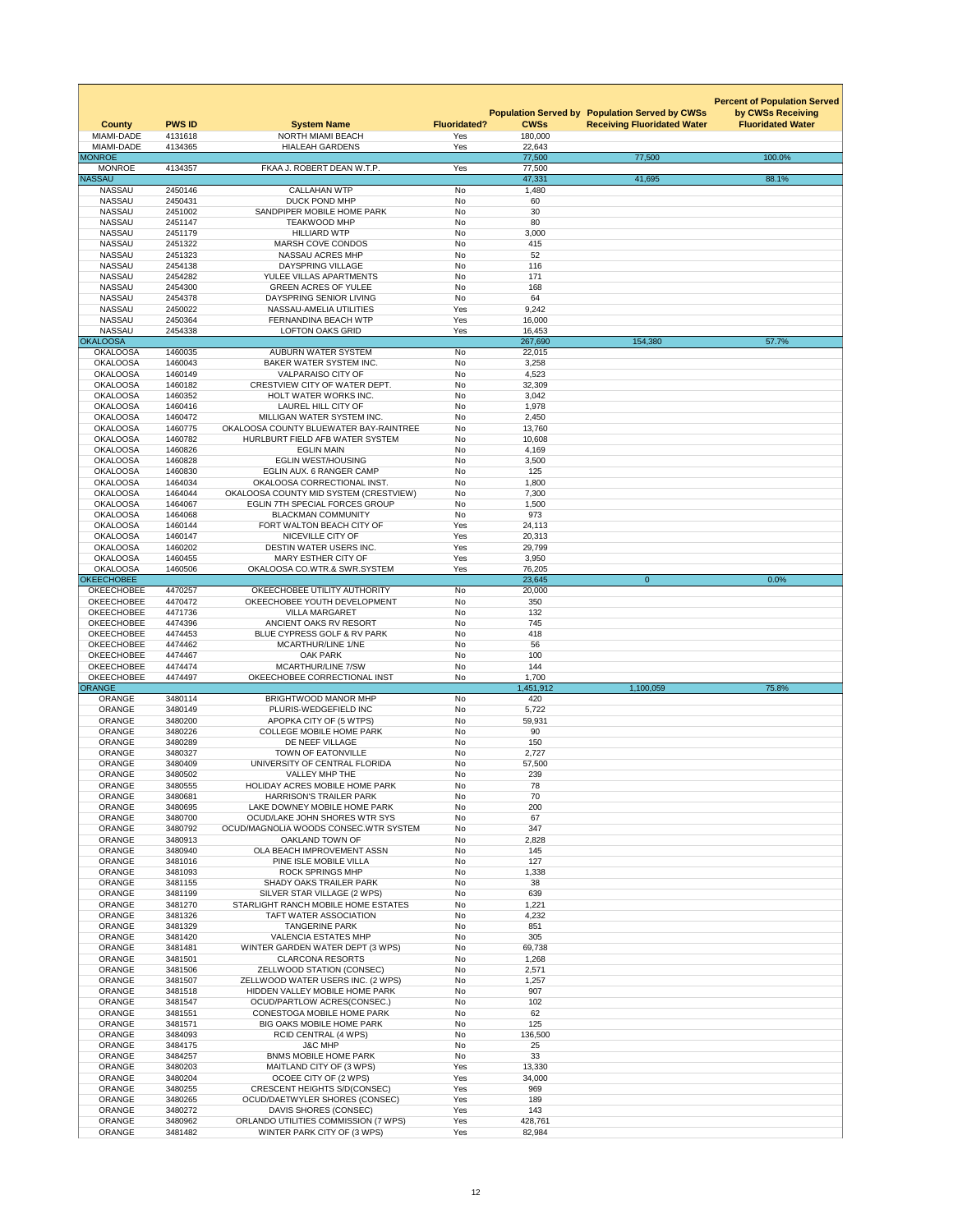|                                        |                    |                                                                            |                     |                   |                                                                                             | <b>Percent of Population Served</b>           |
|----------------------------------------|--------------------|----------------------------------------------------------------------------|---------------------|-------------------|---------------------------------------------------------------------------------------------|-----------------------------------------------|
| <b>County</b>                          | <b>PWS ID</b>      | <b>System Name</b>                                                         | <b>Fluoridated?</b> | <b>CWSs</b>       | <b>Population Served by Population Served by CWSs</b><br><b>Receiving Fluoridated Water</b> | by CWSs Receiving<br><b>Fluoridated Water</b> |
| <b>ORANGE</b>                          | 3481546            | OCUD/WESTERN REGIONAL WTR SYS (4 WPS)                                      | Yes                 | 157,609           |                                                                                             |                                               |
| <b>ORANGE</b><br><b>ORANGE</b>         | 3484119<br>3484132 | <b>OCUD/SOUTHERN WATER SYS (5 WPS)</b><br>OCUD/EASTERN WATER SYSTEM (2 WP) | Yes<br>Yes          | 91,196<br>290,878 |                                                                                             |                                               |
| <b>OSCEOLA</b>                         |                    | <b>BAY LAKE ESTATES</b>                                                    |                     | 306,405           | 229,179                                                                                     | 74.8%                                         |
| <b>OSCEOLA</b><br><b>OSCEOLA</b>       | 3490090<br>3490265 | <b>COLONIAL MOBILE HOME PARK</b>                                           | No<br>No            | 229<br>115        |                                                                                             |                                               |
| <b>OSCEOLA</b>                         | 3490293            | MILL CREEK RV RESORT                                                       | No                  | 120               |                                                                                             |                                               |
| <b>OSCEOLA</b><br><b>OSCEOLA</b>       | 3490314<br>3490770 | <b>CYPRESS COVE</b><br>LAKE RUNNYMEDE MOBILE HOME PARK                     | No<br><b>No</b>     | 289<br>222        |                                                                                             |                                               |
| <b>OSCEOLA</b>                         | 3490816            | <b>GREAT OAK R.V. RESORT</b>                                               | No                  | 35                |                                                                                             |                                               |
| <b>OSCEOLA</b><br><b>OSCEOLA</b>       | 3490986<br>3491002 | PLEASANT HILL VILLAGE<br><b>KISSIMMEE RV PARK</b>                          | <b>No</b><br>No     | 165<br>43         |                                                                                             |                                               |
| <b>OSCEOLA</b>                         | 3491077            | BOGGY CREEK RESORT AND RV PARK                                             | No                  | 94                |                                                                                             |                                               |
| <b>OSCEOLA</b><br><b>OSCEOLA</b>       | 3491298<br>3491702 | SHELTER COVE RESORT<br>FLORIDIAN SANDALWOOD MHC                            | No<br>No            | 187<br>450        |                                                                                             |                                               |
| <b>OSCEOLA</b>                         | 3491726            | <b>SHARP'S MOBILE HOME PARK</b>                                            | <b>No</b>           | 179               |                                                                                             |                                               |
| <b>OSCEOLA</b>                         | 3491904            | KING'S MOBILE HOME PARK                                                    | No                  | 43                |                                                                                             |                                               |
| <b>OSCEOLA</b><br><b>OSCEOLA</b>       | 3494313<br>3494316 | <b>WHISPERING PINES MHP</b><br><b>BERMUDA MOBILE HOME PARK</b>             | <b>No</b><br>No     | 465<br>48         |                                                                                             |                                               |
| <b>OSCEOLA</b>                         | 3494318            | <b>LAKE MARIAN SHORES</b>                                                  | No                  | 130               |                                                                                             |                                               |
| <b>OSCEOLA</b><br><b>OSCEOLA</b>       | 3494359<br>3494399 | <b>HYATT FARMS</b><br><b>DEER PARK</b>                                     | No<br>No            | 40<br>85          |                                                                                             |                                               |
| <b>OSCEOLA</b>                         | 3494400            | HAMMOCK POINTE UTILITY ASSOCIATION INC                                     | <b>No</b>           | 515               |                                                                                             |                                               |
| <b>OSCEOLA</b>                         | 3494416            | <b>HIDDEN GLEN</b>                                                         | No                  | 70                |                                                                                             |                                               |
| <b>OSCEOLA</b><br><b>OSCEOLA</b>       | 3494418<br>3494427 | SPRINGLAKE VILLAGE WTP<br><b>HARMONY CDD</b>                               | No<br>No            | 3,070<br>1,185    |                                                                                             |                                               |
| <b>OSCEOLA</b>                         | 3494429            | TOHO WATER AUTHORITY-POINCIANA SYSTEM                                      | No                  | 69,447            |                                                                                             |                                               |
| <b>OSCEOLA</b><br><b>OSCEOLA</b>       | 3490184<br>3490751 | <b>BUENAVENTURA LAKES</b><br>TOHO WATER AUTHORITY EASTERN                  | Yes<br>Yes          | 16,569<br>110,102 |                                                                                             |                                               |
| <b>OSCEOLA</b>                         | 3491011            | TOHO WATER AUTHORITY WESTERN                                               | Yes                 | 40,330            |                                                                                             |                                               |
| <b>OSCEOLA</b>                         | 3491373            | ST. CLOUD CITY OF (3 WPS)                                                  | Yes                 | 53,792            |                                                                                             |                                               |
| <b>OSCEOLA</b><br><b>OSCEOLA</b>       | 3491956<br>3494428 | LAKE AJAY VILLAGE S/D (CONSEC.)<br><b>ENTERPRISE CDD (CONSECUTIVE)</b>     | Yes<br>Yes          | 220<br>8,166      |                                                                                             |                                               |
| <b>PALM BEACH</b>                      |                    |                                                                            |                     | 1,346,986         | 891,171                                                                                     | 66.2%                                         |
| PALM BEACH<br>PALM BEACH               | 4500062<br>4500130 | <b>MARALAGO CAY MHP</b><br><b>BOCA RATON WTP</b>                           | No<br>No            | 1,200<br>130,001  |                                                                                             |                                               |
| PALM BEACH                             | 4500264            | <b>COLONIAL ESTATES MHP</b>                                                | No                  | 450               |                                                                                             |                                               |
| PALM BEACH                             | 4500466            | <b>LAKE CLARKE SHORES</b>                                                  | No                  | 2,510             |                                                                                             |                                               |
| PALM BEACH<br>PALM BEACH               | 4500609<br>4500634 | <b>HIGHLAND BEACH WATER PLANT</b><br>PALM LAKE ESTATES NORTH               | No<br>No            | 4,100<br>480      |                                                                                             |                                               |
| PALM BEACH                             | 4500773            | <b>LAKE WORTH UTILITIES</b>                                                | No                  | 40,000            |                                                                                             |                                               |
| PALM BEACH<br><b>PALM BEACH</b>        | 4500784<br>4500840 | LANTANA WATER TREATMENT PLANT<br>MANALAPAN WTP (LEROY C.PASLAY)            | No<br>No            | 9,432<br>2,630    |                                                                                             |                                               |
| PALM BEACH                             | 4500841            | <b>MANGONIA PARK TOWN OF</b>                                               | No                  | 2,388             |                                                                                             |                                               |
| PALM BEACH                             | 4500981            | TROPICAL BREEZE ESTATES INC                                                | No                  | 600               |                                                                                             |                                               |
| PALM BEACH<br>PALM BEACH               | 4501039<br>4501058 | <b>FAITH FARMS MINISTRIES</b><br>PALM SPRINGS VILLAGE OF                   | No<br>No            | 200<br>32,467     |                                                                                             |                                               |
| PALM BEACH                             | 4501075            | PARRY TRAILER VILLAGE                                                      | No                  | 114               |                                                                                             |                                               |
| PALM BEACH<br>PALM BEACH               | 4501104<br>4501124 | PINE GROVE VILLAGE<br>SEACOAST UTILITIES AUTHORITY                         | No<br>No            | 160<br>90,612     |                                                                                             |                                               |
| PALM BEACH                             | 4501229            | RIVIERA BEACH UTILITY DISTRICT CITY OF                                     | No                  | 31,500            |                                                                                             |                                               |
| PALM BEACH                             | 4501438            | <b>TEQUESTA WTP</b>                                                        | No                  | 15,500            |                                                                                             |                                               |
| PALM BEACH<br>PALM BEACH               | 4501491<br>4501528 | JUPITER WATER SYSTEM TOWN OF<br><b>VILLAGE OF GOLF</b>                     | No<br>No            | 85,199<br>3,505   |                                                                                             |                                               |
| <b>PALM BEACH</b>                      | 4504285            | <b>SUNSHINE MEADOWS</b>                                                    | No                  | 75                |                                                                                             |                                               |
| PALM BEACH<br>PALM BEACH               | 4504287<br>4504998 | PALM LAKE ESTATES SOUTH<br><b>HYPOLUXO VILLAGE</b>                         | No<br>No            | 700<br>1,770      |                                                                                             |                                               |
| PALM BEACH                             | 4505002            | PELICAN LAKE WATER PLANT                                                   | <b>No</b>           | 222               |                                                                                             |                                               |
| <b>PALM BEACH</b><br><b>PALM BEACH</b> | 4500014<br>4500068 | <b>WELLINGTON WTP</b><br><b>ATLANTIS CITY OF</b>                           | Yes<br>Yes          | 58,265<br>3,000   |                                                                                             |                                               |
| <b>PALM BEACH</b>                      | 4500145            | <b>BOYNTON BEACH PWS</b>                                                   | Yes                 | 102,512           |                                                                                             |                                               |
| <b>PALM BEACH</b>                      | 4500351            | DELRAY BEACH PUBLIC WATER SYSTEM                                           | Yes                 | 60,200            |                                                                                             |                                               |
| PALM BEACH<br><b>PALM BEACH</b>        | 4500455<br>4500565 | SEMINOLE MANOR SUBDIVISION<br><b>GULFSTREAM TOWN OF</b>                    | Yes<br>Yes          | 3,276<br>746      |                                                                                             |                                               |
| PALM BEACH                             | 4501559            | <b>WEST PALM BEACH WTP</b>                                                 | Yes                 | 102,000           |                                                                                             |                                               |
| PALM BEACH<br><b>PALM BEACH</b>        | 4504393<br>4504396 | PALM BEACH COUNTY WATER UTILITIES<br><b>WHISPERING PINES MHP</b>           | Yes<br>Yes          | 529,876<br>760    |                                                                                             |                                               |
| PALM BEACH                             | 4505005            | PBCWUD - LAKE REGION WTP - SYSTEM 11                                       | Yes                 | 30,536            |                                                                                             |                                               |
| <b>PASCO</b><br><b>PASCO</b>           | 6510050            | <b>ALOHA GARDENS UTILITIES</b>                                             | No                  | 399,904<br>8,136  | 38,825                                                                                      | 9.7%                                          |
| <b>PASCO</b>                           | 6510165            | <b>BLUE JAY MHP</b>                                                        | No                  | 420               |                                                                                             |                                               |
| <b>PASCO</b>                           | 6510216            | PCUD-CRYSTAL SPRINGS WATER SYSTEM                                          | No                  | 1,004             |                                                                                             |                                               |
| <b>PASCO</b><br><b>PASCO</b>           | 6510325<br>6510355 | SAN ANTONIO WATER DEPT-CITY OF<br><b>COLONIAL MANOR WATER SYSTEM</b>       | No<br>No            | 1,138<br>1,794    |                                                                                             |                                               |
| <b>PASCO</b>                           | 6510378            | COUNTRY AIRE EST. SERVICE CORP                                             | No                  | 80                |                                                                                             |                                               |
| <b>PASCO</b><br><b>PASCO</b>           | 6510379<br>6510389 | <b>COUNTRY AIRE VILLAGE MHP</b><br><b>COUNTRY VILLAGE MHP</b>              | No<br>No            | 650<br>81         |                                                                                             |                                               |
| <b>PASCO</b>                           | 6510403            | <b>CRESTRIDGE GARDENS UTILITIES</b>                                        | No                  | 1,209             |                                                                                             |                                               |
| <b>PASCO</b>                           | 6510424            | DADE CITY WATER DEPT                                                       | No                  | 12,714            |                                                                                             |                                               |
| <b>PASCO</b><br><b>PASCO</b>           | 6510461<br>6510603 | <b>DIXIE GROVES ESTATES</b><br>PCUD-FLORIDA ESTATES (EAST PASCO)           | No<br>No            | 880<br>575        |                                                                                             |                                               |
| <b>PASCO</b>                           | 6510620            | <b>CYPRESS COVE - FOXWOOD</b>                                              | No                  | 1,588             |                                                                                             |                                               |
| <b>PASCO</b><br><b>PASCO</b>           | 6510650<br>6510678 | <b>GEM ESTATES MH VILLAGE</b><br><b>TROPIC BREEZE</b>                      | No<br>No            | 423<br>125        |                                                                                             |                                               |
| <b>PASCO</b>                           | 6510689            | <b>GREENHILLS ESTATES</b>                                                  | No                  | 240               |                                                                                             |                                               |
| <b>PASCO</b>                           | 6510709            | <b>HACIENDA VILLAGE MHP</b>                                                | No                  | 960               |                                                                                             |                                               |
| <b>PASCO</b><br><b>PASCO</b>           | 6510760<br>6510778 | PCUD-HICKORY HILL (EAST PASCO)<br>HILLCREST ESTATES INC.                   | No<br>No            | 374<br>136        |                                                                                             |                                               |
| <b>PASCO</b>                           | 6510807            | HOLIDAY GARDENS UTIL INC                                                   | No                  | 886               |                                                                                             |                                               |
| <b>PASCO</b><br><b>PASCO</b>           | 6511076<br>6511077 | <b>LINDA LAKE GROVES</b><br><b>GULF HARBORS</b>                            | No<br>No            | 283<br>9,110      |                                                                                             |                                               |
| <b>PASCO</b>                           | 6511307            | ORANGELAND SUBDIVISION                                                     | No                  | 186               |                                                                                             |                                               |
| <b>PASCO</b>                           | 6511311            | ORANGEWOOD WATER SYSTEM                                                    | No                  | 5,937             |                                                                                             |                                               |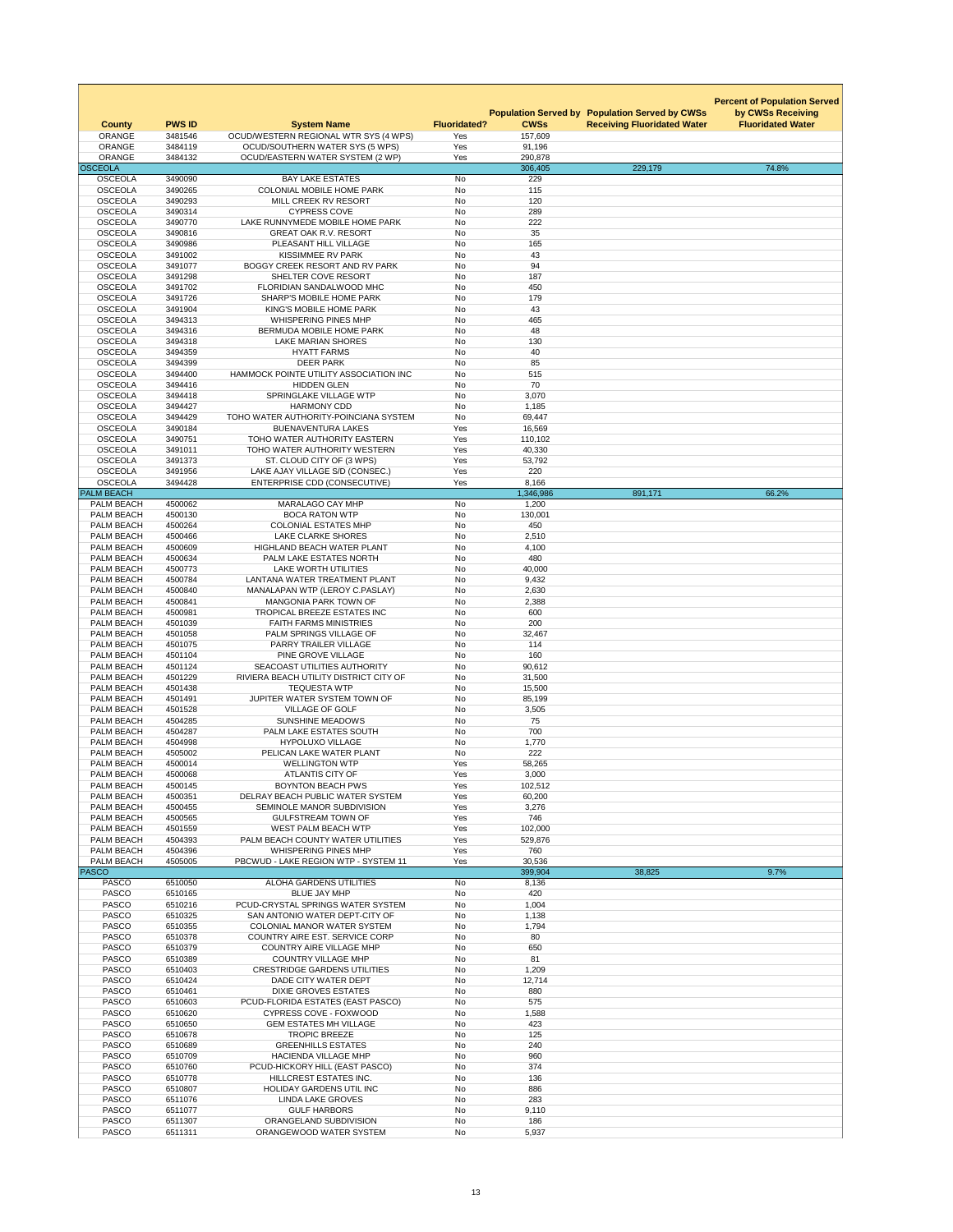|                                    |                          |                                                                            |                           |                    |                                                       | <b>Percent of Population Served</b> |
|------------------------------------|--------------------------|----------------------------------------------------------------------------|---------------------------|--------------------|-------------------------------------------------------|-------------------------------------|
|                                    |                          |                                                                            |                           |                    | <b>Population Served by Population Served by CWSs</b> | by CWSs Receiving                   |
| <b>County</b><br><b>PASCO</b>      | <b>PWS ID</b><br>6511315 | <b>System Name</b><br>OSCEOLA MOBILE HOME PARK                             | <b>Fluoridated?</b><br>No | <b>CWSs</b><br>128 | <b>Receiving Fluoridated Water</b>                    | <b>Fluoridated Water</b>            |
| <b>PASCO</b>                       | 6511331                  | PALM TERRACE GARDENS                                                       | No                        | 2,543              |                                                       |                                     |
| <b>PASCO</b>                       | 6511332                  | PALM TREE ACRES MHP                                                        | No                        | 500                |                                                       |                                     |
| <b>PASCO</b>                       | 6511348                  | PARKVIEW ACRES                                                             | No                        | 190                |                                                       |                                     |
| <b>PASCO</b><br><b>PASCO</b>       | 6511360<br>6511361       | <b>ANGUS VALLEY</b><br>PCUD-PASCO COUNTY REGIONAL PWS                      | No<br><b>No</b>           | 1,797<br>214,409   |                                                       |                                     |
| <b>PASCO</b>                       | 6511388                  | PCUD-PINE BREEZE (EAST PASCO)                                              | No                        | 161                |                                                       |                                     |
| <b>PASCO</b>                       | 6511423                  | <b>SUMMERTREE</b>                                                          | No                        | 2,850              |                                                       |                                     |
| <b>PASCO</b>                       | 6511569                  | SOUTH PRETTY POND MHP                                                      | <b>No</b>                 | 80                 |                                                       |                                     |
| <b>PASCO</b><br><b>PASCO</b>       | 6511710<br>6511745       | ST. LEO ABBEY WATER DEPT<br>PCUD-SUNBURST HILL                             | No<br>No                  | 250<br>489         |                                                       |                                     |
| <b>PASCO</b>                       | 6511824                  | TIPPECANOE VILLAGE HOMEOWN ASSOC.                                          | <b>No</b>                 | 480                |                                                       |                                     |
| <b>PASCO</b>                       | 6511850                  | TRAVELERS REST RESORT INC                                                  | <b>No</b>                 | 1,100              |                                                       |                                     |
| <b>PASCO</b>                       | 6511859                  | <b>TROPICAL TRAILER PARK</b>                                               | No                        | 250                |                                                       |                                     |
| <b>PASCO</b>                       | 6511907                  | <b>VIRGINIA CITY</b>                                                       | <b>No</b>                 | 787                |                                                       |                                     |
| <b>PASCO</b><br><b>PASCO</b>       | 6511953<br>6512004       | WESTWOOD S/D<br><b>WOODDALE MHP</b>                                        | No<br>No                  | 344<br>266         |                                                       |                                     |
| <b>PASCO</b>                       | 6512018                  | ZEPHYR SHORES MOBILE HOME EST                                              | No                        | 978                |                                                       |                                     |
| <b>PASCO</b>                       | 6512020                  | ZEPHYRHILLS CITY OF                                                        | No                        | 21,823             |                                                       |                                     |
| <b>PASCO</b>                       | 6512033                  | PCUD-BLANTON LAKE PARK                                                     | <b>No</b>                 | 120                |                                                       |                                     |
| <b>PASCO</b>                       | 6512064                  | <b>TURTLE LAKES</b>                                                        | No                        | 7,021              |                                                       |                                     |
| <b>PASCO</b><br><b>PASCO</b>       | 6512069<br>6512070       | ORANGEWOOD LAKES MHP<br><b>JASMINE LAKES UTL</b>                           | No<br>No                  | 452<br>3,311       |                                                       |                                     |
| <b>PASCO</b>                       | 6512182                  | <b>CARIBBEAN MOBILE HOME ESTATES</b>                                       | <b>No</b>                 | 124                |                                                       |                                     |
| <b>PASCO</b>                       | 6512198                  | <b>LAKE BAMBI MH RANCH</b>                                                 | <b>No</b>                 | 100                |                                                       |                                     |
| <b>PASCO</b>                       | 6512200                  | PCUD-NORTHEAST                                                             | No                        | 1,885              |                                                       |                                     |
| <b>PASCO</b>                       | 6512205                  | PCUD-PASADENA SHORES (EAST PASCO)                                          | No                        | 107                |                                                       |                                     |
| <b>PASCO</b>                       | 6512214                  | <b>SEVEN SPRINGS</b><br><b>HUDSON WATER WORKS</b>                          | No                        | 32,834             |                                                       |                                     |
| <b>PASCO</b><br><b>PASCO</b>       | 6512226<br>6512230       | <b>TAMPA BAY WATER - CYPRESS CREEK</b>                                     | No<br><b>No</b>           | 7,800<br>25        |                                                       |                                     |
| <b>PASCO</b>                       | 6512309                  | <b>HOLIDAY OAKS CONDO ASSN</b>                                             | No                        | 50                 |                                                       |                                     |
| <b>PASCO</b>                       | 6512537                  | <b>LAKESIDE OAKS MHP</b>                                                   | No                        | 60                 |                                                       |                                     |
| <b>PASCO</b>                       | 6514120                  | PCUD-SOUTHEAST #2                                                          | <b>No</b>                 | 551                |                                                       |                                     |
| <b>PASCO</b>                       | 6514545                  | <b>PARADISE LAKES</b>                                                      | No                        | 1,173              |                                                       |                                     |
| <b>PASCO</b><br><b>PASCO</b>       | 6514837<br>6514838       | <b>TIMBER LAKE ESTATES</b><br>RAMBLEWOOD MHP                               | No<br><b>No</b>           | 1,225<br>401       |                                                       |                                     |
| <b>PASCO</b>                       | 6514841                  | <b>FOREST GREEN MHP</b>                                                    | No                        | 283                |                                                       |                                     |
| <b>PASCO</b>                       | 6514842                  | UTILITIES INC. OF FLORIDA FLE                                              | No                        | 2,356              |                                                       |                                     |
| <b>PASCO</b>                       | 6514852                  | <b>CHELSEA MEADOWS / WATERS EDGE</b>                                       | No                        | 120                |                                                       |                                     |
| <b>PASCO</b>                       | 6514862                  | <b>HUDSON HOUSE ALF</b>                                                    | <b>No</b>                 | 45                 |                                                       |                                     |
| <b>PASCO</b><br><b>PASCO</b>       | 6514873<br>6515161       | <b>GLENDALE VILLAS / LOL VILLAGE APTS</b><br><b>ST. LEO UNIVERSITY</b>     | No<br><b>No</b>           | 298<br>300         |                                                       |                                     |
| <b>PASCO</b>                       | 6515179                  | <b>SOUTH FORK MHP</b>                                                      | No                        | 240                |                                                       |                                     |
| <b>PASCO</b>                       | 6515208                  | <b>KEENE'S ADULT MHP</b>                                                   | No                        | 130                |                                                       |                                     |
| <b>PASCO</b>                       | 6515234                  | <b>TAMPA BAY WATER/LAKE BRIDGE</b>                                         | No                        | 25                 |                                                       |                                     |
| <b>PASCO</b>                       | 6515250                  | PCUD-LAKE JOVITA GOLF AND C.C.<br>TBW/S. PASCO WELLFIELD CHEMICAL FEED SYS | No                        | 1,664<br>25        |                                                       |                                     |
| <b>PASCO</b>                       | 6515275                  |                                                                            |                           |                    |                                                       |                                     |
|                                    |                          |                                                                            | No                        |                    |                                                       |                                     |
| <b>PASCO</b><br><b>PASCO</b>       | 6510324<br>6511255       | PORT RICHEY WATER DEPT-CITY OF<br>NEW PORT RICHEY WATER DEPT               | Yes<br>Yes                | 8,568<br>29,000    |                                                       |                                     |
| <b>PASCO</b>                       | 6512177                  | <b>ANCLOTE VILLAGE</b>                                                     | Yes                       | 1,257              |                                                       |                                     |
| <b>PINELLAS</b>                    |                          |                                                                            |                           | 1,008,555          | 1,008,555                                             | 100.0%                              |
| <b>PINELLAS</b><br><b>PINELLAS</b> | 6520135<br>6520336       | <b>BELLEAIR WATER PLANT</b><br><b>CLEARWATER WATER SYSTEM</b>              | Yes<br>Yes                | 5,299<br>110,000   |                                                       |                                     |
| <b>PINELLAS</b>                    | 6520486                  | <b>DUNEDIN WATER SYSTEM</b>                                                | Yes                       | 40,093             |                                                       |                                     |
| <b>PINELLAS</b>                    | 6520705                  | <b>GULFPORT WATER SYSTEM</b>                                               | Yes                       | 12,600             |                                                       |                                     |
| <b>PINELLAS</b>                    | 6521000                  | LAKE TARPON MOBILE HOME VILLAG                                             | Yes                       | 1,285              |                                                       |                                     |
| <b>PINELLAS</b>                    | 6521405                  | PINELLAS COUNTY UTILITIES                                                  | Yes                       | 426,877            |                                                       |                                     |
| <b>PINELLAS</b><br><b>PINELLAS</b> | 6521406<br>6521417       | PINELLAS PARK WATER DEPT<br><b>OLDSMAR WATER SYSTEM</b>                    | Yes<br>Yes                | 48,939<br>14,731   |                                                       |                                     |
| <b>PINELLAS</b>                    | 6521576                  | SAFETY HARBOR WATER DEPT                                                   | Yes                       | 16,473             |                                                       |                                     |
| <b>PINELLAS</b>                    | 6521680                  | SOUTHERN COMFORT MHP                                                       | Yes                       | 368                |                                                       |                                     |
| <b>PINELLAS</b>                    | 6521715                  | ST PETERSBURG CITY OF                                                      | Yes                       | 300,075            |                                                       |                                     |
| <b>PINELLAS</b><br><b>PINELLAS</b> | 6521784<br>6524777       | <b>TARPON SPRINGS WATER SYSTEM</b><br>INNISBROOK RESORT AND GOLF CLUB      | Yes<br>Yes                | 30,415<br>1,400    |                                                       |                                     |
| <b>POLK</b>                        |                          |                                                                            |                           | 602,701            | 378,073                                               | 62.7%                               |
| <b>POLK</b>                        | 3530240                  | <b>CAMP ROSALIE</b>                                                        | No                        | 59                 |                                                       |                                     |
| <b>POLK</b>                        | 3530592                  | <b>FLORIDA CAMP INN</b>                                                    | No                        | 1,150              |                                                       |                                     |
| <b>POLK</b><br><b>POLK</b>         | 3530683<br>3530711       | <b>GRAPE HAMMOCK</b><br>HAINES CITY MOBILE HOME PARK                       | No<br><b>No</b>           | 120<br>200         |                                                       |                                     |
| <b>POLK</b>                        | 3530736                  | THE HARBOR WATERFRONT RESORT                                               | No                        | 211                |                                                       |                                     |
| <b>POLK</b>                        | 3530814                  | <b>HOLIDAY MANOR</b>                                                       | No                        | 78                 |                                                       |                                     |
| <b>POLK</b>                        | 3530854                  | <b>ILE UTILITIES</b>                                                       | <b>No</b>                 | 678                |                                                       |                                     |
| <b>POLK</b>                        | 3530946                  | KISSIMMEE RIVER PARK AND MARINA                                            | <b>No</b>                 | 425                |                                                       |                                     |
| <b>POLK</b><br><b>POLK</b>         | 3531008<br>3531009       | <b>GOLD COAST UTILITY</b><br>WALK-IN-THE-WATER LAKE ESTATES                | No<br>No                  | 2,500<br>502       |                                                       |                                     |
| <b>POLK</b>                        | 3531198                  | <b>MINERVA MHP</b>                                                         | <b>No</b>                 | 45                 |                                                       |                                     |
| <b>POLK</b>                        | 3531275                  | OAK HARBOUR CAMPGROUND                                                     | No                        | 75                 |                                                       |                                     |
| <b>POLK</b>                        | 3531318                  | <b>OUTDOOR RESORTS</b>                                                     | <b>No</b>                 | 1,500              |                                                       |                                     |
| <b>POLK</b><br><b>POLK</b>         | 3531517<br>3531546       | NEW RIVER RANCH & RV RESORT<br>ROSALIE OAKS                                | <b>No</b><br>No           | 2,100<br>205       |                                                       |                                     |
| <b>POLK</b>                        | 3531744                  | <b>EAST</b>                                                                | <b>No</b>                 | 5,052              |                                                       |                                     |
| <b>POLK</b>                        | 3532183                  | AVON PARK CORRECTIONAL INSTITUTION                                         | No                        | 3,000              |                                                       |                                     |
| <b>POLK</b>                        | 3532355                  | BREEZE HILL MOBILE HOME PARK                                               | <b>No</b>                 | 279                |                                                       |                                     |
| <b>POLK</b><br><b>POLK</b>         | 3532582<br>3535116       | <b>EMERALD LAKE MHP</b><br>LAKE KISSIMMEE MOBILE HOME PK                   | <b>No</b><br><b>No</b>    | 250<br>35          |                                                       |                                     |
| <b>POLK</b>                        | 6530057                  | <b>ALTURAS UTILITIES</b>                                                   | No                        | 300                |                                                       |                                     |
| <b>POLK</b>                        | 6530079                  | <b>GIBSONIA ESTATES WATER SYSTEM</b>                                       | No                        | 414                |                                                       |                                     |
| <b>POLK</b>                        | 6530091                  | <b>G &amp; H MOBILE HOME PARK INC</b>                                      | <b>No</b>                 | 80                 |                                                       |                                     |
| <b>POLK</b>                        | 6530098                  | <b>BABSON PARK</b>                                                         | <b>No</b>                 | 2,161              |                                                       |                                     |
| <b>POLK</b><br><b>POLK</b>         | 6530170<br>6530261       | <b>BOB'S LANDING MOBILE HOME PARK</b><br><b>CHRISTMAS TREE TP</b>          | No<br>No                  | 100<br>60          |                                                       |                                     |
| <b>POLK</b><br><b>POLK</b>         | 6530262<br>6530320       | LA CASA CONDOMINIUM<br><b>CITY OF FORT MEADE</b>                           | No<br>No                  | 143<br>5,455       |                                                       |                                     |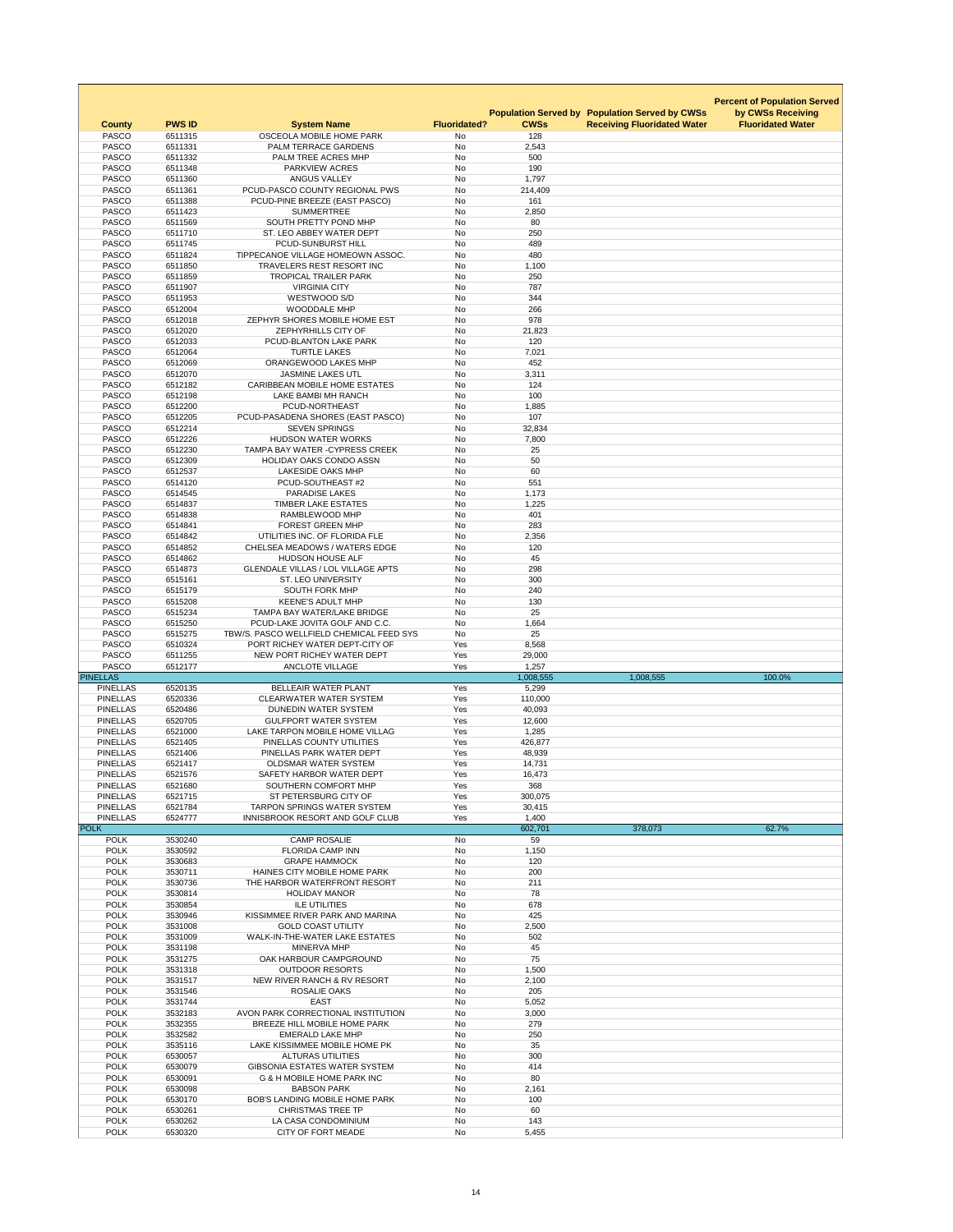|                            |                    |                                                                     |                        |                | <b>Population Served by Population Served by CWSs</b> | <b>Percent of Population Served</b><br>by CWSs Receiving |
|----------------------------|--------------------|---------------------------------------------------------------------|------------------------|----------------|-------------------------------------------------------|----------------------------------------------------------|
| <b>County</b>              | <b>PWS ID</b>      | <b>System Name</b>                                                  | <b>Fluoridated?</b>    | <b>CWSs</b>    | <b>Receiving Fluoridated Water</b>                    | <b>Fluoridated Water</b>                                 |
| <b>POLK</b>                | 6530399            | MOUSE MOUNTAIN RV RESORT/MHP                                        | No                     | 600            |                                                       |                                                          |
| <b>POLK</b>                | 6530407            | <b>CROFT'S MOBILE HOME PARK</b>                                     | <b>No</b>              | 40             |                                                       |                                                          |
| <b>POLK</b>                | 6530408            | PARK WATER COMPANY                                                  | <b>No</b>              | 1,948          |                                                       |                                                          |
| <b>POLK</b><br><b>POLK</b> | 6530418<br>6530431 | CYPRESS GARDENS M.H. & R.V. PARK<br>DAVENPORT CITY OF               | <b>No</b><br>No        | 250            |                                                       |                                                          |
| <b>POLK</b>                | 6530485            | <b>DUNDEE TOWN OF</b>                                               | <b>No</b>              | 5,733<br>3,824 |                                                       |                                                          |
| <b>POLK</b>                | 6530492            | <b>EAGLE LAKE CITY OF</b>                                           | <b>No</b>              | 2,600          |                                                       |                                                          |
| <b>POLK</b>                | 6530521            | PRIME INCOME PROPERTIES - ELM LLC                                   | No                     | 77             |                                                       |                                                          |
| <b>POLK</b>                | 6530573            | <b>FISH HAVEN LLC</b>                                               | <b>No</b>              | 66             |                                                       |                                                          |
| <b>POLK</b>                | 6530617            | <b>NORTHEAST</b>                                                    | No                     | 59,183         |                                                       |                                                          |
| <b>POLK</b>                | 6530623            | TWIN FOUNTAIN MOBILE HOME PARK                                      | <b>No</b>              | 375            |                                                       |                                                          |
| <b>POLK</b><br><b>POLK</b> | 6530627            | <b>FROSTPROOF CITY OF</b><br><b>CYPRESS ACRES MOBILE HOME PARK</b>  | No                     | 3,550<br>78    |                                                       |                                                          |
| <b>POLK</b>                | 6530677<br>6530686 | <b>GREEN ACRES S/D</b>                                              | <b>No</b><br><b>No</b> | 750            |                                                       |                                                          |
| <b>POLK</b>                | 6530692            | <b>GRENELEFE RESORT UTILITY INC</b>                                 | <b>No</b>              | 2,114          |                                                       |                                                          |
| <b>POLK</b>                | 6530698            | <b>GROVE SHORES MOBILE HOME COMMUNITY</b>                           | <b>No</b>              | 100            |                                                       |                                                          |
| <b>POLK</b>                | 6530717            | HAMMOCK LAKE MOBILE HOME PARK                                       | No                     | 100            |                                                       |                                                          |
| <b>POLK</b>                | 6530718            | <b>HAMMONDELL CAMPSITES</b>                                         | <b>No</b>              | 275            |                                                       |                                                          |
| <b>POLK</b>                | 6530723            | HAPPY DAY TR. PK.                                                   | <b>No</b>              | 122            |                                                       |                                                          |
| <b>POLK</b>                | 6530746            | SHADY OAKS MHP WATER SYSTEM                                         | <b>No</b>              | 80             |                                                       |                                                          |
| <b>POLK</b><br><b>POLK</b> | 6530772<br>6530840 | <b>HIGHLAND PARK</b><br>LAND SOUTH OAKS MEADOW                      | <b>No</b><br>No        | 246<br>200     |                                                       |                                                          |
| <b>POLK</b>                | 6530870            | KATHLEEN OAKS MHP                                                   | <b>No</b>              | 35             |                                                       |                                                          |
| <b>POLK</b>                | 6530915            | <b>BRIARWOOD ESTATES</b>                                            | No                     | 80             |                                                       |                                                          |
| <b>POLK</b>                | 6530956            | <b>CAMP INN RESORTS</b>                                             | <b>No</b>              | 1,500          |                                                       |                                                          |
| <b>POLK</b>                | 6530973            | <b>LAKEFRONT TRAILER PARK</b>                                       | <b>No</b>              | 70             |                                                       |                                                          |
| <b>POLK</b>                | 6530995            | LAKE REGION MOBILE HOME VILLAGE                                     | No                     | 930            |                                                       |                                                          |
| <b>POLK</b>                | 6531000            | <b>GCP PLANTATION LANDING LLC</b>                                   | No                     | 600            |                                                       |                                                          |
| <b>POLK</b>                | 6531021            | LAKESIDE RANCH INVESTMENT CORP                                      | No                     | 325            |                                                       |                                                          |
| <b>POLK</b>                | 6531024            | SNELL ISLE REALTY LLC                                               | No                     | 200            |                                                       |                                                          |
| <b>POLK</b><br><b>POLK</b> | 6531052<br>6531107 | LAUREL MOBILE HOME PARK/MOTEL<br>LUCERNE LAKESIDE MHC               | No<br>No               | 100<br>280     |                                                       |                                                          |
| <b>POLK</b>                | 6531161            | <b>MAYGROVE MHP</b>                                                 | No                     | 140            |                                                       |                                                          |
| <b>POLK</b>                | 6531222            | CHAPMAN'S M.H.P.                                                    | No                     | 180            |                                                       |                                                          |
| <b>POLK</b>                | 6531226            | <b>MOUNTAIN LAKE ESTATES</b>                                        | No                     | 300            |                                                       |                                                          |
| <b>POLK</b>                | 6531237            | <b>MULBERRY CITY OF</b>                                             | No                     | 3,780          |                                                       |                                                          |
| <b>POLK</b>                | 6531265            | NORTH POINTE S/D                                                    | <b>No</b>              | 192            |                                                       |                                                          |
| <b>POLK</b>                | 6531271            | <b>LAND SOUTH COUNTRY VILLAS</b>                                    | No                     | 64             |                                                       |                                                          |
| <b>POLK</b>                | 6531305            | <b>ORANGE HILL - SUGAR CREEK</b>                                    | No                     | 647            |                                                       |                                                          |
| <b>POLK</b>                | 6531313            | <b>ORCHID SPRINGS</b>                                               | No                     | 750            |                                                       |                                                          |
| <b>POLK</b>                | 6531328            | PALM SHORES MHP LLC                                                 | No                     | 35             |                                                       |                                                          |
| <b>POLK</b><br><b>POLK</b> | 6531340<br>6531350 | <b>PARADISE ISLAND S/D</b><br><b>DOGWOOD ESTATES LLC</b>            | <b>No</b><br>No        | 268<br>50      |                                                       |                                                          |
| <b>POLK</b>                | 6531396            | PINE RIDGE ESTATES                                                  | No                     | 52             |                                                       |                                                          |
| <b>POLK</b>                | 6531397            | PINE LAKE MOBILE HOME PARK                                          | No                     | 124            |                                                       |                                                          |
| <b>POLK</b>                | 6531424            | POLK CITY SYSTEM                                                    | No                     | 2,568          |                                                       |                                                          |
| <b>POLK</b>                | 6531426            | POLK CORRECTIONAL INSTITUTION                                       | No                     | 1,500          |                                                       |                                                          |
| <b>POLK</b>                | 6531527            | LAKEMONT RIDGE HOME & RV PARK                                       | No                     | 469            |                                                       |                                                          |
| <b>POLK</b>                | 6531572            | SADDLEBAG LAKE RESORT                                               | <b>No</b>              | 1,200          |                                                       |                                                          |
| <b>POLK</b>                | 6531584            | <b>OUTPOST RV/MH PARK</b>                                           | No                     | 70             |                                                       |                                                          |
| <b>POLK</b><br><b>POLK</b> | 6531596<br>6531657 | <b>SCENIC VIEW MHP</b><br><b>PROCTOR'S MHP</b>                      | No<br><b>No</b>        | 120<br>85      |                                                       |                                                          |
| <b>POLK</b>                | 6531697            | <b>SPRING LAKE TRAILER PARK</b>                                     | No                     | 55             |                                                       |                                                          |
| <b>POLK</b>                | 6531739            | <b>SUNRISE UTILITIES</b>                                            | No                     | 730            |                                                       |                                                          |
| <b>POLK</b>                | 6531742            | <b>SOUTHEAST</b>                                                    | No                     | 2,828          |                                                       |                                                          |
| <b>POLK</b>                | 6531751            | <b>ENCHANTED GROVE MHP</b>                                          | No                     | 230            |                                                       |                                                          |
| <b>POLK</b>                | 6531792            | <b>VILLAGE AT TENOROC</b>                                           | <b>No</b>              | 30             |                                                       |                                                          |
| <b>POLK</b>                | 6531812            | <b>KISSIMMEE SOUTH</b>                                              | No                     | 50             |                                                       |                                                          |
| <b>POLK</b>                | 6531837            | TOWER MANOR MOBILE HOME COMMUNITY                                   | No                     | 310            |                                                       |                                                          |
| <b>POLK</b><br><b>POLK</b> | 6531873<br>6531917 | <b>HIGHLAND PINES MOBILE HOME PK</b><br><b>WAHNETA WATER SYSTEM</b> | No<br>No               | 36<br>4,500    |                                                       |                                                          |
| <b>POLK</b>                | 6531923            | LINWOOD OAKS M. H. P.                                               | No                     | 78             |                                                       |                                                          |
| <b>POLK</b>                | 6531955            | WHIDDEN MOBILE HOME PARK                                            | No                     | 141            |                                                       |                                                          |
| <b>POLK</b>                | 6531957            | <b>WHISPERING PINES MHP</b>                                         | No                     | 215            |                                                       |                                                          |
| <b>POLK</b>                | 6531991            | <b>WINTER HAVEN MHP</b>                                             | No                     | 476            |                                                       |                                                          |
| <b>POLK</b>                | 6531993            | <b>WINTERSET SHORES EST</b>                                         | No                     | 51             |                                                       |                                                          |
| <b>POLK</b>                | 6532234            | LAKE WALES CITY OF                                                  | No                     | 18,722         |                                                       |                                                          |
| <b>POLK</b>                | 6532235            | NEW HARMONY M H P                                                   | No                     | 26             |                                                       |                                                          |
| <b>POLK</b><br><b>POLK</b> | 6532236<br>6532277 | <b>TEN ROCKS MHP</b><br><b>LAKE GARFIELD ESTATES</b>                | No<br>No               | 108<br>296     |                                                       |                                                          |
| <b>POLK</b>                | 6532339            | PEAK MOBILE HOME PARK                                               | No                     | 55             |                                                       |                                                          |
| <b>POLK</b>                | 6532344            | SHEPHERD S/D                                                        | No                     | 100            |                                                       |                                                          |
| <b>POLK</b>                | 6532345            | <b>MOUNT OLIVE ESTATES</b>                                          | <b>No</b>              | 2,724          |                                                       |                                                          |
| <b>POLK</b>                | 6532347            | <b>LAKE GIBSON ESTATES</b>                                          | No                     | 1,897          |                                                       |                                                          |
| <b>POLK</b>                | 6532348            | <b>NORTHWEST</b>                                                    | No                     | 27,904         |                                                       |                                                          |
| <b>POLK</b>                | 6532352            | <b>FAIRVIEW VILLAGE</b>                                             | No                     | 155            |                                                       |                                                          |
| <b>POLK</b>                | 6532354            | VALHALLA                                                            | No                     | 120            |                                                       |                                                          |
| <b>POLK</b>                | 6532715            | <b>SWISS VILLAGE MHP</b>                                            | No                     | 1,410          |                                                       |                                                          |
| <b>POLK</b><br><b>POLK</b> | 6532718<br>6532781 | DAVENPORT MOB EST<br><b>ARROW LEE APARTMENT</b>                     | No<br>No               | 390<br>70      |                                                       |                                                          |
| <b>POLK</b>                | 6532863            | <b>WOODLAND LAKES MHP</b>                                           | No                     | 376            |                                                       |                                                          |
| <b>POLK</b>                | 6534223            | SOUTH SHORE RESORT                                                  | No                     | 60             |                                                       |                                                          |
| <b>POLK</b>                | 6534441            | <b>TOWERWOOD MOBILE HOME PARK</b>                                   | No                     | 300            |                                                       |                                                          |
| <b>POLK</b>                | 6534553            | <b>STW PROPERTY DUPLEXES</b>                                        | No                     | 100            |                                                       |                                                          |
| <b>POLK</b>                | 6534609            | <b>CENTRAL</b>                                                      | No                     | 13,595         |                                                       |                                                          |
| <b>POLK</b>                | 6534736            | <b>HIDDEN COVE MHP</b>                                              | No                     | 150            |                                                       |                                                          |
| <b>POLK</b><br><b>POLK</b> | 6534766<br>6534771 | <b>VAN LAKES</b><br>PLEASANT VIEW MHP                               | No<br><b>No</b>        | 344<br>30      |                                                       |                                                          |
| <b>POLK</b>                | 6534834            | <b>GOOD LIFE RV RESORT</b>                                          | No                     | 106            |                                                       |                                                          |
| <b>POLK</b>                | 6534880            | <b>SPRING HILL MHP</b>                                              | No                     | 764            |                                                       |                                                          |
| <b>POLK</b>                | 6534886            | SUNLAKE TERRACE WATER SYSTEMS                                       | No                     | 1,000          |                                                       |                                                          |
| <b>POLK</b>                | 6534902            | <b>HICKORY LAKE ESTATES</b>                                         | No                     | 114            |                                                       |                                                          |
| <b>POLK</b>                | 6534918            | CAREFREE RV SUBDIVISION                                             | No                     | 784            |                                                       |                                                          |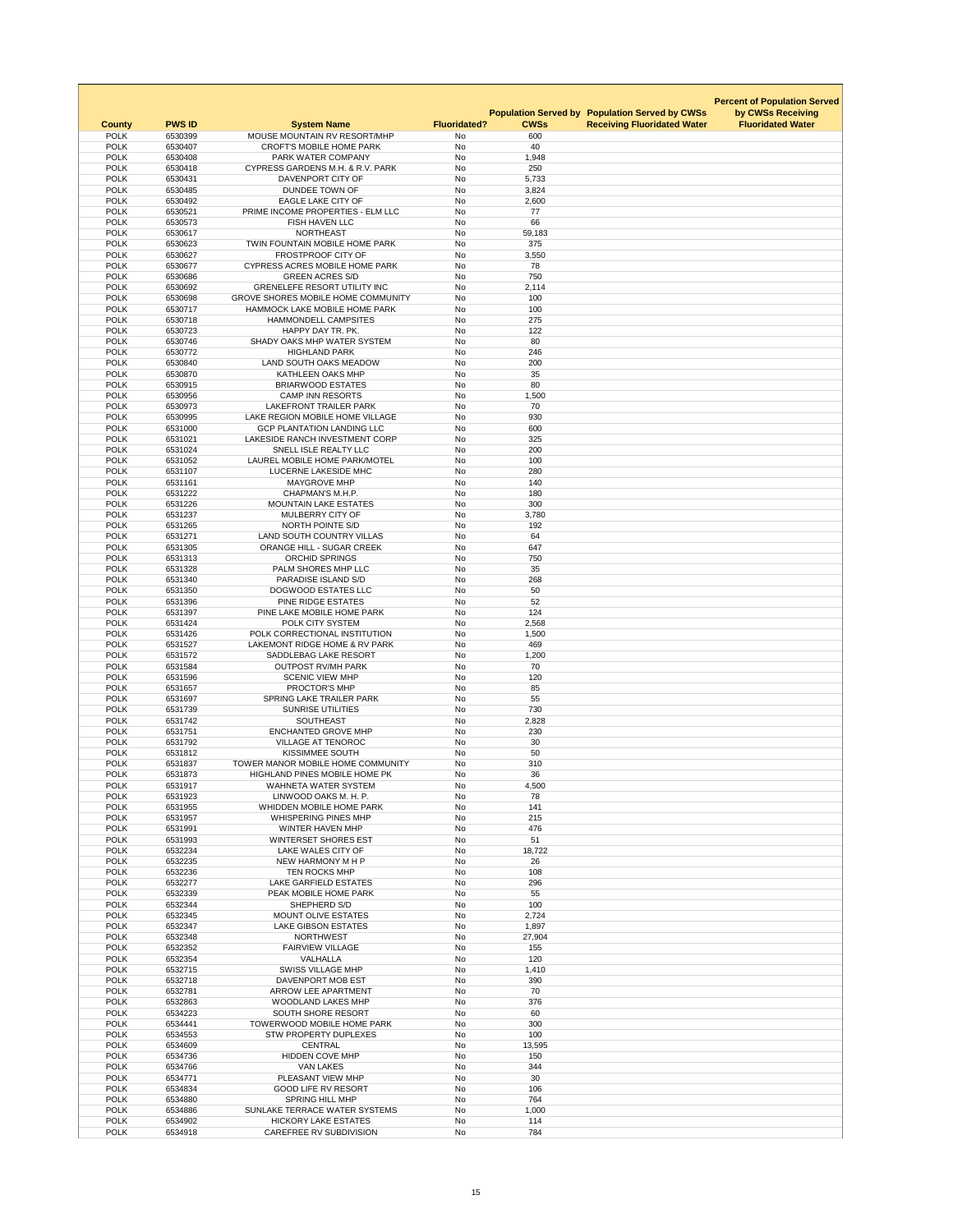|                                        |                    |                                                                     |                        |                  |                                                       | <b>Percent of Population Served</b> |
|----------------------------------------|--------------------|---------------------------------------------------------------------|------------------------|------------------|-------------------------------------------------------|-------------------------------------|
|                                        |                    |                                                                     |                        |                  | <b>Population Served by Population Served by CWSs</b> | by CWSs Receiving                   |
| <b>County</b>                          | <b>PWS ID</b>      | <b>System Name</b>                                                  | <b>Fluoridated?</b>    | <b>CWSs</b>      | <b>Receiving Fluoridated Water</b>                    | <b>Fluoridated Water</b>            |
| <b>POLK</b><br><b>POLK</b>             | 6534994<br>6534996 | <b>WILLOW OAK ESTATES</b><br>ORANGE ACRES RANCH                     | No<br><b>No</b>        | 108<br>200       |                                                       |                                     |
| <b>POLK</b>                            | 6534999            | <b>COUNTRY CLASS</b>                                                | No                     | 256              |                                                       |                                     |
| <b>POLK</b>                            | 6535026            | CENTRAL LEISURE LAKE MHP & RV                                       | <b>No</b>              | 194              |                                                       |                                     |
| <b>POLK</b><br><b>POLK</b>             | 6535055            | <b>CYPRESS LAKE UTILITIES INC</b>                                   | No                     | 3,418<br>25      |                                                       |                                     |
| <b>POLK</b>                            | 6535063<br>6535064 | SOUTHERN OAKS MHP<br><b>SWISS GOLF &amp; TENNIS CLUB</b>            | No<br>No               | 1,900            |                                                       |                                     |
| <b>POLK</b>                            | 6535070            | <b>LELYNN RV RESORT</b>                                             | No                     | 350              |                                                       |                                     |
| <b>POLK</b>                            | 6535079            | PINECREST UTILITIE LLC                                              | <b>No</b>              | 405              |                                                       |                                     |
| <b>POLK</b><br><b>POLK</b>             | 6535084<br>6535097 | <b>GREEN ACRES MOBILE HOME PARK</b><br><b>BAILEY PLACE MHP</b>      | No<br><b>No</b>        | 62<br>150        |                                                       |                                     |
| <b>POLK</b>                            | 6535171            | SWEETWATER COMMUNITY INC                                            | No                     | 640              |                                                       |                                     |
| <b>POLK</b>                            | 6535235            | KEEN MOBILE HOME SUBDIVISION                                        | No                     | 265              |                                                       |                                     |
| <b>POLK</b>                            | 6535242            | SOUTHERN PINES RESORT                                               | <b>No</b>              | 400              |                                                       |                                     |
| <b>POLK</b><br><b>POLK</b>             | 6535269<br>6535304 | <b>LAKE HENRY ESTATES</b><br><b>BRADLEY JUNCTION TOWN OF</b>        | No<br><b>No</b>        | 480<br>1,260     |                                                       |                                     |
| <b>POLK</b>                            | 6535360            | <b>FOUR LAKES GOLF CLUB</b>                                         | No                     | 1,600            |                                                       |                                     |
| <b>POLK</b>                            | 6535393            | MCLEOD GARDENS UTILITY LLC                                          | No                     | 380              |                                                       |                                     |
| <b>POLK</b><br><b>POLK</b>             | 6535463<br>6535676 | <b>RAINBOW RV RESORT</b><br>DEER CREEK RV GOLF & COUNTRY CLUB       | <b>No</b><br><b>No</b> | 750              |                                                       |                                     |
| <b>POLK</b>                            | 6535704            | <b>ISLAND CLUB WEST</b>                                             | No                     | 1,300<br>774     |                                                       |                                     |
| <b>POLK</b>                            | 6535707            | <b>WAVERLY WATER SYSTEM</b>                                         | No                     | 1,479            |                                                       |                                     |
| <b>POLK</b>                            | 6535727            | <b>BIMINI BAY</b>                                                   | No                     | 600              |                                                       |                                     |
| <b>POLK</b><br><b>POLK</b>             | 6530090<br>6530315 | AUBURNDALE CITY OF<br><b>BARTOW CITY OF</b>                         | Yes<br>Yes             | 30,761<br>21,501 |                                                       |                                     |
| <b>POLK</b>                            | 6530321            | LAKE ALFRED CITY OF                                                 | Yes                    | 5,584            |                                                       |                                     |
| <b>POLK</b>                            | 6530852            | SOUTHWEST/POLK COUNTY UTILITY                                       | Yes                    | 39,209           |                                                       |                                     |
| <b>POLK</b>                            | 6530977            | LAKE HAMILTON TOWN OF                                               | <b>Yes</b>             | 2,430            |                                                       |                                     |
| <b>POLK</b><br><b>POLK</b>             | 6531014<br>6531796 | LAKELAND CITY OF<br>PINES THE                                       | Yes<br>Yes             | 173,842<br>505   |                                                       |                                     |
| <b>POLK</b>                            | 6531992            | WINTER HAVEN WATER DEPARTMENT                                       | Yes                    | 70,653           |                                                       |                                     |
| <b>POLK</b>                            | 6532232            | <b>HAINES CITY CITY OF</b>                                          | Yes                    | 30,545           |                                                       |                                     |
| <b>POLK</b>                            | 6532497            | <b>PADGETT ESTATES</b>                                              | Yes                    | 178              |                                                       |                                     |
| <b>POLK</b><br><b>POLK</b>             | 6532587<br>6532779 | <b>FOXWOOD LAKE ESTATES</b><br><b>VILLAGE WATER</b>                 | Yes<br>Yes             | 1,816<br>493     |                                                       |                                     |
| <b>POLK</b>                            | 6534868            | <b>TIMBER CREEK SUBDIVISION</b>                                     | Yes                    | 556              |                                                       |                                     |
| <b>PUTNAM</b>                          |                    |                                                                     |                        | 26,675           | $\mathbf{0}$                                          | 0.0%                                |
| <b>PUTNAM</b>                          | 2540058            | <b>BASS CAPITAL MHP</b>                                             | No                     | 99               |                                                       |                                     |
| <b>PUTNAM</b><br><b>PUTNAM</b>         | 2540070<br>2540239 | <b>BEECHER'S POINT S/D</b><br><b>CRESCENT CITY WTP</b>              | No<br>No               | 189<br>1,800     |                                                       |                                     |
| <b>PUTNAM</b>                          | 2540482            | <b>HERMITS COVE WATER SYSTEM</b>                                    | No                     | 558              |                                                       |                                     |
| <b>PUTNAM</b>                          | 2540545            | <b>INTERLACHEN LAKE ESTATES</b>                                     | No                     | 717              |                                                       |                                     |
| <b>PUTNAM</b><br><b>PUTNAM</b>         | 2540631<br>2540865 | LAKE COMO WATER ASSOCIATION<br>PALM PORT SUBDIVISION                | No<br>No               | 450<br>375       |                                                       |                                     |
| <b>PUTNAM</b>                          | 2540905            | POMONA PARK WATER SYSTEM                                            | No                     | 672              |                                                       |                                     |
| <b>PUTNAM</b>                          | 2540911            | PORT BUENA VISTA                                                    | No                     | 135              |                                                       |                                     |
| <b>PUTNAM</b>                          | 2540959            | RIVERGROVE SUBDIVISON WTP                                           | No                     | 375              |                                                       |                                     |
| <b>PUTNAM</b><br><b>PUTNAM</b>         | 2540964<br>2540974 | <b>RPUMA</b><br>RODEHEAVER BOYS RANCH                               | No<br>No               | 1,000<br>75      |                                                       |                                     |
| <b>PUTNAM</b>                          | 2541008            | <b>SARATOGA HARBOR</b>                                              | No                     | 150              |                                                       |                                     |
| <b>PUTNAM</b>                          | 2541086            | <b>ST. JOHN'S HARBOR</b>                                            | No                     | 325              |                                                       |                                     |
| <b>PUTNAM</b>                          | 2541087            | SAINT JOHNS CAMPGROUND                                              | No                     | 60               |                                                       |                                     |
| <b>PUTNAM</b><br><b>PUTNAM</b>         | 2541180<br>2541200 | <b>INTERLACHEN WTP</b><br><b>RIVER VILLAS</b>                       | No<br>No               | 1,260<br>95      |                                                       |                                     |
| <b>PUTNAM</b>                          | 2541242            | <b>WELAKA MHP</b>                                                   | No                     | 318              |                                                       |                                     |
| <b>PUTNAM</b>                          | 2541280            | <b>WOOTEN'S MHP</b>                                                 | No                     | 87               |                                                       |                                     |
| <b>PUTNAM</b><br><b>PUTNAM</b>         | 2544255<br>2544257 | <b>MELROSE WTP</b><br><b>CRESCENT HILLS SUBDIVISION</b>             | No<br>No               | 1,300<br>88      |                                                       |                                     |
| <b>PUTNAM</b>                          | 2544258            | SILVER LAKE OAKS MHV                                                | No                     | 102              |                                                       |                                     |
| <b>PUTNAM</b>                          | 2544260            | R. C. WILLIS WTP (CITY OF PALATKA)                                  | No                     | 11,900           |                                                       |                                     |
| <b>PUTNAM</b>                          | 2544265            | MOUNT ROYAL COMMON PROPERTY LLC                                     | No                     | 86               |                                                       |                                     |
| <b>PUTNAM</b><br><b>PUTNAM</b>         | 2544266<br>2544278 | ST. JOHN'S RIVER CLUB UTILITIES<br><b>HIDE-A-WAY ACRES</b>          | <b>No</b><br>No        | 170<br>60        |                                                       |                                     |
| <b>PUTNAM</b>                          | 2544295            | <b>SAN MATEO ESTATES</b>                                            | <b>No</b>              | 112              |                                                       |                                     |
| <b>PUTNAM</b>                          | 2544298            | <b>GRASSY LAKE WTP</b>                                              | No                     | 140              |                                                       |                                     |
| <b>PUTNAM</b>                          | 2544392            | <b>TOWN OF WELAKA</b>                                               | No                     | 2,382<br>50      |                                                       |                                     |
| <b>PUTNAM</b><br><b>PUTNAM</b>         | 2544434<br>2544444 | <b>WESTWOOD VILLAGE APARTMENTS</b><br><b>EAST PUTNAM REGIONAL</b>   | No<br>No               | 1,500            |                                                       |                                     |
| <b>PUTNAM</b>                          | 2544488            | <b>KIRKWOOD ESTATES</b>                                             | No                     | 45               |                                                       |                                     |
| <b>SANTA ROSA</b>                      |                    |                                                                     |                        | 183,763          | 80,068                                                | 43.6%                               |
| <b>SANTA ROSA</b><br><b>SANTA ROSA</b> | 1570042<br>1570064 | BAGDAD-GARCON POINT WATER SYSTEM<br>BERRYDALE WATER SYSTEM          | No<br>No               | 8,225            |                                                       |                                     |
| <b>SANTA ROSA</b>                      | 1570140            | CHUMUCKLA WATER SYSTEM INC.                                         | No                     | 3,066<br>5,243   |                                                       |                                     |
| <b>SANTA ROSA</b>                      | 1570146            | MILTON CITY OF WATER SYSTEM                                         | No                     | 19,600           |                                                       |                                     |
| <b>SANTA ROSA</b>                      | 1570232            | <b>EAST MILTON WATER SYSTEM</b>                                     | No                     | 12,078           |                                                       |                                     |
| <b>SANTA ROSA</b><br><b>SANTA ROSA</b> | 1570384<br>1570479 | JAY TOWN OF - UTILITIES DEPT.<br>MOORE CREEK MOUNT CARMEL UTILITIES | No<br>No               | 1,855<br>4,274   |                                                       |                                     |
| <b>SANTA ROSA</b>                      | 1570489            | <b>NAS WHITING FIELD</b>                                            | No                     | 3,081            |                                                       |                                     |
| <b>SANTA ROSA</b>                      | 1570540            | POINT BAKER WATER SYSTEM INC.                                       | No                     | 9,105            |                                                       |                                     |
| <b>SANTA ROSA</b><br><b>SANTA ROSA</b> | 1570671<br>1570316 | PACE WATER SYSTEM INC.<br><b>GULF BREEZE WATER DEPARTMENT</b>       | No<br>Yes              | 37,168<br>5,771  |                                                       |                                     |
| <b>SANTA ROSA</b>                      | 1570349            | <b>HOLLEY-NAVARRE WATER SYSTEM</b>                                  | Yes                    | 41,567           |                                                       |                                     |
| <b>SANTA ROSA</b>                      | 1570470            | MIDWAY WATER SYSTEM INC.                                            | Yes                    | 15,317           |                                                       |                                     |
| <b>SANTA ROSA</b>                      | 1570593            | SOUTH SANTA ROSA UTILITIES                                          | Yes                    | 11,768           |                                                       |                                     |
| <b>SANTA ROSA</b><br><b>SARASOTA</b>   | 1570874            | NAVARRE BEACH WATER SYSTEM                                          | Yes                    | 5,645<br>362,866 | 242,270                                               | 66.8%                               |
| <b>SARASOTA</b>                        | 6580531            | <b>ENGLEWOOD WATER DIST</b>                                         | No                     | 38,005           |                                                       |                                     |
| <b>SARASOTA</b>                        | 6580600            | <b>FLORIDA PINES MOBILE HOME PARK</b>                               | No                     | 280              |                                                       |                                     |
| <b>SARASOTA</b><br><b>SARASOTA</b>     | 6580651<br>6581246 | NORTH PORT UTILITIES<br><b>MYAKKA MOBILE HOME CT</b>                | No<br>No               | 44,959<br>154    |                                                       |                                     |
| <b>SARASOTA</b>                        | 6581591            | SARASOTA CO SPECIAL UTIL DIST                                       | Yes                    | 171,009          |                                                       |                                     |
| <b>SARASOTA</b>                        | 6581741            | SUN N FUN RESORT INC                                                | No                     | 3,800            |                                                       |                                     |
| <b>SARASOTA</b>                        | 6581900            | <b>VENICE RANCH MOBILE HOME ESTATES</b>                             | No                     | 295              |                                                       |                                     |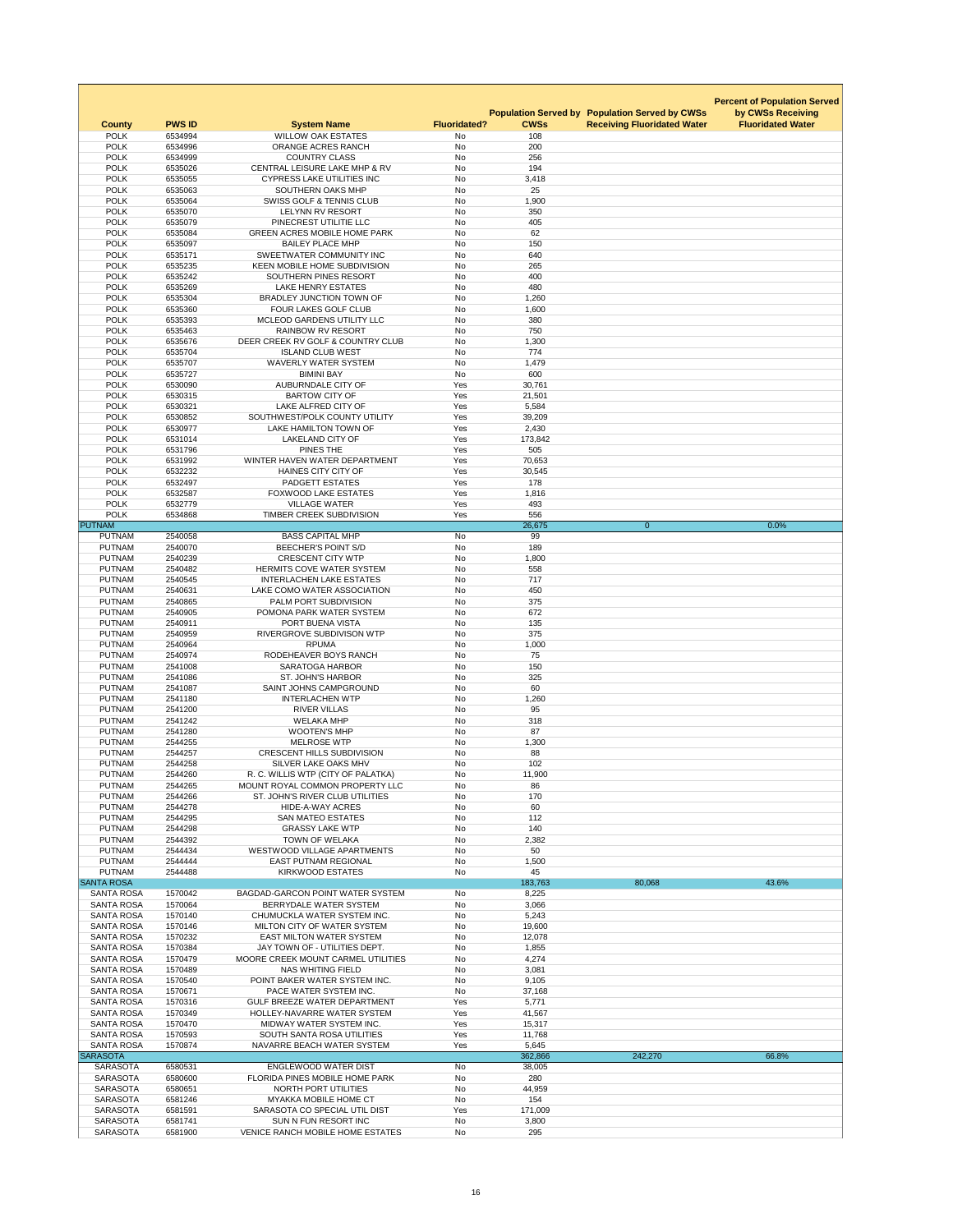|                                      |                    |                                                                      |                     |                                            |                                                                        | <b>Percent of Population Served</b>           |
|--------------------------------------|--------------------|----------------------------------------------------------------------|---------------------|--------------------------------------------|------------------------------------------------------------------------|-----------------------------------------------|
| <b>County</b>                        | <b>PWS ID</b>      | <b>System Name</b>                                                   | <b>Fluoridated?</b> | <b>Population Served by</b><br><b>CWSs</b> | <b>Population Served by CWSs</b><br><b>Receiving Fluoridated Water</b> | by CWSs Receiving<br><b>Fluoridated Water</b> |
| <b>SARASOTA</b>                      | 6581901            | <b>VENICE WATER DEPT CITY OF</b>                                     | No                  | 29,711                                     |                                                                        |                                               |
| <b>SARASOTA</b>                      | 6581987            | WINDWARD ISLE MHP WATER SYSTEM                                       | No                  | 477                                        |                                                                        |                                               |
| <b>SARASOTA</b><br><b>SARASOTA</b>   | 6582294<br>6582544 | <b>LAKE TIPPECANOE</b><br><b>KINGS GATE CLUB</b>                     | No<br>No            | 377<br>838                                 |                                                                        |                                               |
| <b>SARASOTA</b>                      | 6584439            | <b>CAMELOT LAKES</b>                                                 | No                  | 1,700                                      |                                                                        |                                               |
| <b>SARASOTA</b><br><b>SARASOTA</b>   | 6588003<br>6580326 | PLURIS-SOUTH GATE UTILITIES<br>SARASOTA-CITY OF                      | Yes<br>Yes          | 15,897<br>55,364                           |                                                                        |                                               |
| <b>SEMINOLE</b>                      |                    |                                                                      |                     | 476,507                                    | 390,562                                                                | 82.0%                                         |
| <b>SEMINOLE</b>                      | 3590111            | <b>DRUID HILLS</b>                                                   | No                  | 661                                        |                                                                        |                                               |
| <b>SEMINOLE</b><br><b>SEMINOLE</b>   | 3590186<br>3590338 | <b>CHULUOTA WATER SYSTEM</b><br>ELDER SPRINGS MOBILE HOME PARK       | No<br>No            | 3,863<br>62                                |                                                                        |                                               |
| <b>SEMINOLE</b>                      | 3590497            | <b>HARMONY HOMES</b>                                                 | <b>No</b>           | 234                                        |                                                                        |                                               |
| <b>SEMINOLE</b>                      | 3590615            | <b>JANSEN S/D</b>                                                    | No                  | 868                                        |                                                                        |                                               |
| <b>SEMINOLE</b><br><b>SEMINOLE</b>   | 3590685<br>3590698 | LAKE BRANTLEY (CONSEC)<br>LAKE HARNEY WATER ASSOCIATION              | No<br>No            | 184<br>700                                 |                                                                        |                                               |
| <b>SEMINOLE</b>                      | 3590762            | <b>LITTLE WEKIVA ESTATES</b>                                         | <b>No</b>           | 214                                        |                                                                        |                                               |
| <b>SEMINOLE</b>                      | 3590823            | <b>MEREDITH MANOR (CONSEC.)</b>                                      | No                  | 1,656                                      |                                                                        |                                               |
| <b>SEMINOLE</b><br><b>SEMINOLE</b>   | 3590865<br>3590879 | MULLET LAKE WATER ASSOCIATION<br>WINTER SPRINGS CITY OF (3 WPS)      | No<br>No            | 920<br>34,657                              |                                                                        |                                               |
| <b>SEMINOLE</b>                      | 3590988            | PALM VALLEY MOBILE HOME PARK                                         | No                  | 1,476                                      |                                                                        |                                               |
| <b>SEMINOLE</b><br><b>SEMINOLE</b>   | 3590993<br>3591061 | <b>PARK RIDGE</b><br><b>RAVENNA PARK</b>                             | No<br>No            | 246                                        |                                                                        |                                               |
| <b>SEMINOLE</b>                      | 3591121            | SANLANDO (3 WTPS)                                                    | No                  | 1,796<br>36,953                            |                                                                        |                                               |
| <b>SEMINOLE</b>                      | 3591248            | <b>SPRING HAMMOCK MHP</b>                                            | No                  | 175                                        |                                                                        |                                               |
| <b>SEMINOLE</b><br><b>SEMINOLE</b>   | 3591395            | <b>TWELVE OAKS R.V.RESORT</b>                                        | <b>No</b>           | 500                                        |                                                                        |                                               |
| <b>SEMINOLE</b>                      | 3594050<br>3590026 | <b>SEMINOLE WOODS</b><br>ALTAMONTE SPRINGS WATER DEPT (2 WPS)        | No<br>Yes           | 780<br>55,576                              |                                                                        |                                               |
| <b>SEMINOLE</b>                      | 3590039            | APPLE VALLEY (CONSEC)                                                | Yes                 | 3,232                                      |                                                                        |                                               |
| <b>SEMINOLE</b>                      | 3590069            | <b>BEAR LAKE MANOR</b>                                               | Yes                 | 777                                        |                                                                        |                                               |
| <b>SEMINOLE</b><br><b>SEMINOLE</b>   | 3590159<br>3590201 | CASSELBERRY CITY OF (3 WPS)<br><b>LAKE MARY CITY OF</b>              | Yes<br>Yes          | 54,747<br>17,589                           |                                                                        |                                               |
| <b>SEMINOLE</b>                      | 3590202            | LONGWOOD CITY OF (2 WPS)                                             | Yes                 | 20,332                                     |                                                                        |                                               |
| <b>SEMINOLE</b><br><b>SEMINOLE</b>   | 3590205            | SANFORD CITY OF (2 WPS)<br>SEMINOLE COUNTY NORTHEAST                 | Yes                 | 65,216                                     |                                                                        |                                               |
| <b>SEMINOLE</b>                      | 3590473<br>3590571 | SEMINOLE COUNTY SOUTHEAST                                            | Yes<br>Yes          | 18,757<br>63,498                           |                                                                        |                                               |
| <b>SEMINOLE</b>                      | 3590785            | SEMINOLE COUNTY SOUTHWEST                                            | Yes                 | 10,435                                     |                                                                        |                                               |
| <b>SEMINOLE</b>                      | 3590912            | <b>OAKLAND SHORES</b>                                                | Yes                 | 788                                        |                                                                        |                                               |
| <b>SEMINOLE</b><br><b>SEMINOLE</b>   | 3590970<br>3591008 | OVIEDO CITY OF<br>PHILLIPS SECTION                                   | Yes<br>Yes          | 41,713<br>273                              |                                                                        |                                               |
| <b>SEMINOLE</b>                      | 3591451            | <b>WEATHERSFIELD</b>                                                 | Yes                 | 4,221                                      |                                                                        |                                               |
| <b>SEMINOLE</b><br><b>SEMINOLE</b>   | 3594107            | SEMINOLE COUNTY NORTHWEST                                            | Yes<br>Yes          | 25,811<br>735                              |                                                                        |                                               |
| <b>SEMINOLE</b>                      | 3594186<br>3594214 | <b>BLACK HAMMOCK -MSBU(CONSEC)</b><br><b>CHASE GROVES(CONSEC.)</b>   | Yes                 | 3,508                                      |                                                                        |                                               |
|                                      |                    |                                                                      |                     |                                            |                                                                        |                                               |
| <b>SEMINOLE</b>                      | 3594216            | SUNSHADOW APARTMENTS (CONSEC)                                        | Yes                 | 1,015                                      |                                                                        |                                               |
| <b>SEMINOLE</b>                      | 3594230            | MIDWAY-CANAAN WATER ASSOCIATION (CONSEC)                             | Yes                 | 1,500                                      |                                                                        |                                               |
| <b>SEMINOLE</b><br><b>SEMINOLE</b>   | 3594240<br>3594241 | DOVERA (CONSEC.)<br><b>OVIEDO MARKETPLACE (CONSEC.)</b>              | Yes<br>Yes          | 150<br>689                                 |                                                                        |                                               |
| <b>ST. JOHNS</b>                     |                    |                                                                      |                     | 162,269                                    | 43,531                                                                 | 26.8%                                         |
| ST. JOHNS                            | 2550210            | <b>ST. AUGUSTINE WS</b>                                              | No                  | 45,470                                     |                                                                        |                                               |
| ST. JOHNS<br>ST. JOHNS               | 2550250<br>2551228 | <b>CYPRESS LANDING WTP</b><br><b>WAGON WHEEL MHP</b>                 | No<br>No            | 38<br>50                                   |                                                                        |                                               |
| ST. JOHNS                            | 2551370            | <b>WILDWOOD WATER SYSTEM</b>                                         | <b>No</b>           | 858                                        |                                                                        |                                               |
| ST. JOHNS                            | 2551459            | ST. AUGUSTINE RV PARK LLC (FKA SHAMROCK                              | No                  | 110                                        |                                                                        |                                               |
| ST. JOHNS<br>ST. JOHNS               | 2554166<br>2554332 | CAMACHEE ISLAND WATER SYSTEM<br><b>OAK HAVEN</b>                     | No<br>No            | 411<br>40                                  |                                                                        |                                               |
| ST. JOHNS                            | 2554344            | <b>BAYSIDE ESTATES</b>                                               | No                  | 180                                        |                                                                        |                                               |
| ST. JOHNS<br>ST. JOHNS               | 2554346<br>2554353 | OAKS AT WILDWOOD<br><b>SJCU-EAGLE CREEK WS</b>                       | No<br><b>No</b>     | 153<br>655                                 |                                                                        |                                               |
| <b>ST. JOHNS</b>                     | 2554447            | SJCU-CR214 MAINLAND WTP                                              | No                  | 52,338                                     |                                                                        |                                               |
| ST. JOHNS                            | 2554471            | SJCU-NORTHWEST UTILITIES WTP                                         | No                  | 18,435                                     |                                                                        |                                               |
| ST. JOHNS<br>ST. JOHNS               | 2550396<br>2550476 | SJCU-FRUIT COVE OAKS WS<br><b>HASTINGS WTP</b>                       | Yes<br>Yes          | 463<br>682                                 |                                                                        |                                               |
| ST. JOHNS                            | 2550812            | NORTH BEACH UTILITIES                                                | Yes                 | 3,585                                      |                                                                        |                                               |
| ST. JOHNS                            | 2550866            | <b>JEA: PALM VALLEY WS</b>                                           | Yes                 | 835                                        |                                                                        |                                               |
| ST. JOHNS<br>ST. JOHNS               | 2550908<br>2551004 | <b>JEA: PONTE VEDRA GRID</b><br><b>SJCU-SAWGRASS GRID</b>            | Yes<br>Yes          | 5,223<br>12,133                            |                                                                        |                                               |
| ST. JOHNS                            | 2551120            | SJCU-BARTRAM OAKS WTP                                                | Yes                 | 150                                        |                                                                        |                                               |
| ST. JOHNS                            | 2554334            | PONCE DE LEON GRID                                                   | Yes                 | 2,249                                      |                                                                        |                                               |
| ST. JOHNS<br>ST. JOHNS               | 2554337<br>2554343 | HOMEOWNERS UTILITIES INC.<br><b>SJCU-PONTE VEDRA WS</b>              | Yes<br>Yes          | 285<br>12,948                              |                                                                        |                                               |
| ST. JOHNS                            | 2554475            | SJCU-NORTHEAST UTILITIES WS                                          | Yes                 | 4,978                                      |                                                                        |                                               |
| <b>ST. LUCIE</b>                     |                    |                                                                      |                     | 259,544                                    | 249,462                                                                | 96.1%                                         |
| <b>ST. LUCIE</b><br><b>ST. LUCIE</b> | 4560069<br>4560075 | <b>COUNTRY COVE MOBILE HOME PARK</b><br><b>BENTONWOOD</b>            | No<br>No            | 197<br>80                                  |                                                                        |                                               |
| <b>ST. LUCIE</b>                     | 4560266            | <b>COLONY CLUB MHP</b>                                               | No                  | 102                                        |                                                                        |                                               |
| <b>ST. LUCIE</b>                     | 4561005            | <b>CYPRESS MHP</b>                                                   | No                  | 87                                         |                                                                        |                                               |
| <b>ST. LUCIE</b><br><b>ST. LUCIE</b> | 4561916<br>4561954 | LAKEWOOD PARK SUBDIVISION<br><b>OCEAN TOWERS / ISLAND VILLAGE</b>    | No<br>No            | 175<br>768                                 |                                                                        |                                               |
| <b>ST. LUCIE</b>                     | 4564006            | SPANISH LAKES COUNTRY CLUB VILLAGE                                   | No                  | 2,331                                      |                                                                        |                                               |
| <b>ST. LUCIE</b><br><b>ST. LUCIE</b> | 4564007<br>4564322 | <b>INDIAN RIVER LANDING</b><br><b>GROVE THE</b>                      | No<br>No            | 130<br>1,125                               |                                                                        |                                               |
| <b>ST. LUCIE</b>                     | 4564397            | <b>MEADOWOOD</b>                                                     | No                  | 650                                        |                                                                        |                                               |
| <b>ST. LUCIE</b>                     | 4564399            | SANDALWOOD ESTATES S/D                                               | No                  | 120                                        |                                                                        |                                               |
| <b>ST. LUCIE</b><br><b>ST. LUCIE</b> | 4565002<br>4565043 | <b>HARBOUR RIDGE</b><br><b>SPANISH LAKES FAIRWAYS</b>                | No<br>No            | 1,573<br>2,600                             |                                                                        |                                               |
| <b>ST. LUCIE</b>                     | 4565097            | <b>LAKE MANOR MHP</b>                                                | No                  | 100                                        |                                                                        |                                               |
| <b>ST. LUCIE</b>                     | 4565154            | H & H MHP                                                            | No                  | 44                                         |                                                                        |                                               |
| <b>ST. LUCIE</b><br><b>ST. LUCIE</b> | 4560490<br>4560954 | FT. PIERCE UTILITIES AUTHORITY<br>PORT ST LUCIE UTILITIES            | Yes<br>Yes          | 58,000<br>157,943                          |                                                                        |                                               |
| ST. LUCIE                            | 4560971            | NORTH HUTCHINSON ISLAND                                              | Yes                 | 3,954                                      |                                                                        |                                               |
| <b>ST. LUCIE</b><br><b>ST. LUCIE</b> | 4561689<br>4565030 | ST LUCIE COUNTY UTIL NORTH COUNTY SYSTEM<br><b>RESERVE UTILITIES</b> | Yes<br>Yes          | 3,213<br>4,163                             |                                                                        |                                               |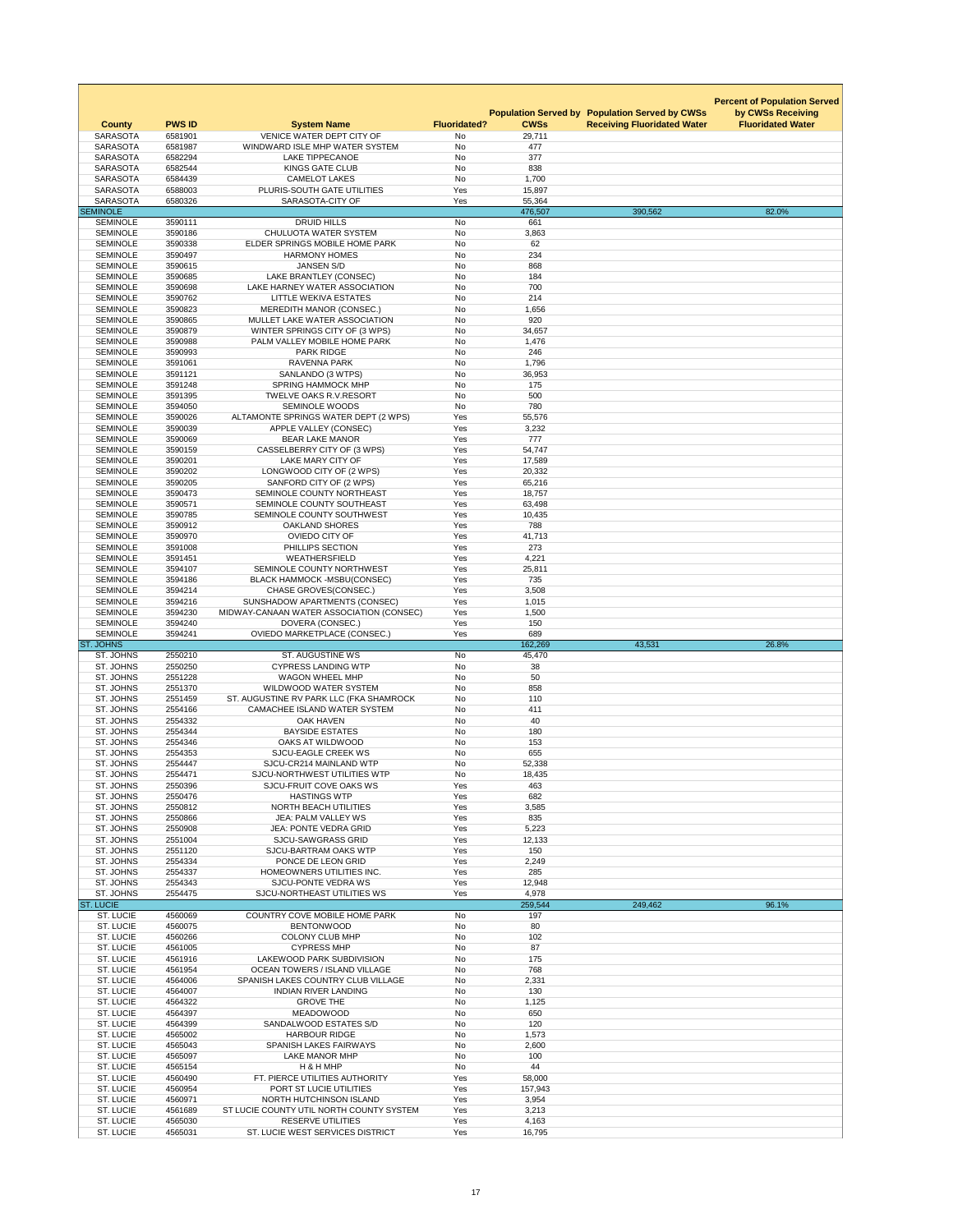|                                    |                          |                                                                                     |                     |                  | <b>Population Served by Population Served by CWSs</b> | <b>Percent of Population Served</b><br>by CWSs Receiving |
|------------------------------------|--------------------------|-------------------------------------------------------------------------------------|---------------------|------------------|-------------------------------------------------------|----------------------------------------------------------|
| <b>County</b><br><b>ST. LUCIE</b>  | <b>PWS ID</b><br>4565198 | <b>System Name</b><br><b>NETTLES ISLAND</b>                                         | <b>Fluoridated?</b> | <b>CWSs</b>      | <b>Receiving Fluoridated Water</b>                    | <b>Fluoridated Water</b>                                 |
| <b>ST. LUCIE</b>                   | 4565204                  | <b>INDIAN RIVER ESTATES</b>                                                         | Yes<br>Yes          | 3,056<br>2,338   |                                                       |                                                          |
| <b>SUMTER</b><br><b>SUMTER</b>     | 3600007                  | VILLAGE OF PINE RIDGE (CONSEC)                                                      | No                  | 120,505<br>4,075 | $\overline{0}$                                        | 0.0%                                                     |
| <b>SUMTER</b>                      | 6600210                  | <b>BUSHNELL CITY OF (2 WPS)</b>                                                     | No                  | 2,109            |                                                       |                                                          |
| <b>SUMTER</b><br><b>SUMTER</b>     | 6600316<br>6600330       | CENTER HILL WATER DEPT-CITY OF<br>WEBSTER CITY OF (2 WPS)                           | No<br>No            | 762<br>800       |                                                       |                                                          |
| <b>SUMTER</b>                      | 6600331                  | WILDWOOD CITY OF (4 WPS)                                                            | No                  | 13,334           |                                                       |                                                          |
| <b>SUMTER</b><br><b>SUMTER</b>     | 6600347<br>6600533       | THE WOODS UTILITY COMPANY<br><b>WEBSTER RV RESORT LLC.</b>                          | <b>No</b><br>No     | 216<br>155       |                                                       |                                                          |
| <b>SUMTER</b>                      | 6600990                  | LAKE PANASOFFKEE WATER ASSN 2WPS                                                    | <b>No</b>           | 4,642            |                                                       |                                                          |
| <b>SUMTER</b>                      | 6601062                  | LEISURE TIME MOBILE HOME PARK                                                       | No                  | 112              |                                                       |                                                          |
| <b>SUMTER</b><br><b>SUMTER</b>     | 6601345<br>6601460       | <b>ISLEWORTH</b><br><b>RAILS END TR PK</b>                                          | No<br><b>No</b>     | 60               |                                                       |                                                          |
| <b>SUMTER</b>                      | 6601467                  | OAK TREE CIRCLE PARK LLC                                                            | No                  | 150<br>25        |                                                       |                                                          |
| <b>SUMTER</b>                      | 6601737                  | SUMTER CORRECTIONAL INSTITUTION                                                     | No                  | 2,008            |                                                       |                                                          |
| <b>SUMTER</b><br><b>SUMTER</b>     | 6601866<br>6604824       | LAKE PAN RV VILLAGE (KOA/TURTLEBACK RV)<br><b>OAKLAND HILLS</b>                     | No<br>No            | 200<br>1,050     |                                                       |                                                          |
| <b>SUMTER</b>                      | 6604861                  | <b>COLEMAN CITY OF</b>                                                              | No                  | 824              |                                                       |                                                          |
| <b>SUMTER</b>                      | 6604862                  | LITTLE SUMTER UTILITIES 3WPS                                                        | No                  | 25,382           |                                                       |                                                          |
| <b>SUMTER</b><br><b>SUMTER</b>     | 6605002<br>6605012       | JUMPER CREEK UTILITY COMPANY<br>NORTH SUMTER UTILITY 3WPS                           | <b>No</b><br>No     | 50<br>44,517     |                                                       |                                                          |
| <b>SUMTER</b>                      | 6605023                  | ORANGE BLOSSOM UTILITIES INC                                                        | No                  | 335              |                                                       |                                                          |
| <b>SUMTER</b>                      | 6605038                  | <b>CENTRAL SUMTER UTILITY</b>                                                       | No                  | 19,699           |                                                       |                                                          |
| <b>SUWANNEE</b><br><b>SUWANNEE</b> | 2610012                  | ADVENT CHRISTIAN VILLAGE                                                            | <b>No</b>           | 14,719<br>784    | 12,340                                                | 83.8%                                                    |
| <b>SUWANNEE</b>                    | 2610109                  | <b>BRANFORD WTP</b>                                                                 | <b>No</b>           | 700              |                                                       |                                                          |
| <b>SUWANNEE</b>                    | 2610370                  | <b>FLORIDA SHERIFF'S BOYS RANCH</b>                                                 | No                  | 100              |                                                       |                                                          |
| <b>SUWANNEE</b>                    | 2611239                  | <b>WAYNE FRIER'S TRAILER PARK</b>                                                   | No                  | 295              |                                                       |                                                          |
| <b>SUWANNEE</b><br><b>SUWANNEE</b> | 2611246<br>2610203       | <b>WELLBORN WTP</b><br>LIVE OAK WTP / SUWANNEE C.I.                                 | No<br>Yes           | 500<br>12,340    |                                                       |                                                          |
| <b>TAYLOR</b>                      |                          |                                                                                     |                     | 13,130           | 8,900                                                 | 67.8%                                                    |
| <b>TAYLOR</b><br><b>TAYLOR</b>     | 2621102<br>2624165       | <b>BIG BEND WATER AUTHORITY</b><br><b>TAYLOR COASTAL WATER &amp; SEWER DISTRICT</b> | No<br>No            | 3,000<br>1,230   |                                                       |                                                          |
| <b>TAYLOR</b>                      | 2620208                  | PERRY WATER SYSTEM                                                                  | Yes                 | 8,900            |                                                       |                                                          |
| <b>UNION</b>                       |                          |                                                                                     |                     | 4,800            | $\overline{0}$                                        | 0.0%                                                     |
| <b>UNION</b><br><b>UNION</b>       | 2630202<br>2634222       | <b>LAKE BUTLER WTP</b><br><b>RECEPTION AND MEDICAL CENTER</b>                       | No<br>No            | 1,800<br>3,000   |                                                       |                                                          |
| <b>VOLUSIA</b>                     |                          |                                                                                     |                     | 503,369          | 343,982                                               | 68.3%                                                    |
| <b>VOLUSIA</b>                     | 3640019                  | <b>JOHN KNOX VILLAGE</b>                                                            | No                  | 740              |                                                       |                                                          |
| <b>VOLUSIA</b><br><b>VOLUSIA</b>   | 3640156<br>3640158       | <b>MEADOWLEA ESTATES</b><br><b>VC/CASSADAGA WATER SUPPLY (WS#5)</b>                 | No<br>No            | 440<br>277       |                                                       |                                                          |
| <b>VOLUSIA</b>                     | 3640285                  | APPLEGATE ESTATES MHP                                                               | No                  | 310              |                                                       |                                                          |
| <b>VOLUSIA</b>                     | 3640287                  | <b>DELTONA WATER</b>                                                                | No                  | 75,904           |                                                       |                                                          |
| <b>VOLUSIA</b><br><b>VOLUSIA</b>   | 3640331<br>3640336       | <b>EDGEWATER CITY OF</b><br><b>ELDORADO ESTATES</b>                                 | No<br>No            | 23,575<br>250    |                                                       |                                                          |
| <b>VOLUSIA</b>                     | 3640403                  | FLORIDA UNITED METHODIST CHILDRENS HOME                                             | <b>No</b>           | 374              |                                                       |                                                          |
| <b>VOLUSIA</b>                     | 3640412                  | <b>VC/SPRUCE CREEK WTP-15</b>                                                       | No                  | 3,324            |                                                       |                                                          |
| <b>VOLUSIA</b><br><b>VOLUSIA</b>   | 3640528<br>3640643       | <b>HIDDEN VALLEY MHP</b><br><b>KOVE ESTATES</b>                                     | No<br>No            | 275<br>552       |                                                       |                                                          |
| <b>VOLUSIA</b>                     | 3640682                  | <b>LAKE ASHBY MHP</b>                                                               | No                  | 92               |                                                       |                                                          |
| <b>VOLUSIA</b>                     | 3640683                  | <b>LAKE BERESFORD</b>                                                               | <b>No</b>           | 1,976            |                                                       |                                                          |
| <b>VOLUSIA</b><br><b>VOLUSIA</b>   | 3640727<br>3640748       | LAKESIDE VILLAGE MOBILE HOME PARK<br>LEMON BLUFF WATER ASSOCIATION                  | No<br>No            | 60<br>128        |                                                       |                                                          |
| <b>VOLUSIA</b>                     | 3640945                  | ORANGE CITY COUNTRY VILLAGE                                                         | No                  | 1,820            |                                                       |                                                          |
| <b>VOLUSIA</b>                     | 3640946                  | <b>ORANGE CITY UTILITIES</b>                                                        | No                  | 7,606            |                                                       |                                                          |
| <b>VOLUSIA</b><br><b>VOLUSIA</b>   | 3640955<br>3641014       | ORANGEWOOD MOBILE HOME PARK<br><b>VC/PINE ISLAND WTP-10</b>                         | No<br>No            | 67<br>294        |                                                       |                                                          |
| <b>VOLUSIA</b>                     | 3641308                  | <b>SUNNY SANDS RESORT</b>                                                           | No                  | 58               |                                                       |                                                          |
| <b>VOLUSIA</b><br><b>VOLUSIA</b>   | 3641315<br>3641324       | ENCORE-SUNSHINE HOLIDAY DAYTONA PARK<br>PIERSON TOWN OF                             | No                  | 176<br>2,657     |                                                       |                                                          |
| <b>VOLUSIA</b>                     | 3641336                  | <b>VC/SOUTHWEST WATER SYSTEM</b>                                                    | No<br>No            | 20,725           |                                                       |                                                          |
| <b>VOLUSIA</b>                     | 3641373                  | <b>TOMOKA VIEW ESTATES</b>                                                          | No                  | 488              |                                                       |                                                          |
| <b>VOLUSIA</b><br><b>VOLUSIA</b>   | 3641399<br>3641444       | <b>TWIN RIVERS ESTATES</b><br>PHOENIX ESTATES                                       | No<br>No            | 191<br>171       |                                                       |                                                          |
| <b>VOLUSIA</b>                     | 3641550                  | <b>CITY OF LAKE HELEN</b>                                                           | No                  | 2,700            |                                                       |                                                          |
| <b>VOLUSIA</b>                     | 3644119                  | VILLAGE OF PINE RUN UTILITY CORP.                                                   | No                  | 258              |                                                       |                                                          |
| <b>VOLUSIA</b><br><b>VOLUSIA</b>   | 3644123<br>3644125       | <b>VC/HALIFAX PLANTATION (WTP-8)</b><br><b>MAGNOLIA VILLAGE</b>                     | No<br>No            | 4,546<br>394     |                                                       |                                                          |
| <b>VOLUSIA</b>                     | 3644127                  | <b>JUNGLE DEN</b>                                                                   | No                  | 230              |                                                       |                                                          |
| <b>VOLUSIA</b>                     | 3644155                  | <b>VC/SOUTHWEST WTP-2</b>                                                           | No                  | 3,638            |                                                       |                                                          |
| <b>VOLUSIA</b><br><b>VOLUSIA</b>   | 3644279<br>3644292       | <b>HALCRESS MHP</b><br>LAKE REESER COTTAGES                                         | No<br>No            | 31<br>54         |                                                       |                                                          |
| <b>VOLUSIA</b>                     | 3644327                  | <b>VC/STONE ISLAND</b>                                                              | No                  | 700              |                                                       |                                                          |
| <b>VOLUSIA</b>                     | 3644328                  | <b>VC/ENTERPRISE</b>                                                                | No                  | 266              |                                                       |                                                          |
| <b>VOLUSIA</b><br><b>VOLUSIA</b>   | 3644329<br>3644332       | VC/SOUTHEAST VOLUSIA INTERCONNECTED-WS#7<br>VC/NEW HOPE WTP-20                      | No<br>No            | 3,717<br>235     |                                                       |                                                          |
| <b>VOLUSIA</b>                     | 3644349                  | <b>VC/LAKES OF PINE RUN SUBDIVISION (WS#9)</b>                                      | No                  | 88               |                                                       |                                                          |
| <b>VOLUSIA</b>                     | 3640275                  | DAYTONA BEACH CITY OF                                                               | Yes                 | 90,620           |                                                       |                                                          |
| <b>VOLUSIA</b><br><b>VOLUSIA</b>   | 3640286<br>3640557       | <b>DELAND CITY OF</b><br><b>CITY OF HOLLY HILL</b>                                  | Yes<br>Yes          | 48,420<br>13,437 |                                                       |                                                          |
| <b>VOLUSIA</b>                     | 3640876                  | CITY OF NEW SMYRNA BEACH                                                            | Yes                 | 55,775           |                                                       |                                                          |
| <b>VOLUSIA</b>                     | 3640963                  | <b>ORMOND BEACH</b>                                                                 | Yes                 | 50,632           |                                                       |                                                          |
| <b>VOLUSIA</b><br><b>VOLUSIA</b>   | 3641041<br>3641044       | TOWN OF PONCE INLET<br>PORT ORANGE CITY OF                                          | Yes<br>Yes          | 3,693<br>67,898  |                                                       |                                                          |
| <b>VOLUSIA</b>                     | 3641216                  | SOUTH DAYTONA CITY OF                                                               | Yes                 | 12,500           |                                                       |                                                          |
| <b>VOLUSIA</b>                     | 3641401                  | <b>TYMBER CREEK UTILITIES</b>                                                       | Yes                 | 1,007            |                                                       |                                                          |
| <b>WAKULLA</b><br><b>WAKULLA</b>   | 1650514                  | PANACEA AREA WATER SYSTEM                                                           | No                  | 22,505<br>2,650  | 643                                                   | 2.9%                                                     |
| <b>WAKULLA</b>                     | 1650612                  | SOPCHOPPY CITY OF                                                                   | No                  | 8,554            |                                                       |                                                          |
| WAKULLA                            | 1650778                  | MYSTERIOUS WATERS SUBDIVISION                                                       | No                  | 195              |                                                       |                                                          |
| WAKULLA<br><b>WAKULLA</b>          | 1650785<br>1650791       | WAKULLA REGIONAL-(AKA GULF COAST)<br><b>WINCO UTILITIES W/S</b>                     | No<br>No            | 6,572<br>3,545   |                                                       |                                                          |